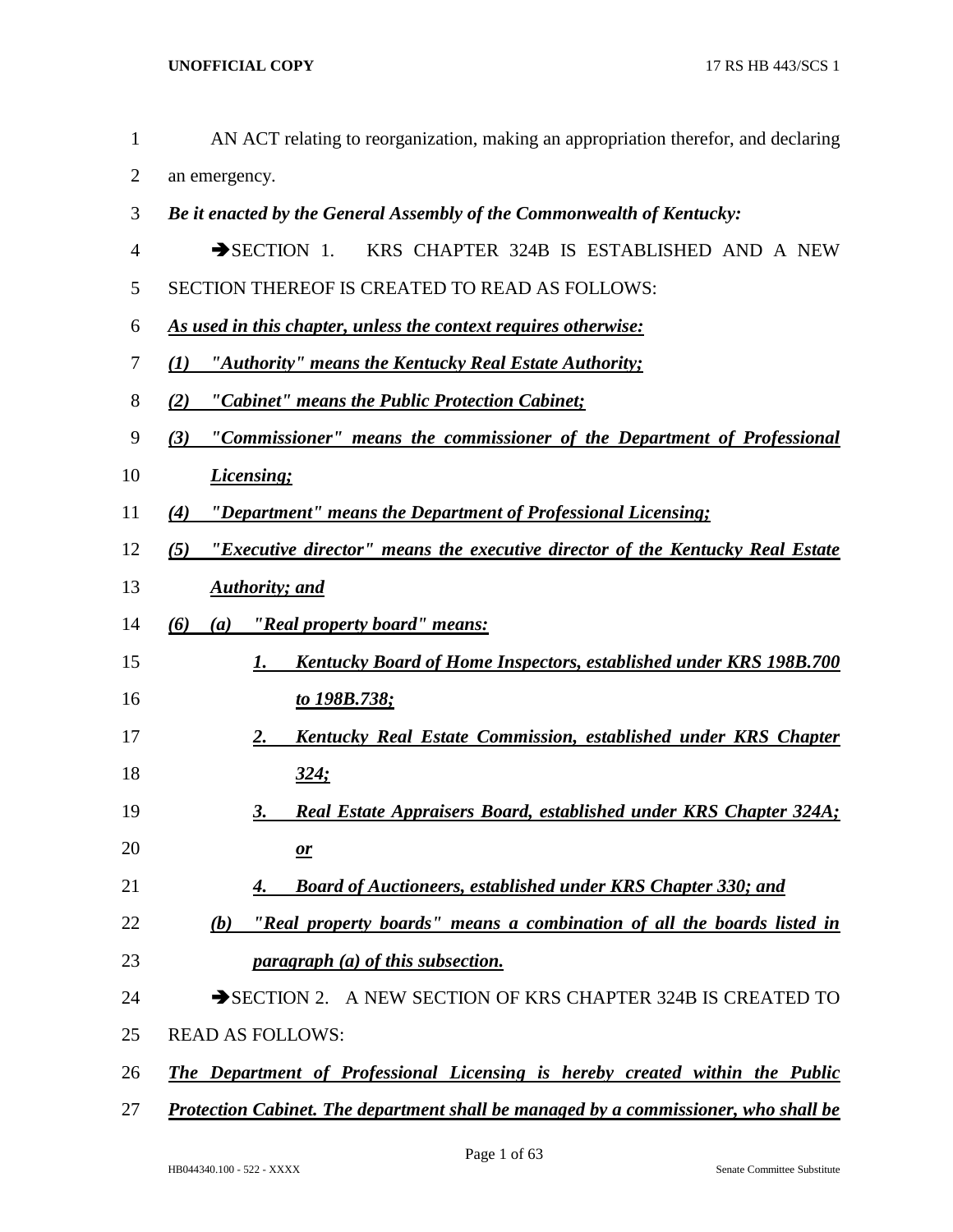| 1              |     | <i>appointed by the Governor.</i>                                                          |
|----------------|-----|--------------------------------------------------------------------------------------------|
| $\overline{2}$ |     | SECTION 3. A NEW SECTION OF KRS CHAPTER 324B IS CREATED TO                                 |
| 3              |     | <b>READ AS FOLLOWS:</b>                                                                    |
| 4              | (I) | <b>The Kentucky Real Estate Authority is hereby created within the Department of</b>       |
| 5              |     | <b>Professional Licensing.</b>                                                             |
| 6              | (2) | The authority shall be managed by an executive director, who shall be appointed            |
| 7              |     | by the secretary of the Public Protection Cabinet with prior written approval from         |
| 8              |     | the Governor. The executive director shall be exempted from the classified                 |
| 9              |     | service.                                                                                   |
| 10             | (3) | <b>The authority shall have the power and authority to:</b>                                |
| 11             |     | Provide appropriate personnel staffing and administrative support to the<br>(a)            |
| 12             |     | real property boards;                                                                      |
| 13             |     | (b)<br><b>Establish and maintain an office, meeting space, office supplies, furniture,</b> |
| 14             |     | storage space, and any other supplies that are necessary to carry out the                  |
| 15             |     | duties of the authority and the real property boards;                                      |
| 16             |     | Make available for public inspection all decisions, opinions,<br>(c)<br>and                |
| 17             |     | interpretations formulated or used by the authority and the real property                  |
| 18             |     | <b>boards in discharging their functions;</b>                                              |
| 19             |     | (d)<br><b>Publicize the functions and purposes of the authority and the real property</b>  |
| 20             |     | boards;                                                                                    |
| 21             |     | <b>Employ administrative coordinators who shall carry out the administrative</b><br>(e)    |
| 22             |     | <u>functions and day-to-day operations of the real property boards. The</u>                |
| 23             |     | maximum number of administrative coordinators shall be one (1) for each                    |
| 24             |     | real property board. Administrative coordinators shall be exempted from the                |
| 25             |     | classified service;                                                                        |
| 26             |     | (f)<br><b>Enter into agreements with any state agency, political subdivision of the</b>    |
| 27             |     | state, postsecondary education institution, or other person or entity to assist            |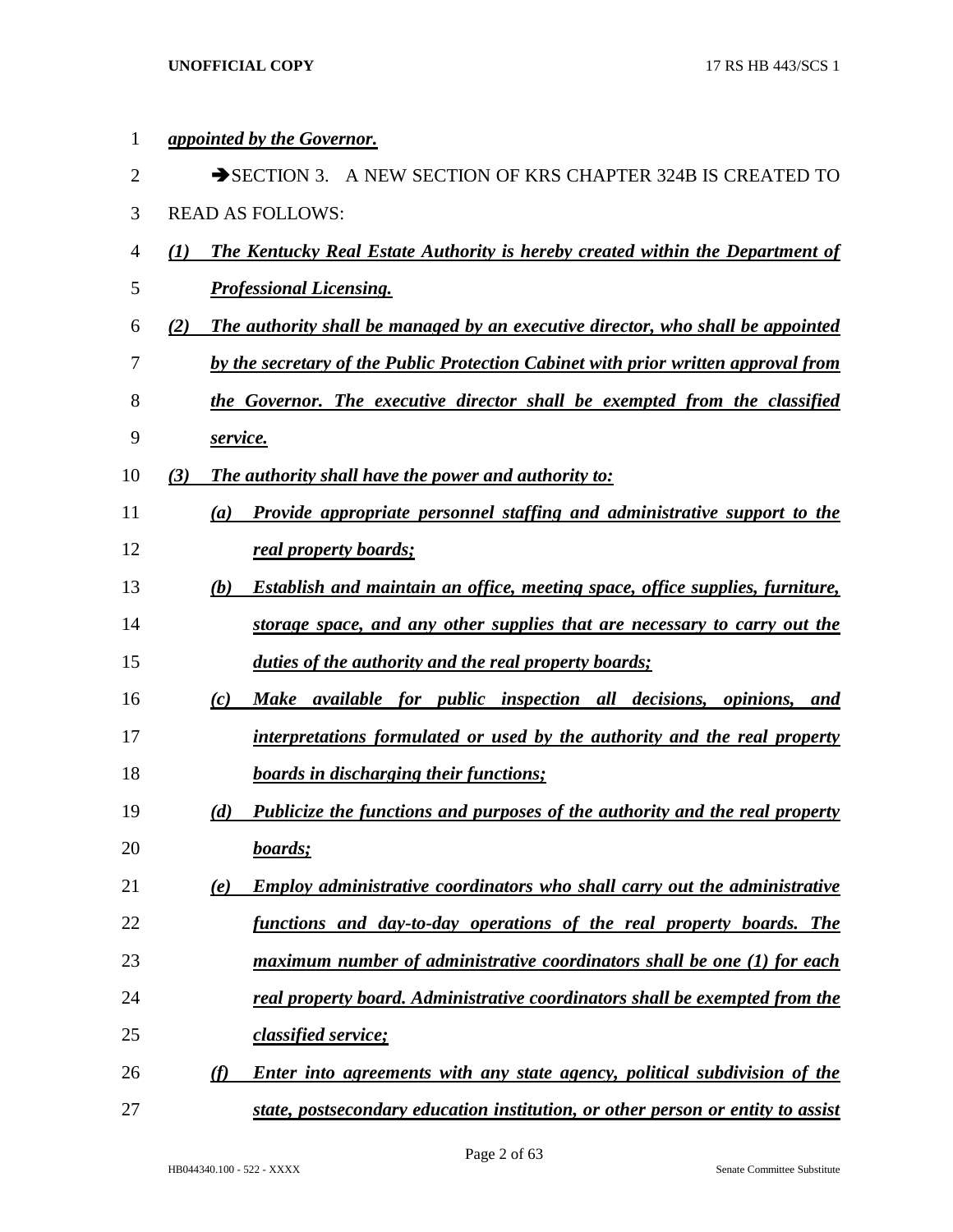| 1              | with implementation of the duties and responsibilities of the authority or,                                |
|----------------|------------------------------------------------------------------------------------------------------------|
| $\overline{2}$ | upon request, the real property boards; and                                                                |
| 3              | Charge the real property boards a reasonable amount for the services of the<br>$\left( \mathbf{g} \right)$ |
| 4              | <i>authority and its employees.</i>                                                                        |
| 5              | SECTION 4. A NEW SECTION OF KRS CHAPTER 324B IS CREATED TO                                                 |
| 6              | <b>READ AS FOLLOWS:</b>                                                                                    |
| 7              | <b>The executive director shall:</b>                                                                       |
| 8              | <b>Provide government oversight of the real property boards;</b><br>(1)                                    |
| 9              | Review and approve or disapprove any administrative regulation proposed by the<br>(2)                      |
| 10             | real property boards prior to the promulgation of the administrative regulation;                           |
| 11             | Review and approve or disapprove the budgets and expenditures of the real<br>(3)                           |
| 12             | <i>property boards;</i>                                                                                    |
| 13             | Pursuant to KRS 13B.120(7), automatically hear and issue a final order<br>(4)                              |
| 14             | <u>regarding any decision of a real property board that would otherwise be subject to</u>                  |
| 15             | appeal. An aggrieved party may appeal a final order of the executive director                              |
| 16             | pursuant to KRS Chapter 13B within thirty (30) days after the issuance of the                              |
| 17             | order to the Circuit Court of the county where the licensee has his or her                                 |
| 18             | <i>principal place of business or where the license applicant resides;</i>                                 |
| 19             | Make available for public inspection all decisions, opinions, and interpretations<br>(5)                   |
| 20             | formulated or used by the executive director in discharging his or her functions;                          |
| 21             | Carry out the policy and program directives of the department;<br>(6)                                      |
| 22             | <b>Prepare annual reports on the executive director's activities;</b><br>(7)                               |
| 23             | (8)<br><b>Delegate any power to employees and contractors as needed;</b>                                   |
| 24             | Have at least ten $(10)$ years of experience in one $(1)$ of the professions under the<br>(9)              |
| 25             | <i>jurisdiction of a real property board; and</i>                                                          |
| 26             | (10) Perform all other duties assigned by law.                                                             |

27 Section 5. KRS 224.10-052 is repealed, reenacted as a new section of KRS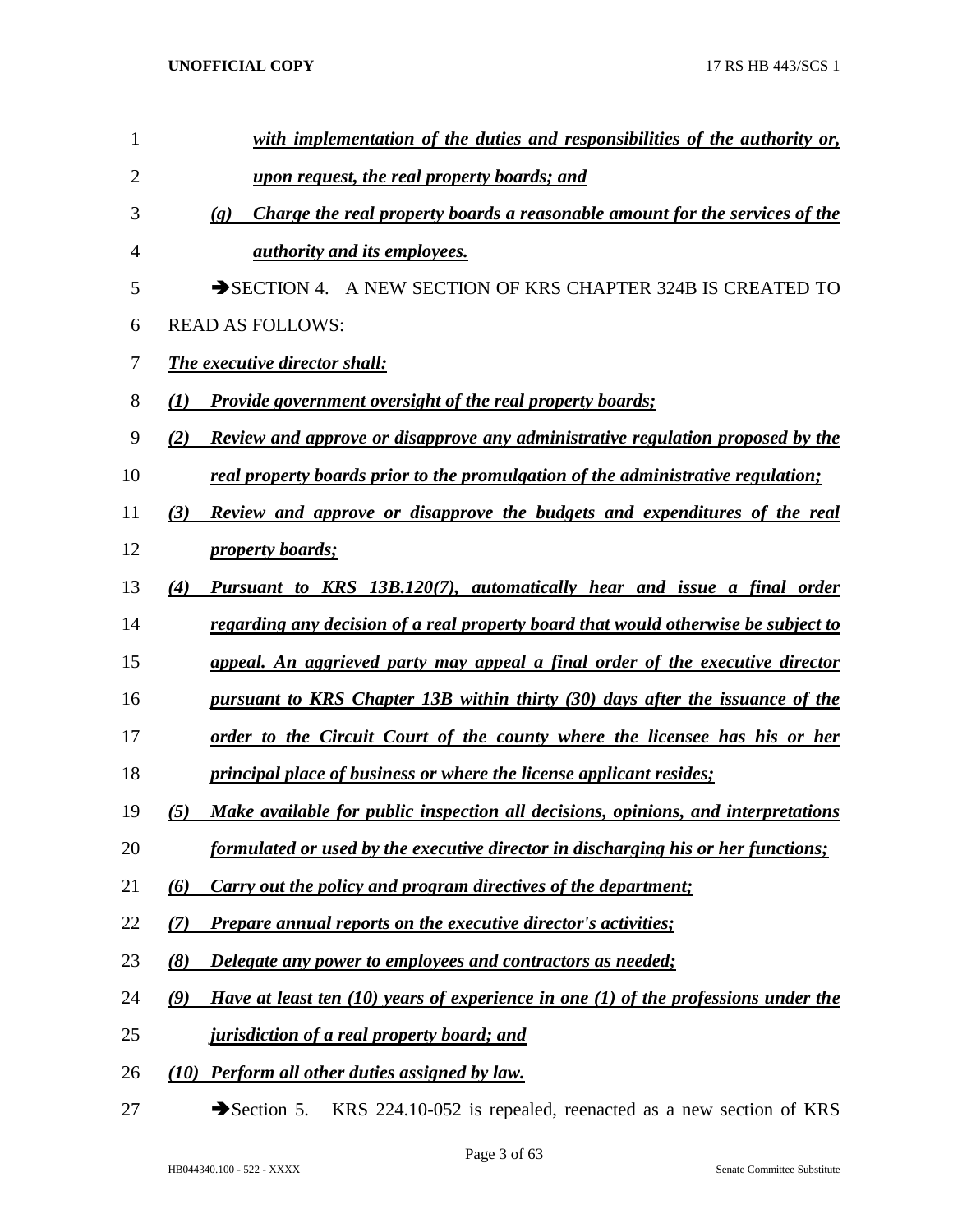Chapter 324B, and amended to read as follows:

- (1) The *Department of Professional Licensing*[Office of Occupations and Professions] in the Public Protection Cabinet shall provide administrative services, technical assistance, and advice to the following boards and commissions at the request of the individual boards or commissions, all of which maintain their identity and their full authority for making policy decisions in the fields that they regulate: the State Board of Accountancy, the Kentucky Board of Architects, the Kentucky Board of Barbering, the Kentucky Board of Hairdressers and Cosmetologists, the State Board of Podiatry, the Kentucky State Board of Chiropractic Examiners, the Kentucky Board of Dentistry, the State Board of Embalmers and Funeral Directors, the State Board of Registration for Professional Engineers and Land Surveyors, the Kentucky Board of Nursing, the Kentucky Board of Ophthalmic Dispensers, the Kentucky Board of Optometric Examiners, the Kentucky Board of Pharmacy, the State Board of Physical Therapy, the State Board of Examiners of Psychologists, the Kentucky Real Estate Commission, the Kentucky Board of Veterinary Examiners, the Board of Auctioneers, the Kentucky Board of Landscape Architects, the State Board of Medical Licensure, the Board of Speech-Language Pathology and Audiology, the Kentucky Board of Licensure for Nursing Home Administrators, the Kentucky Licensing Board for Specialists in Hearing Instruments, the Kentucky Board of 20 Social Work, and *an*y<del>[such]</del> other boards and commissions *that* [as] are created to license, certify, register, or otherwise regulate any occupational or professional category.
- (2) The *department*[office] may also provide administrative services to a board or commission that is created to license, certify, register, or otherwise regulate any occupational or professional category if these administrative services are deemed to be preferable or required after the review process conducted under *Section 6 of this Act*[KRS 224.10-053].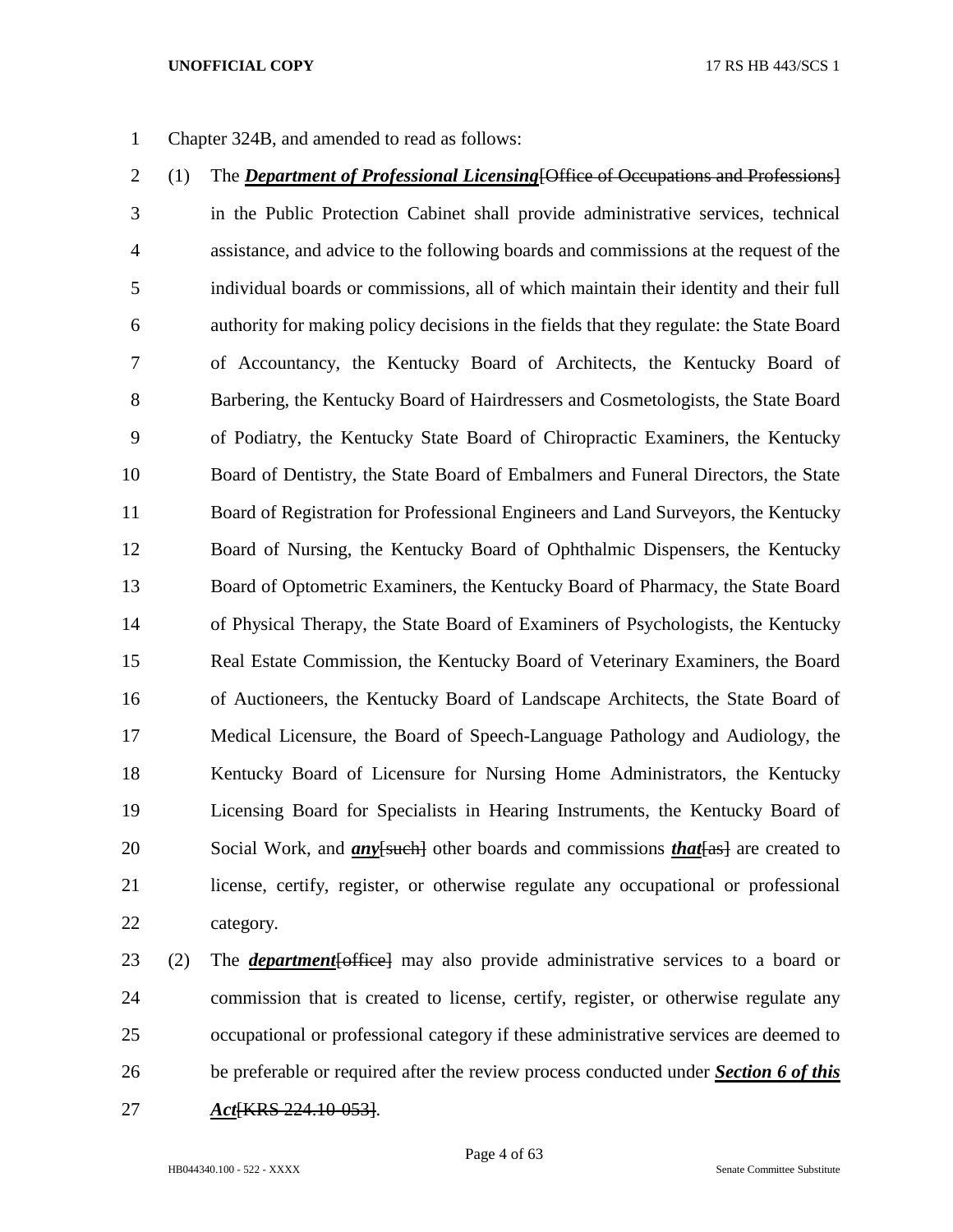(3) To the extent that the *department*[office] provides administrative services, the respective boards and commissions are relieved of the power and duty to provide the services for themselves. The *department*[office] shall charge each board or commission a reasonable amount for administrative services provided pursuant to subsection (1) of this section. The *department*[office] may employ persons previously employed by boards or commissions.

 (4) The *department*[office] may receive complaints against the conduct of licensees granted licensure by the boards and commissions assigned to the *department*[office] for administrative purposes. The *department*[office] shall cause *these*[such] complaints to be reduced to writing and forwarded to the appropriate board or commission for investigation and a determination of the validity of the complaint. The *department*[office] shall keep a record of all complaints received by it and forwarded to a board or commission.

 (5) Any board or commission listed in subsection (1) of this section, shall accept personal checks in payment of license renewal fees.

16 Section 6. KRS 224.10-053 is repealed, reenacted as a new section of KRS Chapter 324B, and amended to read as follows:

 (1) As used in this section, "independent board or commission" means an executive branch agency created by statute that serves the primary purpose of licensing, certifying, registering, or otherwise regulating any occupational or professional category. "Independent board or commission" does not include:

- (a) An executive branch board or commission that is a part of another executive 23 branch agency;
- (b) Any board or commission that is under the authority or jurisdiction of the General Assembly or the judicial branch; or
- (c) Any board or commission within any branch of state government if that board or commission is expressly designed to: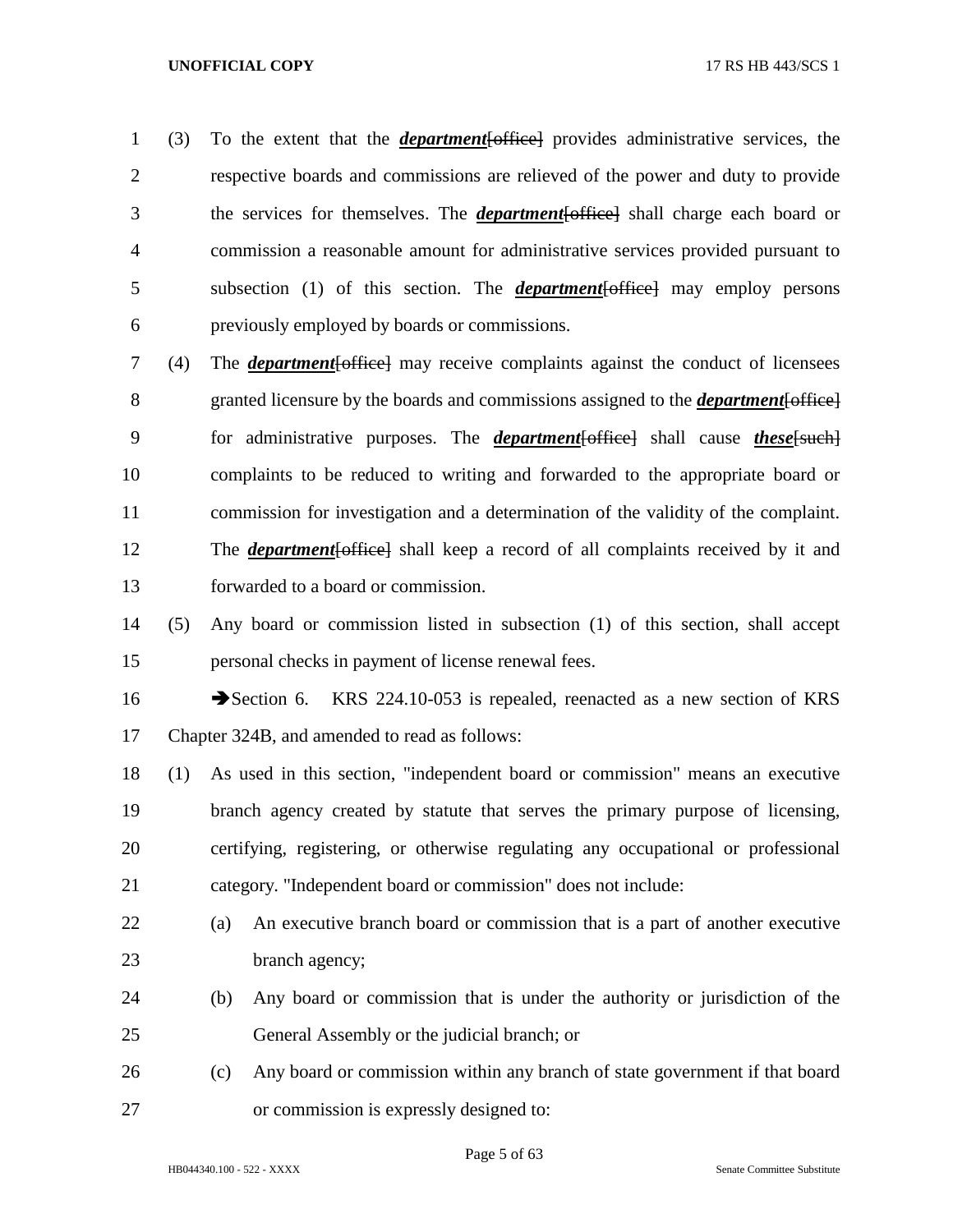- 
- 1. Study, report, or make recommendations regarding a particular issue; or
- 
- 2. Expire within a time certain.

 (2) Any independent board or commission that is created after July 15, 2010, shall use the administrative services of the *Department of Professional Licensing*[Office of **Decupations and Professions** as described under *Section 5 of this Act* (KRS 224.10- 052] unless that board or commission can reasonably demonstrate to the satisfaction of the *department*[division] that it will license, certify, register, or otherwise regulate at least one hundred (100) persons. If the board or commission is able to initially demonstrate that it will reach the threshold established in this subsection and then fails to license, certify, register, or otherwise regulate at least one hundred (100) persons at the end of any two (2) consecutive fiscal years, that board or commission shall be subject to the process required in subsection (4) of this section. (3) Any independent board or commission that was created before July 15, 2010, shall undergo the process required in subsection (4) of this section if that board or commission licenses, certifies, registers, or otherwise regulates less than one hundred (100) persons at the end of any two (2) consecutive fiscal years ending on or after June 30, 2010.

 (4) (a) If an independent board or commission fails to regulate one hundred (100) or more persons for two (2) consecutive fiscal years as described in subsections (2) and (3) of this section, that board or commission shall submit a report within ninety (90) days after the close of the second of the two (2) fiscal years to the *Department of Professional Licensing*[Office of Occupations and Professions] and to the Interim Joint Committee on Licensing and Occupations of the Legislative Research Commission or to the corresponding standing committees of the General Assembly. The report shall contain, at a minimum:

1. The number of persons licensed, certified, registered, or otherwise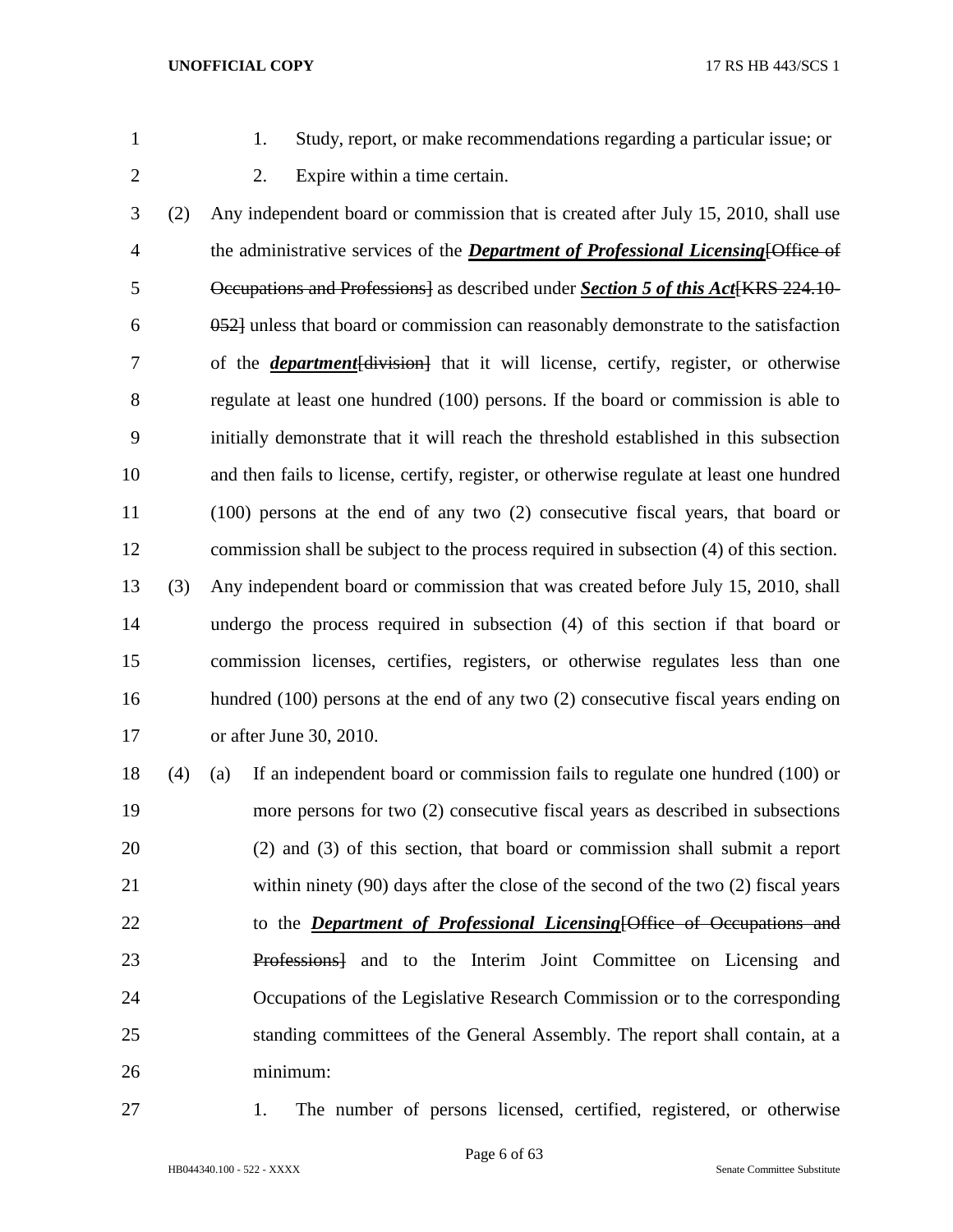| 1              | regulated by the board or commission at the close of each of the two (2)              |
|----------------|---------------------------------------------------------------------------------------|
| $\overline{2}$ | fiscal years;                                                                         |
| 3              | 2.<br>A detailed accounting of the revenues, fees collected, board or                 |
| 4              | commission member reimbursements or per diems, staff salaries, costs,                 |
| 5              | expenses, and other financial activities of the board or commission for               |
| 6              | each of the two (2) fiscal years; and                                                 |
| 7              | 3.<br>The board or commission's plan to:                                              |
| 8              | Increase the number of persons it licenses, certifies, registers, or<br>a.            |
| 9              | otherwise regulates to one hundred (100) or more persons;                             |
| 10             | Merge with one (1) or more other boards, commissions, or other<br>$\mathbf{b}$ .      |
| 11             | governmental entities, which will result in a merged entity that will                 |
| 12             | license, certify, register, or otherwise regulate one hundred (100)                   |
| 13             | or more persons; or                                                                   |
| 14             | Allow the <i>Department of Professional Licensing</i> [Office of<br>c.                |
| 15             | Occupations and Professions] to assume administrative duties for                      |
| 16             | the board or commission as described in <b>Section 5 of this</b>                      |
| 17             | Act <sub>{KRS</sub> 224.10-052}.                                                      |
| 18             | If, after implementation of its plan under paragraph $(a)$ 3.a. or b. of this<br>(b)  |
| 19             | subsection, an independent board or commission fails to license, certify,             |
| 20             | register, or otherwise regulate one hundred (100) or more persons for an              |
| 21             | additional three (3) consecutive fiscal years, for a total of five (5) consecutive    |
| 22             | fiscal years, that board or commission shall allow the <b>Department of</b>           |
| 23             | <b>Professional Licensing Office of Occupations and Professions</b> to assume         |
| 24             | administrative duties for the board or commission as described in <b>Section 5 of</b> |
| 25             | this Act [KRS 224.10-052] within ninety (90) days after the end of the fifth          |
| 26             | fiscal year.                                                                          |
| 27             | Section 7. KRS 12.020 is amended to read as follows:                                  |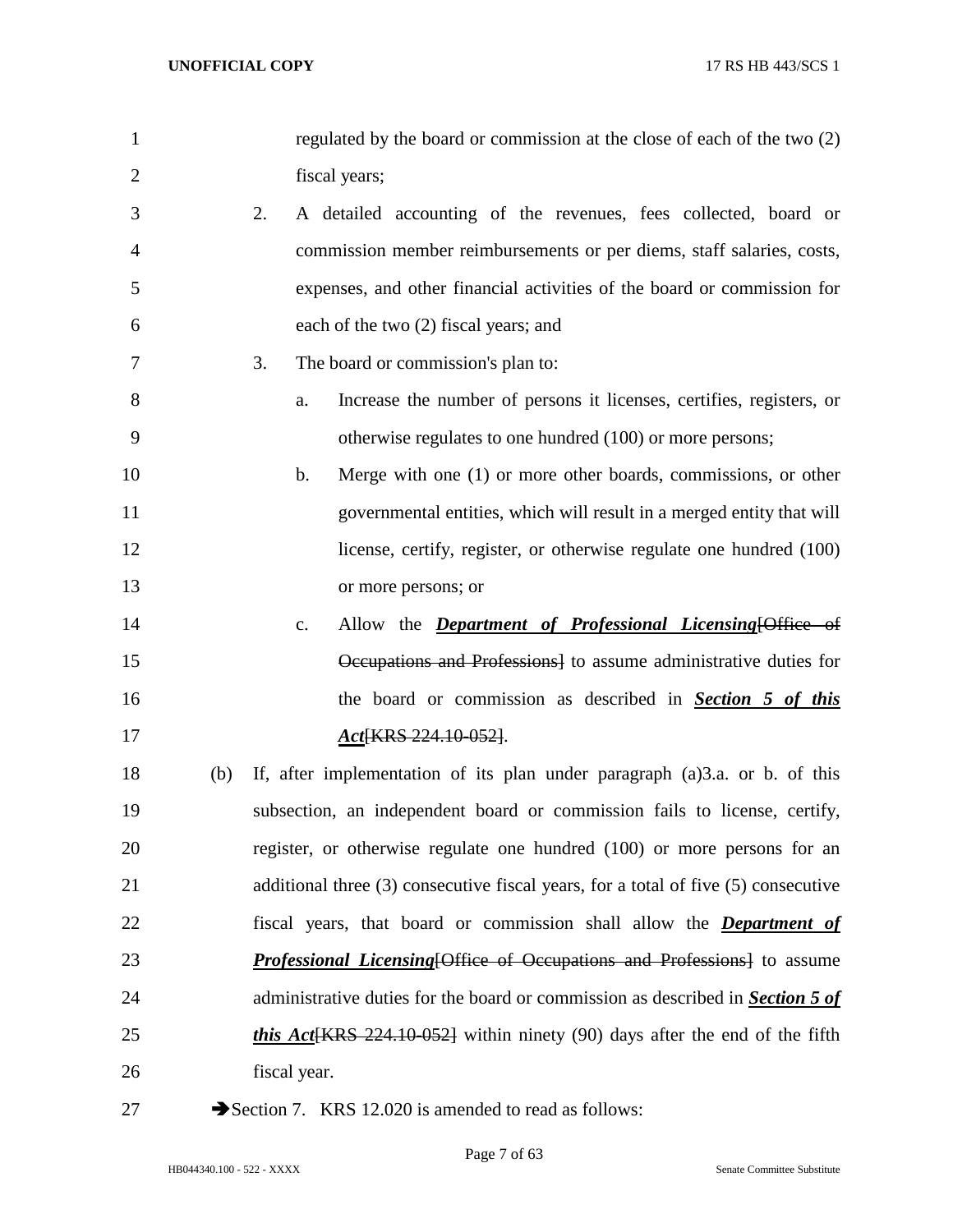| $\mathbf{1}$   | Departments, program cabinets and their departments, and the respective major               |  |  |  |  |  |  |  |  |  |  |
|----------------|---------------------------------------------------------------------------------------------|--|--|--|--|--|--|--|--|--|--|
| $\overline{2}$ | administrative bodies that they include are enumerated in this section. It is not intended  |  |  |  |  |  |  |  |  |  |  |
| 3              | that this enumeration of administrative bodies be all-inclusive. Every authority, board,    |  |  |  |  |  |  |  |  |  |  |
| $\overline{4}$ | bureau, interstate compact, commission, committee, conference, council, office, or any      |  |  |  |  |  |  |  |  |  |  |
| 5              | other form of organization shall be included in or attached to the department or program    |  |  |  |  |  |  |  |  |  |  |
| 6              | cabinet in which they are included or to which they are attached by statute or statutorily  |  |  |  |  |  |  |  |  |  |  |
| $\tau$         | authorized executive order; except in the case of the Personnel Board and where the         |  |  |  |  |  |  |  |  |  |  |
| 8              | attached department or administrative body is headed by a constitutionally elected officer, |  |  |  |  |  |  |  |  |  |  |
| 9              | the attachment shall be solely for the purpose of dissemination of information and          |  |  |  |  |  |  |  |  |  |  |
| 10             | coordination of activities and shall not include any authority over the functions,          |  |  |  |  |  |  |  |  |  |  |
| 11             | personnel, funds, equipment, facilities, or records of the department or administrative     |  |  |  |  |  |  |  |  |  |  |
| 12             | body.                                                                                       |  |  |  |  |  |  |  |  |  |  |
| 13             | Cabinet for General Government - Departments headed by elected officers:<br>Ι.              |  |  |  |  |  |  |  |  |  |  |
| 14             | The Governor.<br>(1)                                                                        |  |  |  |  |  |  |  |  |  |  |
| 15             | Lieutenant Governor.<br>(2)                                                                 |  |  |  |  |  |  |  |  |  |  |
| 16             | Department of State.<br>(3)                                                                 |  |  |  |  |  |  |  |  |  |  |
| 17             | Secretary of State.<br>(a)                                                                  |  |  |  |  |  |  |  |  |  |  |
| 18             | Board of Elections.<br>(b)                                                                  |  |  |  |  |  |  |  |  |  |  |
| 19             | Registry of Election Finance.<br>(c)                                                        |  |  |  |  |  |  |  |  |  |  |
| 20             | Department of Law.<br>(4)                                                                   |  |  |  |  |  |  |  |  |  |  |
| 21             | Attorney General.<br>(a)                                                                    |  |  |  |  |  |  |  |  |  |  |
| 22             | Department of the Treasury.<br>(5)                                                          |  |  |  |  |  |  |  |  |  |  |
| 23             | Treasurer.<br>(a)                                                                           |  |  |  |  |  |  |  |  |  |  |
| 24             | Department of Agriculture.<br>(6)                                                           |  |  |  |  |  |  |  |  |  |  |
| 25             | Commissioner of Agriculture.<br>(a)                                                         |  |  |  |  |  |  |  |  |  |  |
| 26             | Kentucky Council on Agriculture.<br>(b)                                                     |  |  |  |  |  |  |  |  |  |  |
| 27             | Auditor of Public Accounts.<br>(7)                                                          |  |  |  |  |  |  |  |  |  |  |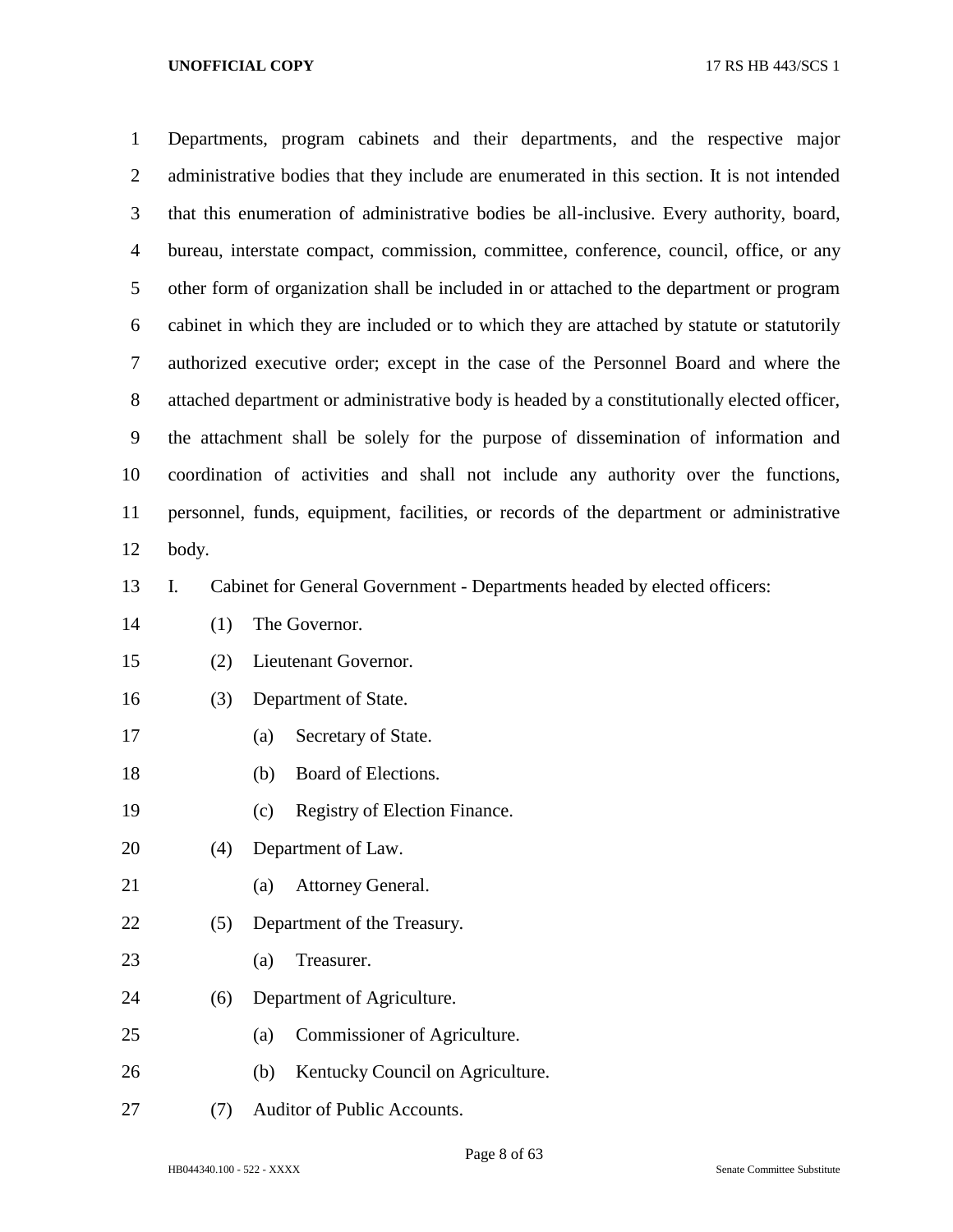| $\mathbf{1}$   | Π. |     |     |                                    | Program cabinets headed by appointed officers:        |  |  |  |
|----------------|----|-----|-----|------------------------------------|-------------------------------------------------------|--|--|--|
| 2              |    | (1) |     | Justice and Public Safety Cabinet: |                                                       |  |  |  |
| 3              |    |     | (a) |                                    | Department of Kentucky State Police.                  |  |  |  |
| $\overline{4}$ |    |     | (b) |                                    | Department of Criminal Justice Training.              |  |  |  |
| 5              |    |     | (c) |                                    | Department of Corrections.                            |  |  |  |
| 6              |    |     | (d) |                                    | Department of Juvenile Justice.                       |  |  |  |
| 7              |    |     | (e) |                                    | Office of the Secretary.                              |  |  |  |
| 8              |    |     | (f) |                                    | Office of Drug Control Policy.                        |  |  |  |
| 9              |    |     | (g) |                                    | Office of Legal Services.                             |  |  |  |
| 10             |    |     | (h) |                                    | Office of the Kentucky State Medical Examiner.        |  |  |  |
| 11             |    |     | (i) |                                    | Parole Board.                                         |  |  |  |
| 12             |    |     | (i) |                                    | Kentucky State Corrections Commission.                |  |  |  |
| 13             |    |     | (k) |                                    | Office of Legislative and Intergovernmental Services. |  |  |  |
| 14             |    |     | (1) |                                    | Office of Management and Administrative Services.     |  |  |  |
| 15             |    |     | (m) |                                    | Department for Public Advocacy.                       |  |  |  |
| 16             |    | (2) |     |                                    | <b>Education and Workforce Development Cabinet:</b>   |  |  |  |
| 17             |    |     | (a) |                                    | Office of the Secretary.                              |  |  |  |
| 18             |    |     |     | 1.                                 | Governor's Scholars Program.                          |  |  |  |
| 19             |    |     |     | 2.                                 | Governor's School for Entrepreneurs Program.          |  |  |  |
| 20             |    |     | (b) |                                    | Office of Legal and Legislative Services.             |  |  |  |
| 21             |    |     |     | 1.                                 | <b>Client Assistance Program.</b>                     |  |  |  |
| 22             |    |     | (c) |                                    | Office of Communication.                              |  |  |  |
| 23             |    |     | (d) |                                    | Office of Budget and Administration.                  |  |  |  |
| 24             |    |     |     | 1.                                 | Division of Human Resources.                          |  |  |  |
| 25             |    |     |     | $\overline{2}$ .                   | Division of Administrative Services.                  |  |  |  |
| 26             |    |     | (e) |                                    | Office of Technology Services.                        |  |  |  |
| 27             |    |     | (f) |                                    | Office of Educational Programs.                       |  |  |  |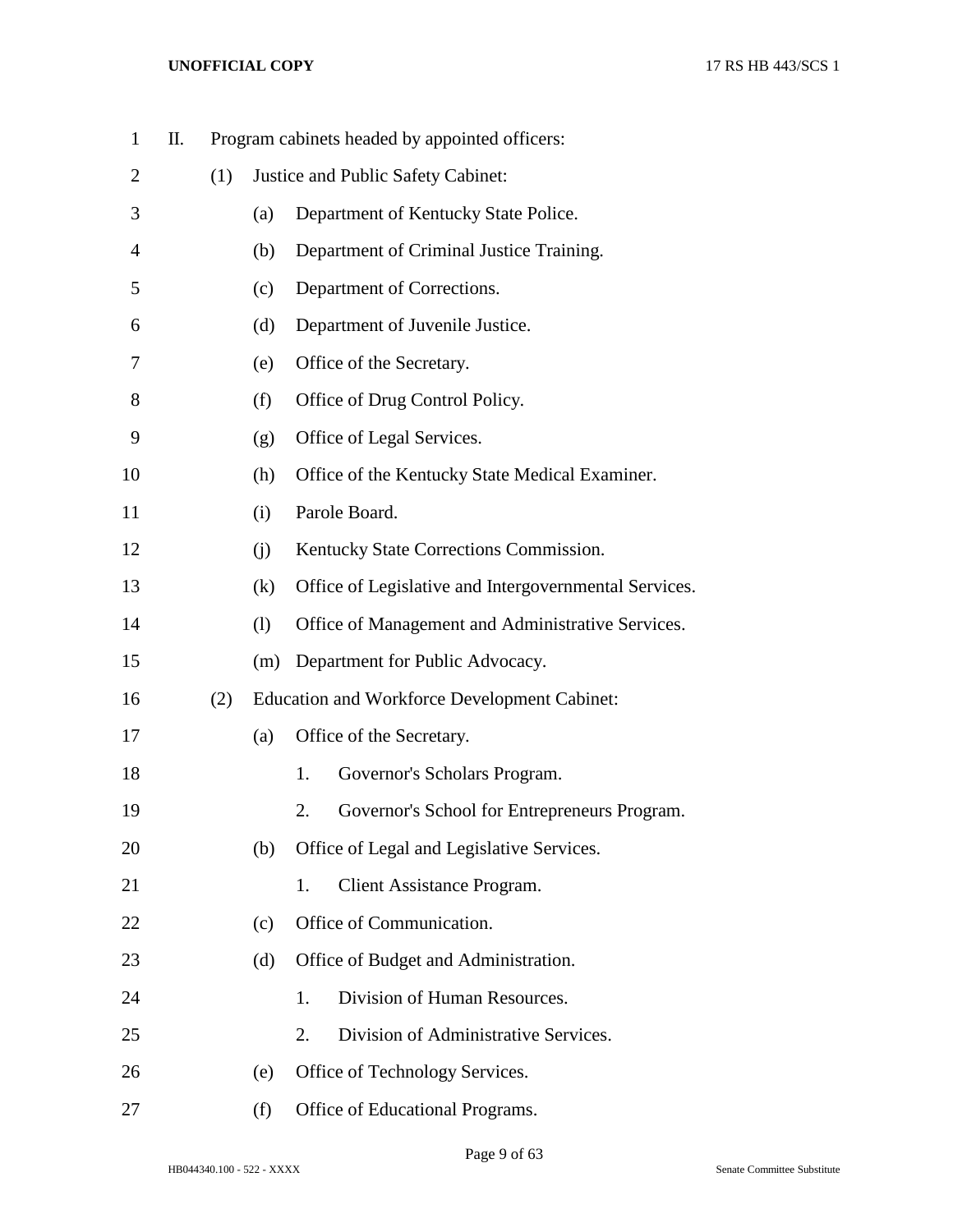| $\mathbf{1}$   | (g)                | Office for Education and Workforce Statistics.                       |  |  |  |
|----------------|--------------------|----------------------------------------------------------------------|--|--|--|
| $\overline{2}$ | (h)                | Board of the Kentucky Center for Education and Workforce Statistics. |  |  |  |
| 3              | (i)                | Board of Directors for the Center for School Safety.                 |  |  |  |
| 4              | (i)                | Department of Education.                                             |  |  |  |
| 5              |                    | 1.<br>Kentucky Board of Education.                                   |  |  |  |
| 6              |                    | 2.<br>Kentucky Technical Education Personnel Board.                  |  |  |  |
| 7              | (k)                | Department for Libraries and Archives.                               |  |  |  |
| 8              | (1)                | Department of Workforce Investment.                                  |  |  |  |
| 9              |                    | Office for the Blind.<br>1.                                          |  |  |  |
| 10             |                    | 2.<br>Office of Vocational Rehabilitation.                           |  |  |  |
| 11             |                    | 3.<br>Office of Employment and Training.                             |  |  |  |
| 12             |                    | Division of Grant Management and Support.<br>a.                      |  |  |  |
| 13             |                    | Division of Workforce and Employment Services.<br>b.                 |  |  |  |
| 14             |                    | Division of Unemployment Insurance.<br>$\mathbf{c}$ .                |  |  |  |
| 15             | (m)                | Foundation for Workforce Development.                                |  |  |  |
| 16             | (n)                | Kentucky Office for the Blind State Rehabilitation Council.          |  |  |  |
| 17             | $\left( 0 \right)$ | Kentucky Workforce Investment Board.                                 |  |  |  |
| 18             | (p)                | Statewide Council for Vocational Rehabilitation.                     |  |  |  |
| 19             | (q)                | Unemployment Insurance Commission.                                   |  |  |  |
| 20             | (r)                | <b>Education Professional Standards Board.</b>                       |  |  |  |
| 21             |                    | Division of Educator Preparation.<br>1.                              |  |  |  |
| 22             |                    | Division of Certification.<br>2.                                     |  |  |  |
| 23             |                    | 3.<br>Division of Professional Learning and Assessment.              |  |  |  |
| 24             |                    | Division of Legal Services.<br>4.                                    |  |  |  |
| 25             | (s)                | Kentucky Commission on the Deaf and Hard of Hearing.                 |  |  |  |
| 26             | (t)                | Kentucky Educational Television.                                     |  |  |  |
| 27             | (u)                | Kentucky Environmental Education Council.                            |  |  |  |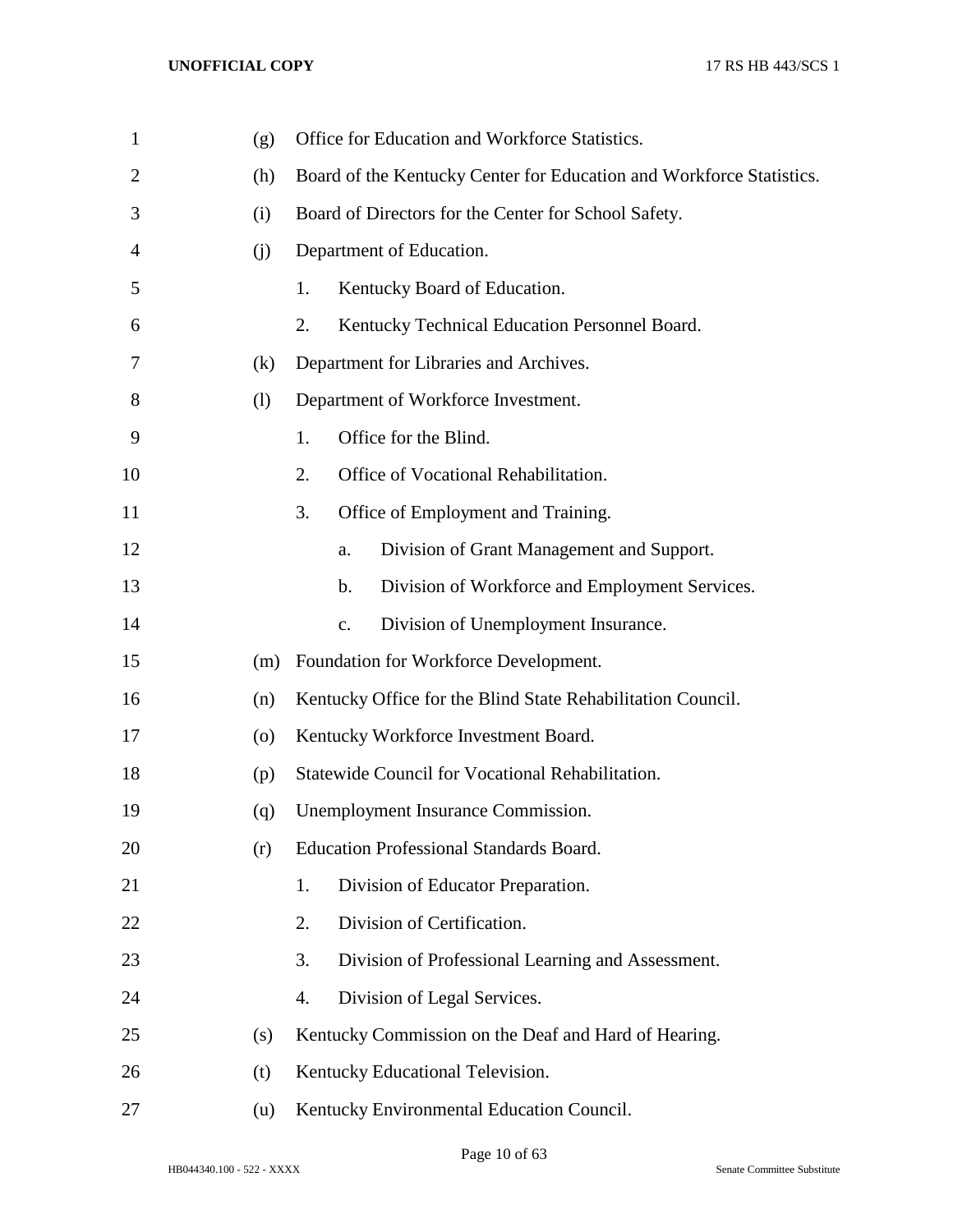| $\mathbf{1}$   | (3) |     |    | <b>Energy and Environment Cabinet:</b>               |
|----------------|-----|-----|----|------------------------------------------------------|
| $\overline{2}$ |     | (a) |    | Office of the Secretary.                             |
| 3              |     |     | 1. | Office of Legislative and Intergovernmental Affairs. |
| 4              |     |     | 2. | Office of General Counsel.                           |
| 5              |     |     | 3. | Office of Administrative Hearings.                   |
| 6              |     |     | 4. | Mine Safety Review Commission.                       |
| 7              |     |     | 5. | Kentucky State Nature Preserves Commission.          |
| 8              |     |     | 6. | Kentucky Environmental Quality Commission.           |
| 9              |     |     | 7. | Kentucky Public Service Commission.                  |
| 10             |     | (b) |    | Department for Environmental Protection.             |
| 11             |     |     | 1. | Office of the Commissioner.                          |
| 12             |     |     | 2. | Division for Air Quality.                            |
| 13             |     |     | 3. | Division of Water.                                   |
| 14             |     |     | 4. | Division of Environmental Program Support.           |
| 15             |     |     | 5. | Division of Waste Management.                        |
| 16             |     |     | 6. | Division of Enforcement.                             |
| 17             |     |     | 7. | Division of Compliance Assistance.                   |
| 18             |     | (c) |    | Department for Natural Resources.                    |
| 19             |     |     | 1. | Office of the Commissioner.                          |
| 20             |     |     | 2. | Division of Technical and Administrative Support.    |
| 21             |     |     | 3. | Division of Mine Permits.                            |
| 22             |     |     | 4. | Division of Mine Reclamation and Enforcement.        |
| 23             |     |     | 5. | Division of Abandoned Mine Lands.                    |
| 24             |     |     | 6. | Division of Oil and Gas.                             |
| 25             |     |     | 7. | Division of Mine Safety.                             |
| 26             |     |     | 8. | Division of Forestry.                                |
| 27             |     |     | 9. | Division of Conservation.                            |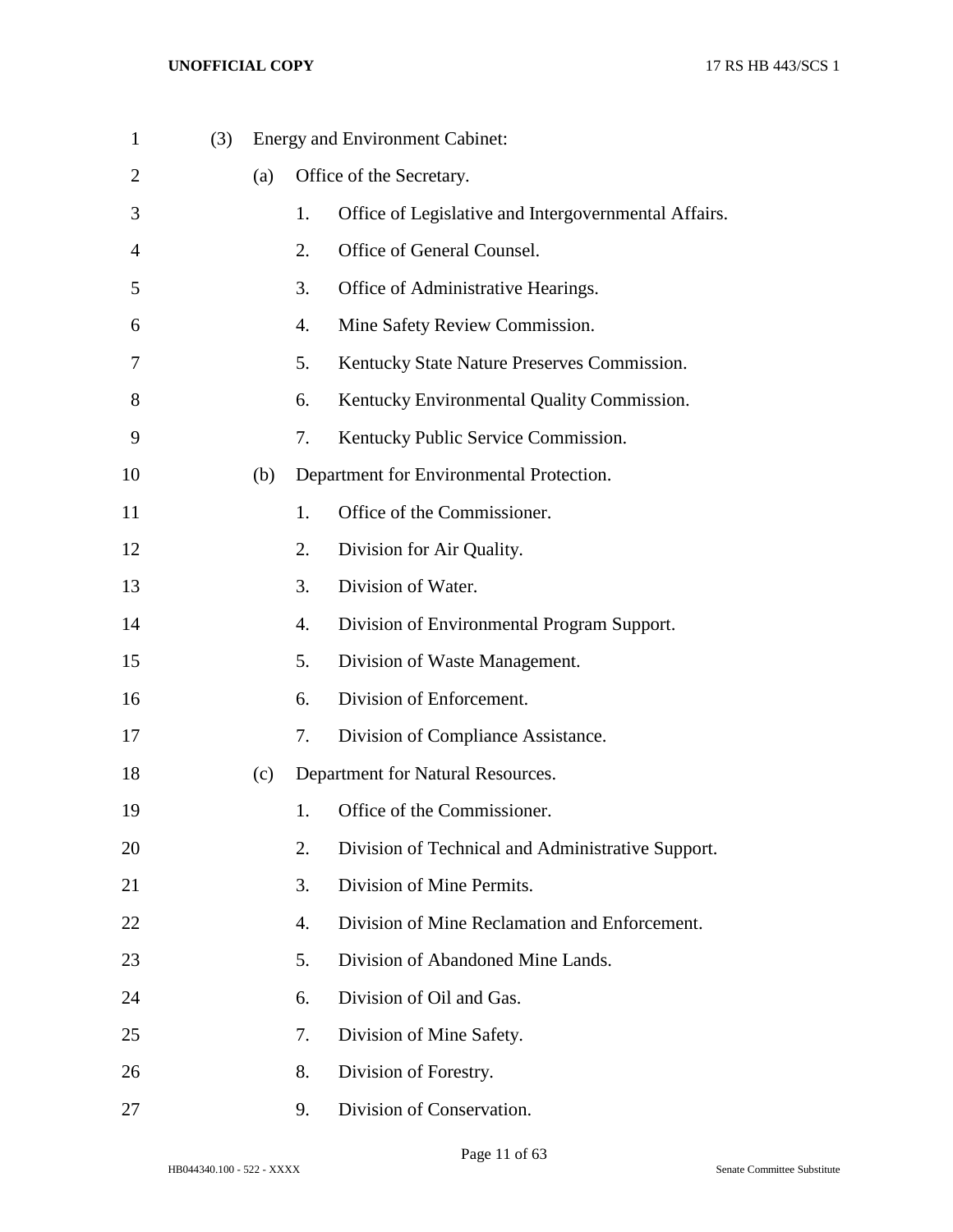| $\mathbf{1}$ |     |     | 10. |               | Office of the Reclamation Guaranty Fund.                     |
|--------------|-----|-----|-----|---------------|--------------------------------------------------------------|
| 2            |     |     | 11. |               | Kentucky Mining Board.                                       |
| 3            |     | (d) |     |               | Department for Energy Development and Independence.          |
| 4            |     |     | 1.  |               | Division of Efficiency and Conservation.                     |
| 5            |     |     | 2.  |               | Division of Renewable Energy.                                |
| 6            |     |     | 3.  |               | Division of Biofuels.                                        |
| 7            |     |     | 4.  |               | Division of Energy Generation Transmission and Distribution. |
| 8            |     |     | 5.  |               | Division of Carbon Management.                               |
| 9            |     |     | 6.  |               | Division of Fossil Energy Development.                       |
| 10           | (4) |     |     |               | Public Protection Cabinet.                                   |
| 11           |     | (a) |     |               | Office of the Secretary.                                     |
| 12           |     |     | 1.  |               | Office of Communications and Public Outreach.                |
| 13           |     |     | 2.  |               | Office of Legal Services.                                    |
| 14           |     |     |     | a.            | Insurance Legal Division.                                    |
| 15           |     |     |     | $\mathbf b$ . | Charitable Gaming Legal Division.                            |
| 16           |     |     |     | $C_{\bullet}$ | Alcoholic Beverage Control Legal Division.                   |
| 17           |     |     |     | d.            | Housing, Buildings and Construction Legal Division.          |
| 18           |     |     |     | e.            | Financial Institutions Legal Division.                       |
| 19           |     | (b) |     |               | Crime Victims Compensation Board.                            |
| 20           |     | (c) |     |               | Board of Claims.                                             |
| 21           |     | (d) |     |               | Kentucky Board of Tax Appeals.                               |
| 22           |     | (e) |     |               | Kentucky Boxing and Wrestling Authority.                     |
| 23           |     | (f) |     |               | Kentucky Horse Racing Commission.                            |
| 24           |     |     | 1.  |               | Division of Licensing.                                       |
| 25           |     |     | 2.  |               | Division of Incentives and Development.                      |
| 26           |     |     | 3.  |               | Division of Veterinary Services.                             |
| 27           |     |     | 4.  |               | Division of Security and Enforcement.                        |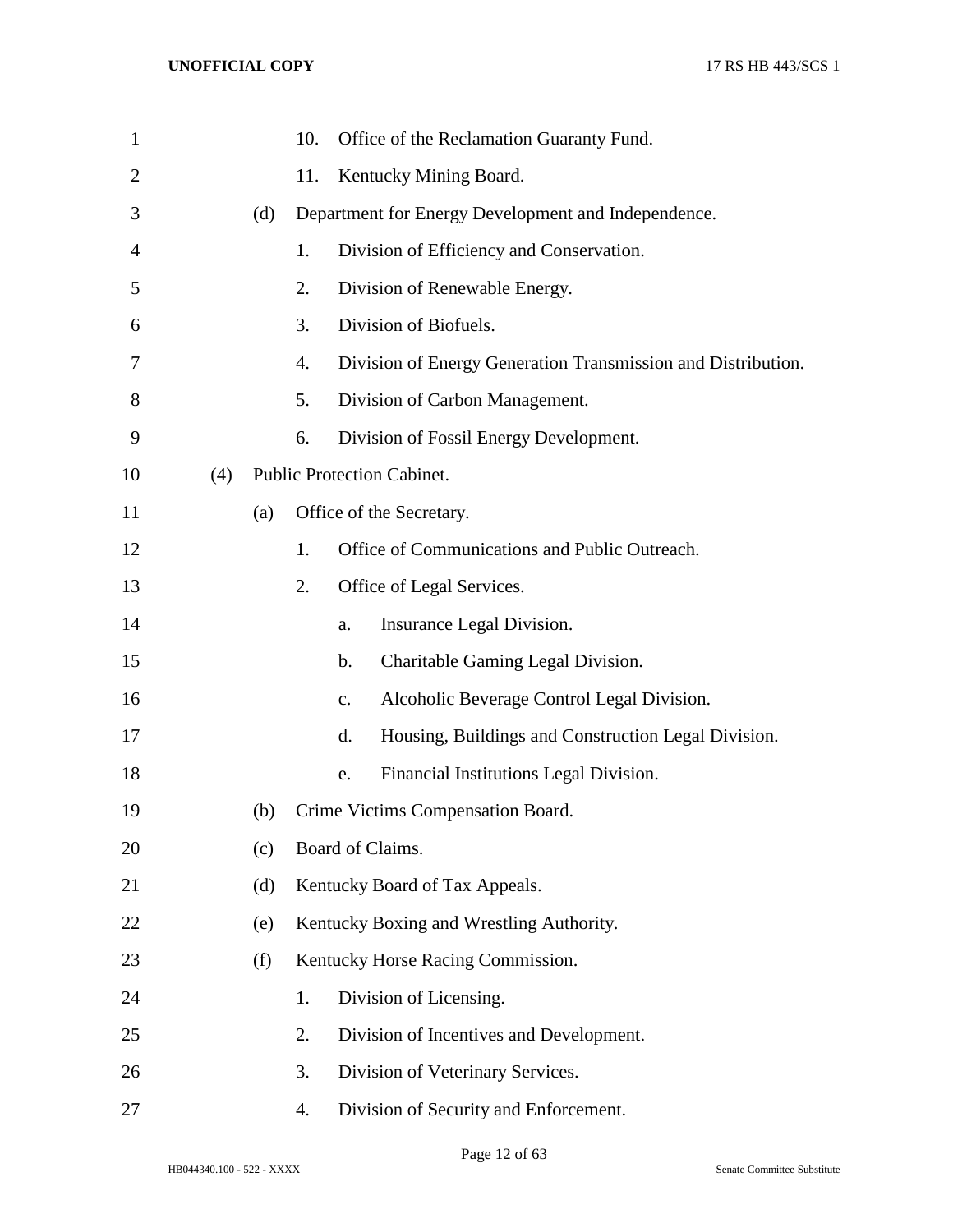| $\mathbf{1}$   |     | (g) |                | Department of Alcoholic Beverage Control.                      |
|----------------|-----|-----|----------------|----------------------------------------------------------------|
| $\overline{2}$ |     |     | 1.             | Division of Distilled Spirits.                                 |
| 3              |     |     | 2.             | Division of Malt Beverages.                                    |
| $\overline{4}$ |     |     | 3.             | Division of Enforcement.                                       |
| 5              |     | (h) |                | Department of Charitable Gaming.                               |
| 6              |     |     | 1.             | Division of Licensing and Compliance.                          |
| 7              |     |     | 2.             | Division of Enforcement.                                       |
| 8              |     | (i) |                | Department of Financial Institutions.                          |
| 9              |     |     | 1.             | Division of Depository Institutions.                           |
| 10             |     |     | 2.             | Division of Non-Depository Institutions.                       |
| 11             |     |     | 3.             | Division of Securities.                                        |
| 12             |     | (i) |                | Department of Housing, Buildings and Construction.             |
| 13             |     |     | 1.             | Division of Fire Prevention.                                   |
| 14             |     |     | 2.             | Division of Plumbing.                                          |
| 15             |     |     | 3.             | Division of Heating, Ventilation, and Air Conditioning.        |
| 16             |     |     | 4.             | Division of Building Code Enforcement.                         |
| 17             |     | (k) |                | Department of Insurance.                                       |
| 18             |     |     | 1.             | Property and Casualty Division.                                |
| 19             |     |     | 2.             | Health and Life Division.                                      |
| 20             |     |     | 3.             | Division of Financial Standards and Examination.               |
| 21             |     |     | 4.             | Division of Agent Licensing.                                   |
| 22             |     |     | 5.             | Division of Insurance Fraud Investigation.                     |
| 23             |     |     | 6.             | <b>Consumer Protection Division.</b>                           |
| 24             |     |     | 7.             | Division of Kentucky Access.                                   |
| 25             |     | (1) |                | <b>Department of Professional Licensing.</b>                   |
| 26             |     |     | 1.             | Real Estate Authority [Office of Occupations and Professions]. |
| 27             | (5) |     | Labor Cabinet. |                                                                |

HB044340.100 - 522 - XXXX Senate Committee Substitute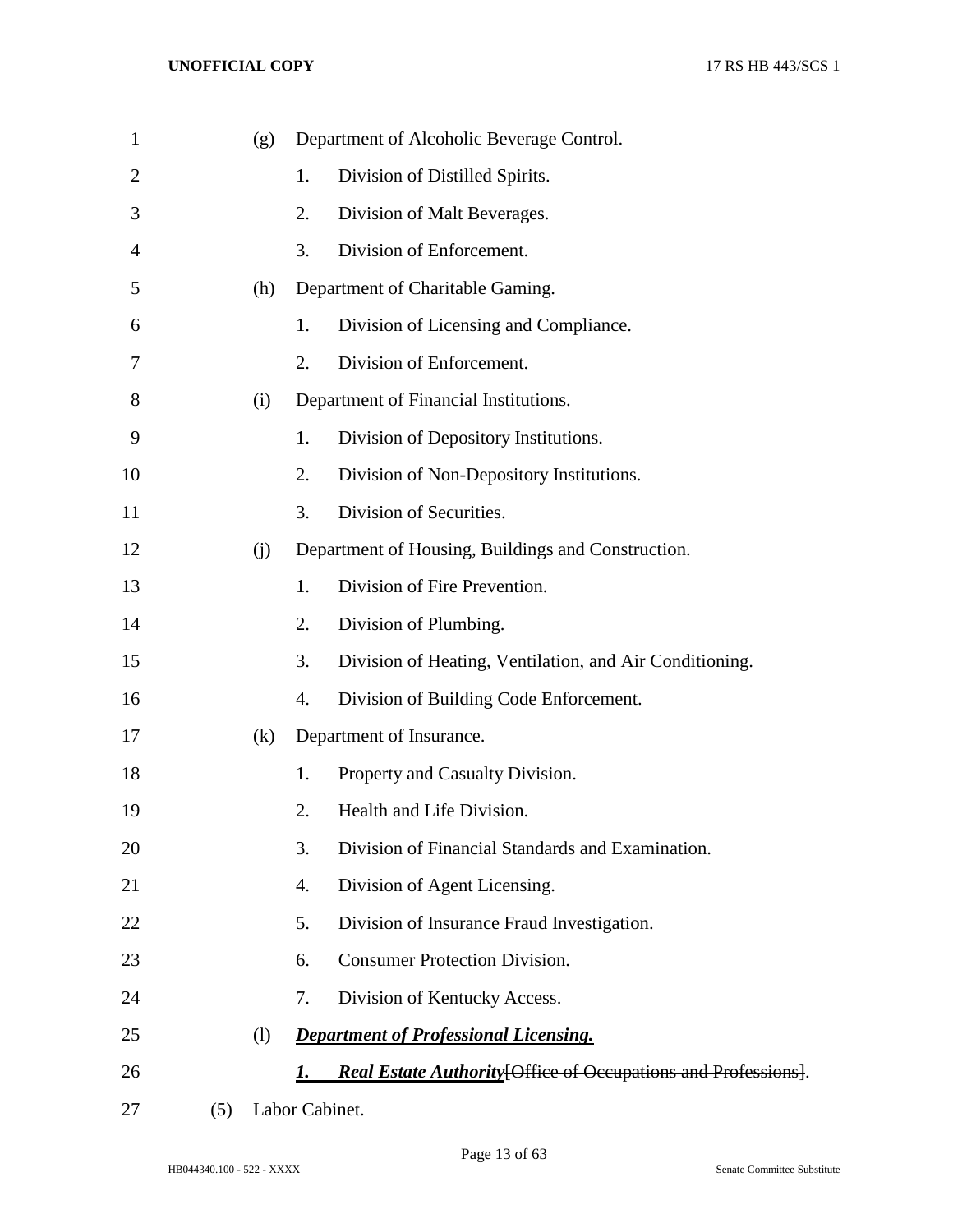| $\mathbf{1}$ | (a) | Office of the Secretary.                                         |
|--------------|-----|------------------------------------------------------------------|
| 2            |     | 1.<br>Division of Management Services.                           |
| 3            |     | 2.<br>Office of General Counsel.                                 |
| 4            | (b) | Office of General Administration and Program Support for Shared  |
| 5            |     | Services.                                                        |
| 6            |     | 1.<br>Division of Human Resource Management.                     |
| 7            |     | 2.<br>Division of Fiscal Management.                             |
| 8            |     | 3.<br>Division of Budgets.                                       |
| 9            |     | 4.<br>Division of Information Services.                          |
| 10           | (c) | Office of Inspector General for Shared Services.                 |
| 11           | (d) | Department of Workplace Standards.                               |
| 12           |     | 1.<br>Division of Employment Standards, Apprenticeship,<br>and   |
| 13           |     | Mediation.                                                       |
| 14           |     | 2.<br>Division of Occupational Safety and Health Compliance.     |
| 15           |     | 3.<br>Division of Occupational Safety and Health Education and   |
| 16           |     | Training.                                                        |
| 17           |     | Division of Workers' Compensation Funds.<br>4.                   |
| 18           | (e) | Department of Workers' Claims.                                   |
| 19           |     | Office of General Counsel for Workers' Claims.<br>1.             |
| 20           |     | 2.<br>Office of Administrative Law Judges.                       |
| 21           |     | 3.<br>Division of Claims Processing.                             |
| 22           |     | Division of Security and Compliance.<br>4.                       |
| 23           |     | 5.<br>Division of Information and Research.                      |
| 24           |     | 6.<br>Division of Ombudsman and Workers' Compensation Specialist |
| 25           |     | Services.                                                        |
| 26           |     | Workers' Compensation Board.<br>7.                               |
| 27           |     | 8.<br>Workers' Compensation Advisory Council.                    |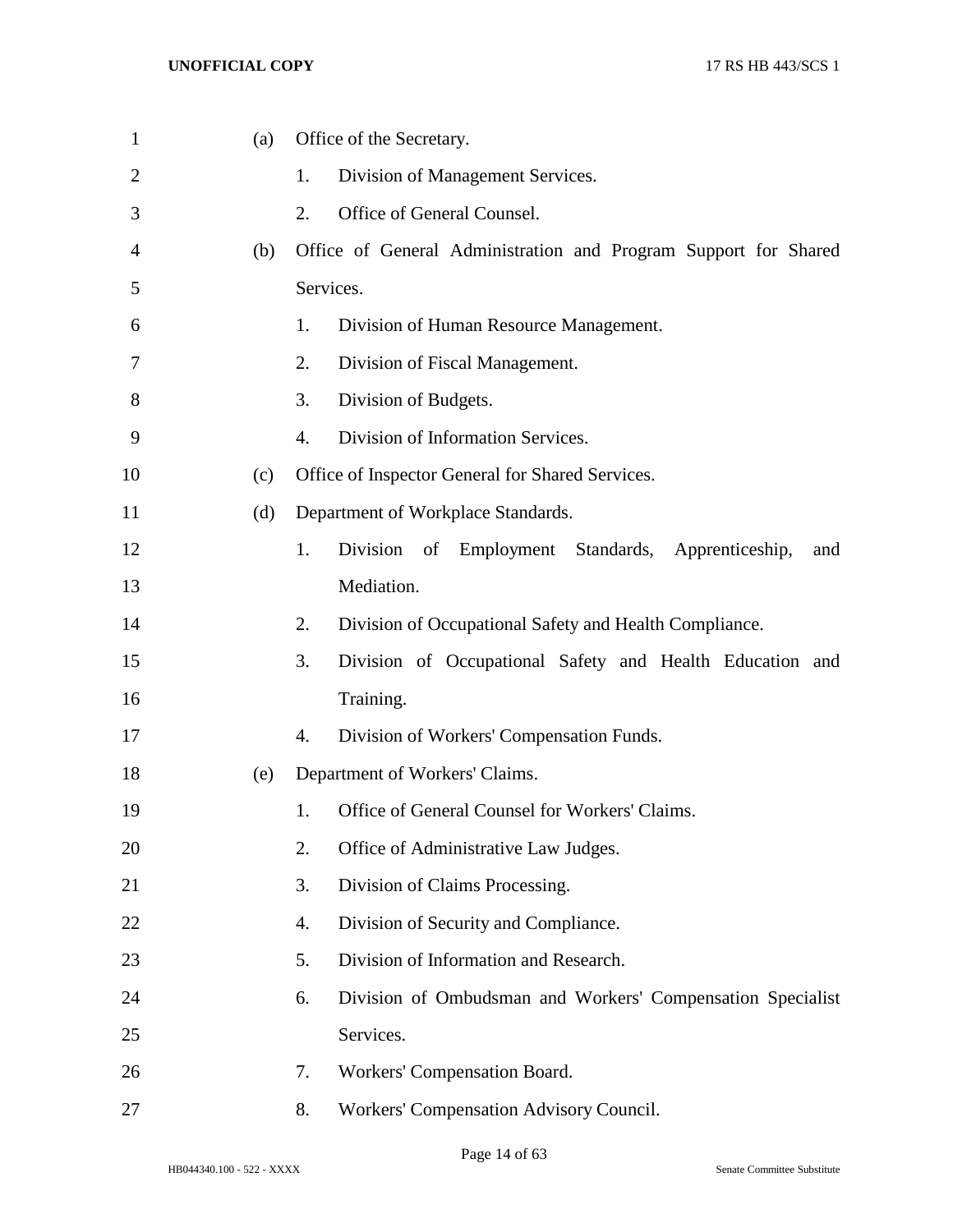| $\mathbf{1}$   |     |     | 9.                                              | Workers' Compensation Nominating Commission.               |  |  |  |
|----------------|-----|-----|-------------------------------------------------|------------------------------------------------------------|--|--|--|
| $\overline{2}$ |     | (f) |                                                 | Workers' Compensation Funding Commission.                  |  |  |  |
| 3              |     | (g) |                                                 | Kentucky Labor-Management Advisory Council.                |  |  |  |
| $\overline{4}$ |     | (h) | Occupational Safety and Health Standards Board. |                                                            |  |  |  |
| 5              |     | (i) |                                                 | Prevailing Wage Review Board.                              |  |  |  |
| 6              |     | (i) |                                                 | Apprenticeship and Training Council.                       |  |  |  |
| 7              |     | (k) |                                                 | <b>State Labor Relations Board.</b>                        |  |  |  |
| 8              |     | (1) |                                                 | Employers' Mutual Insurance Authority.                     |  |  |  |
| 9              |     | (m) |                                                 | Kentucky Occupational Safety and Health Review Commission. |  |  |  |
| 10             | (6) |     |                                                 | <b>Transportation Cabinet:</b>                             |  |  |  |
| 11             |     | (a) |                                                 | Department of Highways.                                    |  |  |  |
| 12             |     |     | 1.                                              | Office of Project Development.                             |  |  |  |
| 13             |     |     | 2.                                              | Office of Project Delivery and Preservation.               |  |  |  |
| 14             |     |     | 3.                                              | Office of Highway Safety.                                  |  |  |  |
| 15             |     |     | 4.                                              | Highway District Offices One through Twelve.               |  |  |  |
| 16             |     | (b) |                                                 | Department of Vehicle Regulation.                          |  |  |  |
| 17             |     | (c) |                                                 | Department of Aviation.                                    |  |  |  |
| 18             |     | (d) |                                                 | Department of Rural and Municipal Aid.                     |  |  |  |
| 19             |     |     | 1.                                              | Office of Local Programs.                                  |  |  |  |
| 20             |     |     | 2.                                              | Office of Rural and Secondary Roads.                       |  |  |  |
| 21             |     | (e) |                                                 | Office of the Secretary.                                   |  |  |  |
| 22             |     |     | 1.                                              | Office of Public Affairs.                                  |  |  |  |
| 23             |     |     | 2.                                              | Office for Civil Rights and Small Business Development.    |  |  |  |
| 24             |     |     | 3.                                              | Office of Budget and Fiscal Management.                    |  |  |  |
| 25             |     |     | 4.                                              | Office of Inspector General.                               |  |  |  |
| 26             |     | (f) |                                                 | Office of Support Services.                                |  |  |  |
| 27             |     | (g) |                                                 | Office of Transportation Delivery.                         |  |  |  |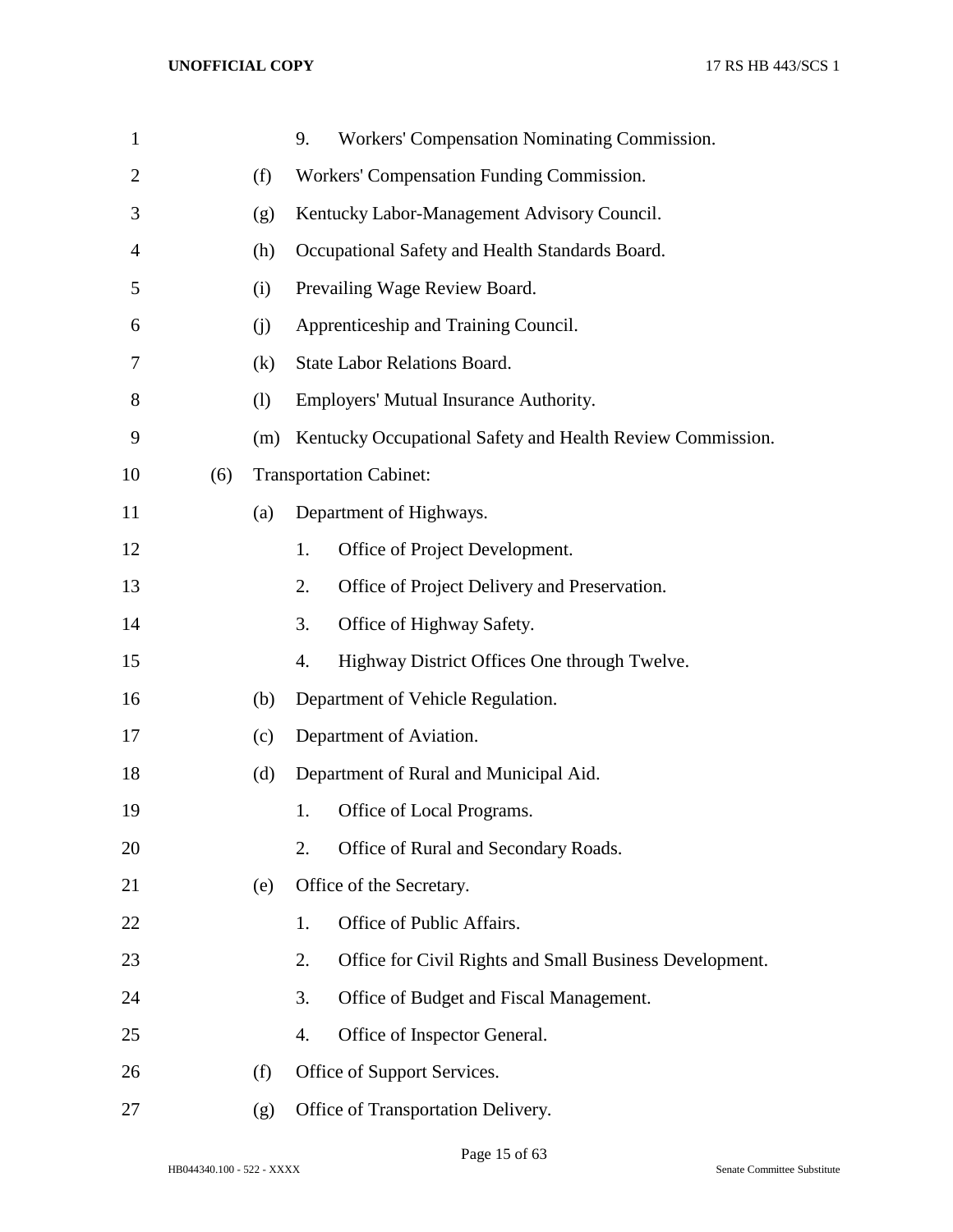| $\mathbf{1}$ |     | (h) |    |               | Office of Audits.                                   |
|--------------|-----|-----|----|---------------|-----------------------------------------------------|
| 2            |     | (i) |    |               | Office of Human Resource Management.                |
| 3            |     | (i) |    |               | Office of Information Technology.                   |
| 4            |     | (k) |    |               | Office of Legal Services.                           |
| 5            | (7) |     |    |               | <b>Cabinet for Economic Development:</b>            |
| 6            |     | (a) |    |               | Office of the Secretary.                            |
| 7            |     |     | 1. |               | Office of Legal Services.                           |
| 8            |     |     | 2. |               | Department for Business Development.                |
| 9            |     |     |    | a.            | Office of Entrepreneurship.                         |
| 10           |     |     |    |               | i.<br>Commission on Small Business Advocacy.        |
| 11           |     |     |    | $\mathbf b$ . | Office of Research and Public Affairs.              |
| 12           |     |     |    | C.            | Bluegrass State Skills Corporation.                 |
| 13           |     |     | 3. |               | Office of Financial Services.                       |
| 14           |     |     |    | a.            | Kentucky Economic Development Finance Authority.    |
| 15           |     |     |    | $\mathbf b$ . | Division of Finance and Personnel.                  |
| 16           |     |     |    | $C_{\bullet}$ | Division of Network Administration.                 |
| 17           |     |     |    | d.            | Compliance Division.                                |
| 18           |     |     |    | e.            | Incentive Assistance Division.                      |
| 19           | (8) |     |    |               | Cabinet for Health and Family Services:             |
| 20           |     | (a) |    |               | Office of the Secretary.                            |
| 21           |     | (b) |    |               | Office of Health Policy.                            |
| 22           |     | (c) |    |               | Office of Legal Services.                           |
| 23           |     | (d) |    |               | Office of Inspector General.                        |
| 24           |     | (e) |    |               | Office of Communications and Administrative Review. |
| 25           |     | (f) |    |               | Office of the Ombudsman.                            |
| 26           |     | (g) |    |               | Office of Policy and Budget.                        |
| 27           |     | (h) |    |               | Office of Human Resource Management.                |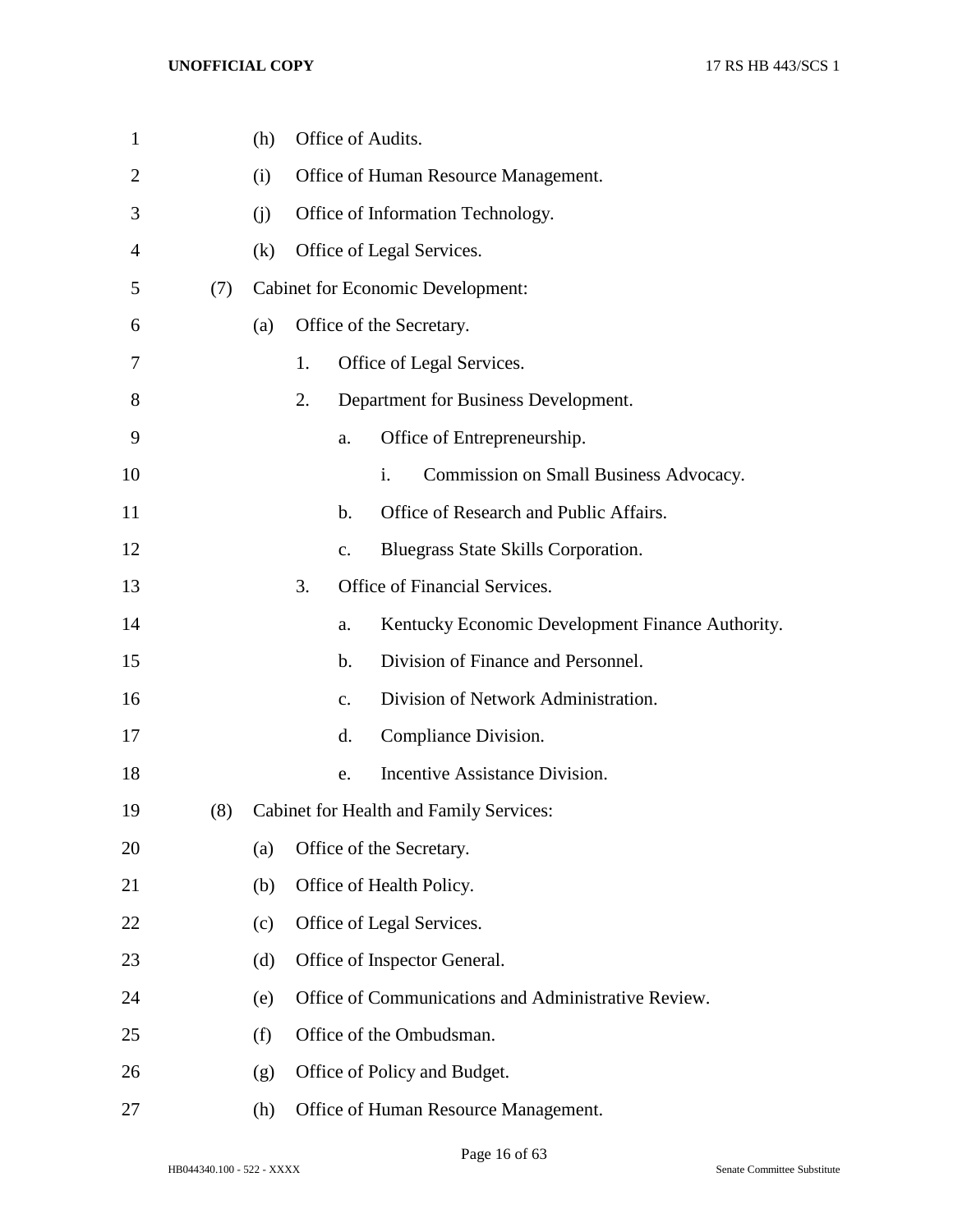| $\mathbf 1$    |     | (i)                | Office of Administrative and Technology Services.                |
|----------------|-----|--------------------|------------------------------------------------------------------|
| $\overline{2}$ |     | (i)                | Department for Public Health.                                    |
| 3              |     | (k)                | Department for Medicaid Services.                                |
| 4              |     | (1)                | Department for Behavioral Health, Developmental and Intellectual |
| 5              |     |                    | Disabilities.                                                    |
| 6              |     | (m)                | Department for Aging and Independent Living.                     |
| 7              |     | (n)                | Department for Community Based Services.                         |
| 8              |     | $\left( 0 \right)$ | Department for Income Support.                                   |
| 9              |     | (p)                | Department for Family Resource Centers and Volunteer Services.   |
| 10             |     | (q)                | Kentucky Commission on Community Volunteerism and Service.       |
| 11             |     | (r)                | Kentucky Commission for Children with Special Health Care Needs. |
| 12             |     | (s)                | Governor's Office of Electronic Health Information.              |
| 13             | (9) |                    | Finance and Administration Cabinet:                              |
| 14             |     | (a)                | Office of General Counsel.                                       |
| 15             |     | (b)                | Office of the Controller.                                        |
| 16             |     | (c)                | Office of Administrative Services.                               |
| 17             |     | (d)                | Office of Public Information.                                    |
| 18             |     | (e)                | Office of Policy and Audit.                                      |
| 19             |     | (f)                | Department for Facilities and Support Services.                  |
| 20             |     | (g)                | Department of Revenue.                                           |
| 21             |     | (h)                | Commonwealth Office of Technology.                               |
| 22             |     | (i)                | State Property and Buildings Commission.                         |
| 23             |     | (j)                | Office of Equal Employment Opportunity and Contract Compliance.  |
| 24             |     | (k)                | Kentucky Employees Retirement Systems.                           |
| 25             |     | (1)                | Commonwealth Credit Union.                                       |
| 26             |     | (m)                | State Investment Commission.                                     |
| 27             |     | (n)                | Kentucky Housing Corporation.                                    |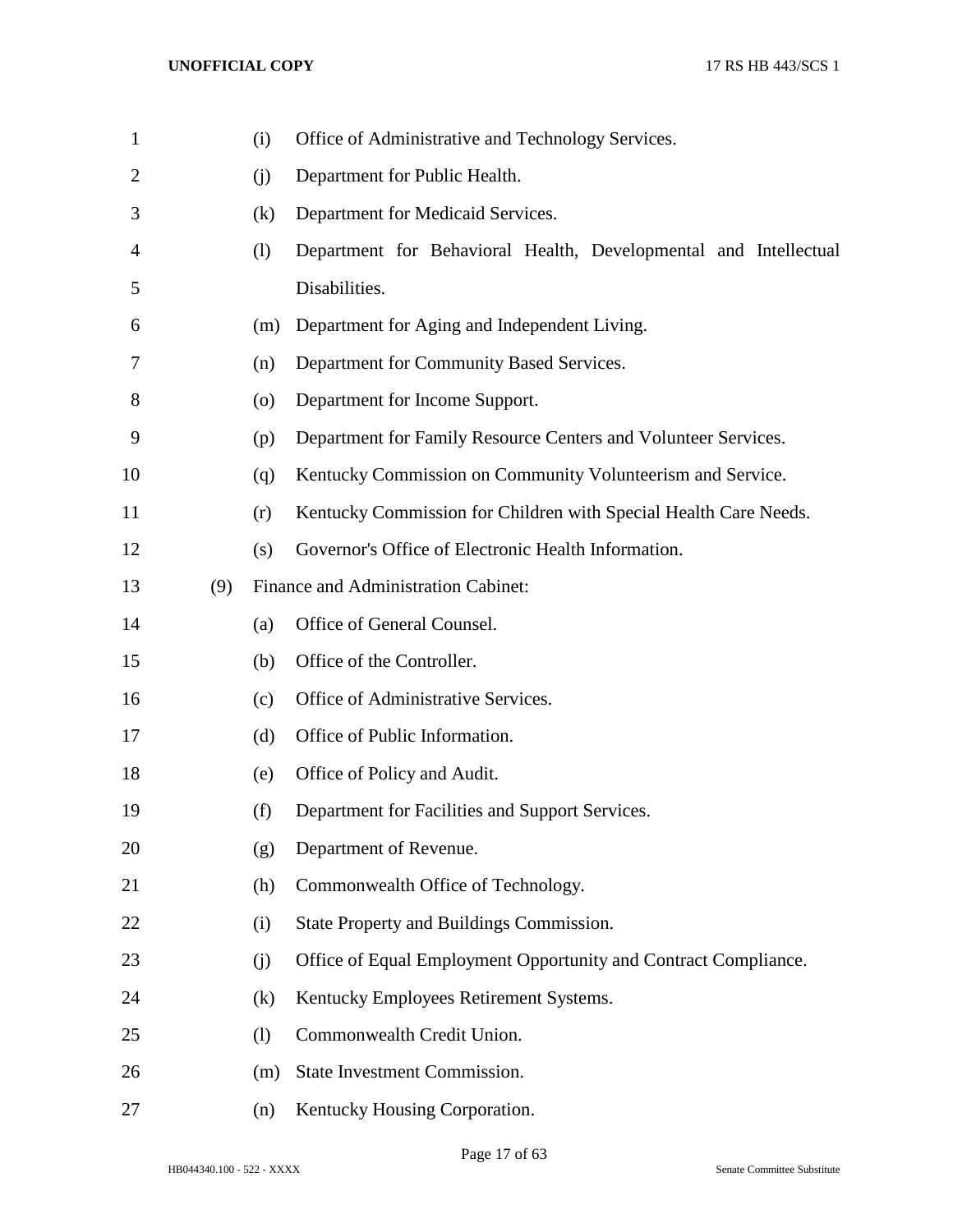| $\mathbf{1}$   |      | (0) |     | Kentucky Local Correctional Facilities Construction Authority. |
|----------------|------|-----|-----|----------------------------------------------------------------|
| $\overline{2}$ |      | (p) |     | Kentucky Turnpike Authority.                                   |
| 3              |      | (q) |     | Historic Properties Advisory Commission.                       |
| 4              |      | (r) |     | Kentucky Tobacco Settlement Trust Corporation.                 |
| 5              |      | (s) |     | Kentucky Higher Education Assistance Authority.                |
| 6              |      | (t) |     | Kentucky River Authority.                                      |
| 7              |      | (u) |     | Kentucky Teachers' Retirement System Board of Trustees.        |
| 8              |      | (v) |     | Executive Branch Ethics Commission.                            |
| 9              | (10) |     |     | Tourism, Arts and Heritage Cabinet:                            |
| 10             |      | (a) |     | Kentucky Department of Travel and Tourism.                     |
| 11             |      |     | 1.  | Division of Tourism Services.                                  |
| 12             |      |     | 2.  | Division of Marketing and Administration.                      |
| 13             |      |     | 3.  | Division of Communications and Promotions.                     |
| 14             |      | (b) |     | Kentucky Department of Parks.                                  |
| 15             |      |     | 1.  | Division of Information Technology.                            |
| 16             |      |     | 2.  | Division of Human Resources.                                   |
| 17             |      |     | 3.  | Division of Financial Operations.                              |
| 18             |      |     | 4.  | Division of Facilities Management.                             |
| 19             |      |     | 5.  | Division of Facilities Maintenance.                            |
| 20             |      |     | 6.  | Division of Customer Services.                                 |
| 21             |      |     | 7.  | Division of Recreation.                                        |
| 22             |      |     | 8.  | Division of Golf Courses.                                      |
| 23             |      |     | 9.  | Division of Food Services.                                     |
| 24             |      |     | 10. | Division of Rangers.                                           |
| 25             |      |     | 11. | Division of Resort Parks.                                      |
| 26             |      |     | 12. | Division of Recreational Parks and Historic Sites.             |
| 27             |      | (c) |     | Department of Fish and Wildlife Resources.                     |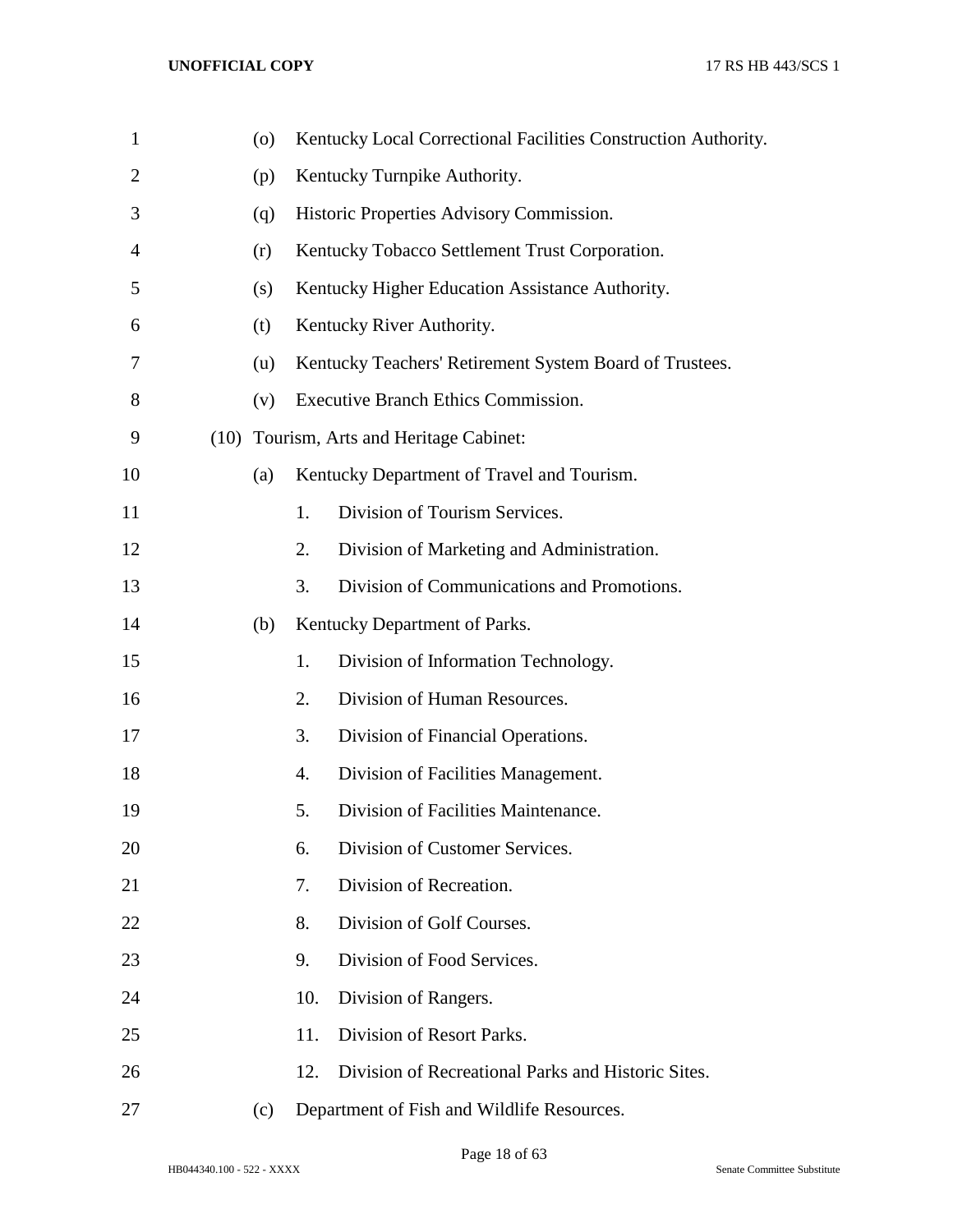| $\mathbf{1}$ |     | 1.  | Division of Law Enforcement.                                  |
|--------------|-----|-----|---------------------------------------------------------------|
| 2            |     | 2.  | Division of Administrative Services.                          |
| 3            |     | 3.  | Division of Engineering.                                      |
| 4            |     | 4.  | Division of Fisheries.                                        |
| 5            |     | 5.  | Division of Information and Education.                        |
| 6            |     | 6.  | Division of Wildlife.                                         |
| 7            |     | 7.  | Division of Public Affairs.                                   |
| 8            | (d) |     | Kentucky Horse Park.                                          |
| 9            |     | 1.  | Division of Support Services.                                 |
| 10           |     | 2.  | Division of Buildings and Grounds.                            |
| 11           |     | 3.  | Division of Operational Services.                             |
| 12           | (e) |     | Kentucky State Fair Board.                                    |
| 13           |     | 1.  | Office of Administrative and Information Technology Services. |
| 14           |     | 2.  | Office of Human Resources and Access Control.                 |
| 15           |     | 3.  | Division of Expositions.                                      |
| 16           |     | 4.  | Division of Kentucky Exposition Center Operations.            |
| 17           |     | 5.  | Division of Kentucky International Convention Center.         |
| 18           |     | 6.  | Division of Public Relations and Media.                       |
| 19           |     | 7.  | Division of Venue Services.                                   |
| 20           |     | 8.  | Division of Personnel Management and Staff Development.       |
| 21           |     | 9.  | Division of Sales.                                            |
| 22           |     | 10. | Division of Security and Traffic Control.                     |
| 23           |     | 11. | Division of Information Technology.                           |
| 24           |     | 12. | Division of the Louisville Arena.                             |
| 25           |     | 13. | Division of Fiscal and Contract Management.                   |
| 26           |     | 14. | Division of Access Control.                                   |
| 27           | (f) |     | Office of the Secretary.                                      |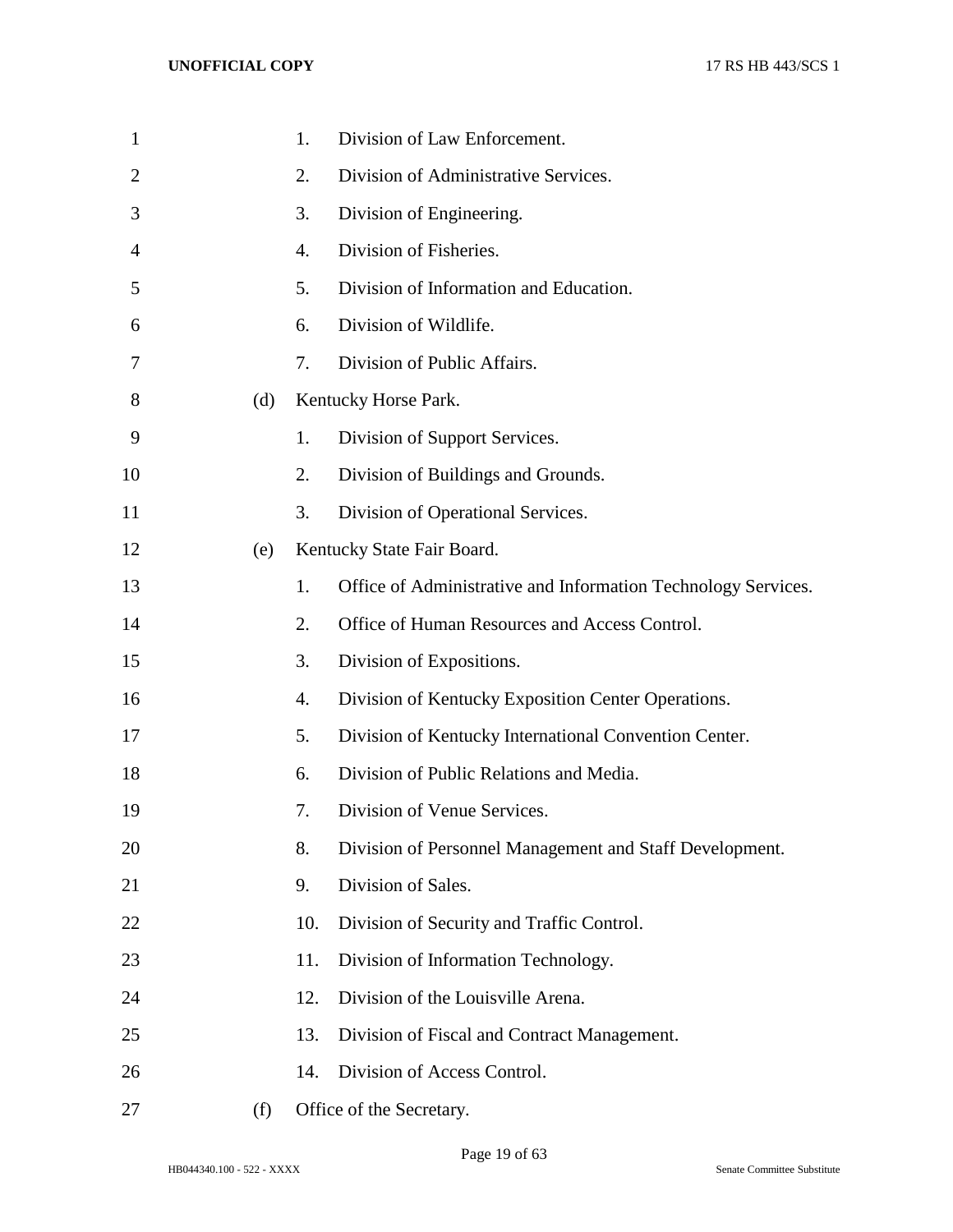| 1              |                    | Office of Finance.<br>1.                                        |
|----------------|--------------------|-----------------------------------------------------------------|
| $\overline{2}$ |                    | Office of Research and Administration.<br>2.                    |
| 3              |                    | 3.<br>Office of Governmental Relations and Tourism Development. |
| 4              |                    | Office of the Sports Authority.<br>4.                           |
| 5              |                    | 5.<br>Kentucky Sports Authority.                                |
| 6              | (g)                | Office of Legal Affairs.                                        |
| 7              | (h)                | Office of Human Resources.                                      |
| 8              | (i)                | Office of Public Affairs and Constituent Services.              |
| 9              | (i)                | Office of Creative Services.                                    |
| 10             | (k)                | Office of Capital Plaza Operations.                             |
| 11             | (1)                | Office of Arts and Cultural Heritage.                           |
| 12             | (m)                | Kentucky African-American Heritage Commission.                  |
| 13             | (n)                | Kentucky Foundation for the Arts.                               |
| 14             | $\left( 0 \right)$ | Kentucky Humanities Council.                                    |
| 15             | (p)                | Kentucky Heritage Council.                                      |
| 16             | (q)                | Kentucky Arts Council.                                          |
| 17             | (r)                | Kentucky Historical Society.                                    |
| 18             |                    | Division of Museums.<br>1.                                      |
| 19             |                    | 2.<br>Division of Oral History and Educational Outreach.        |
| 20             |                    | Division of Research and Publications.<br>3.                    |
| 21             |                    | Division of Administration.<br>4.                               |
| 22             | (s)                | Kentucky Center for the Arts.                                   |
| 23             |                    | Division of Governor's School for the Arts.<br>1.               |
| 24             | (t)                | Kentucky Artisans Center at Berea.                              |
| 25             | (u)                | Northern Kentucky Convention Center.                            |
| 26             | (v)                | Eastern Kentucky Exposition Center.                             |
| 27             |                    | (11) Personnel Cabinet:                                         |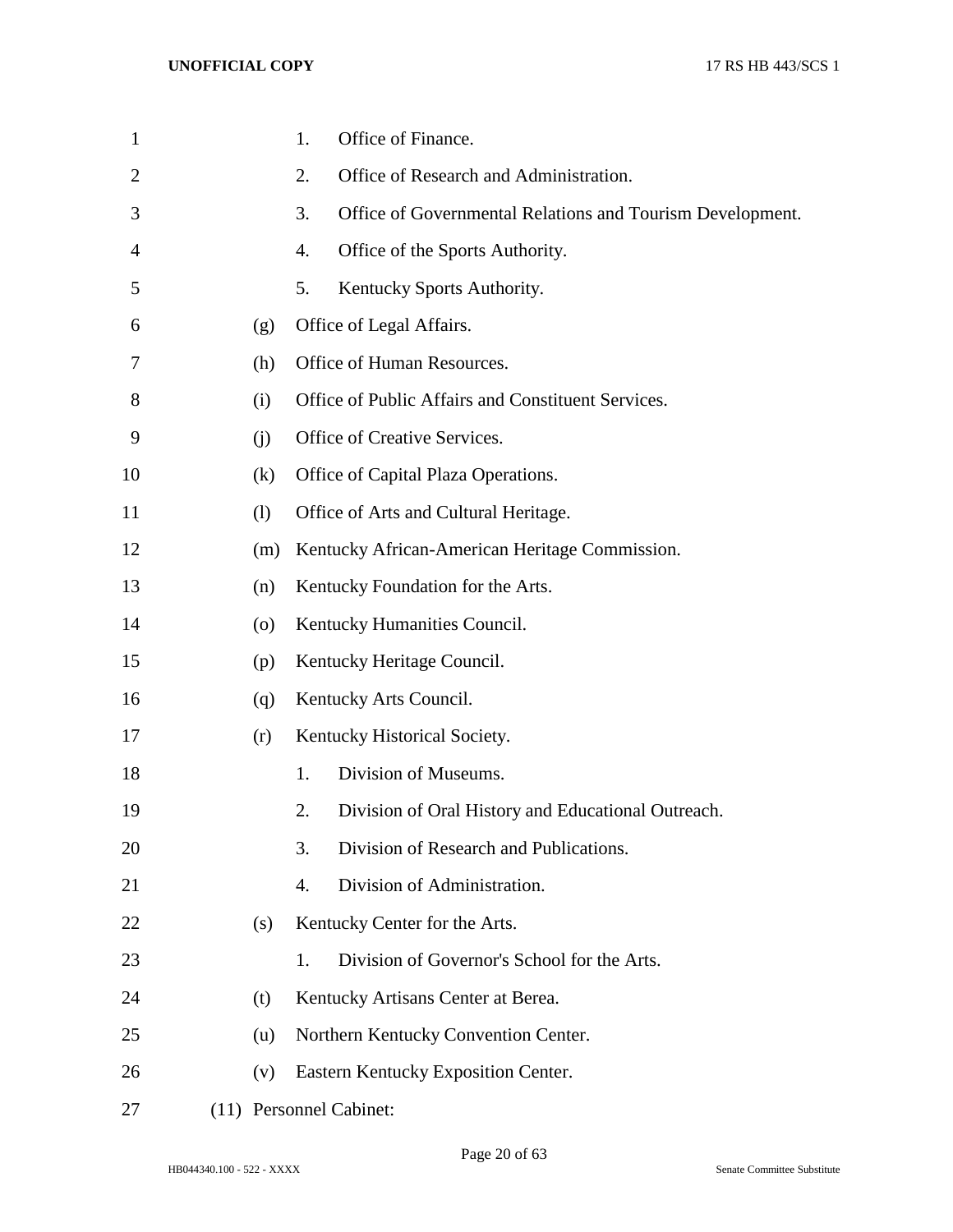| $\mathbf{1}$   |     |     | Office of the Secretary.<br>(a)                                                          |
|----------------|-----|-----|------------------------------------------------------------------------------------------|
| $\overline{2}$ |     |     | Department of Human Resources Administration.<br>(b)                                     |
| 3              |     |     | Office of Employee Relations.<br>(c)                                                     |
| 4              |     |     | Kentucky Public Employees Deferred Compensation Authority.<br>(d)                        |
| 5              |     |     | Office of Administrative Services.<br>(e)                                                |
| 6              |     |     | Office of Legal Services.<br>(f)                                                         |
| 7              |     |     | Governmental Services Center.<br>(g)                                                     |
| 8              |     |     | Department of Employee Insurance.<br>(h)                                                 |
| 9              |     |     | Office of Diversity and Equality.<br>(i)                                                 |
| 10             |     |     | Center of Strategic Innovation.<br>(i)                                                   |
| 11             | Ш.  |     | Other departments headed by appointed officers:                                          |
| 12             |     | (1) | Council on Postsecondary Education.                                                      |
| 13             |     | (2) | Department of Military Affairs.                                                          |
| 14             |     | (3) | Department for Local Government.                                                         |
| 15             |     | (4) | Kentucky Commission on Human Rights.                                                     |
| 16             |     | (5) | Kentucky Commission on Women.                                                            |
| 17             |     | (6) | Department of Veterans' Affairs.                                                         |
| 18             |     | (7) | Kentucky Commission on Military Affairs.                                                 |
| 19             |     | (8) | Office of Minority Empowerment.                                                          |
| 20             |     | (9) | Governor's Council on Wellness and Physical Activity.                                    |
| 21             |     |     | Section 8. KRS 12.252 is amended to read as follows:                                     |
| 22             | (1) |     | There is established within the Public Protection Cabinet a Department of Financial      |
| 23             |     |     | Institutions, a Department of Insurance, a Department of Housing, Buildings and          |
| 24             |     |     | Construction, a Department of Charitable Gaming, a Department of Professional            |
| 25             |     |     | <b>Licensing</b> , and a Department of Alcoholic Beverage Control. Each department shall |
| 26             |     |     | be headed by a commissioner appointed by the Governor as required by KRS                 |
| 27             |     |     | 12.040 and, where appropriate, by KRS 238.510, 241.015, and 304.2-020.                   |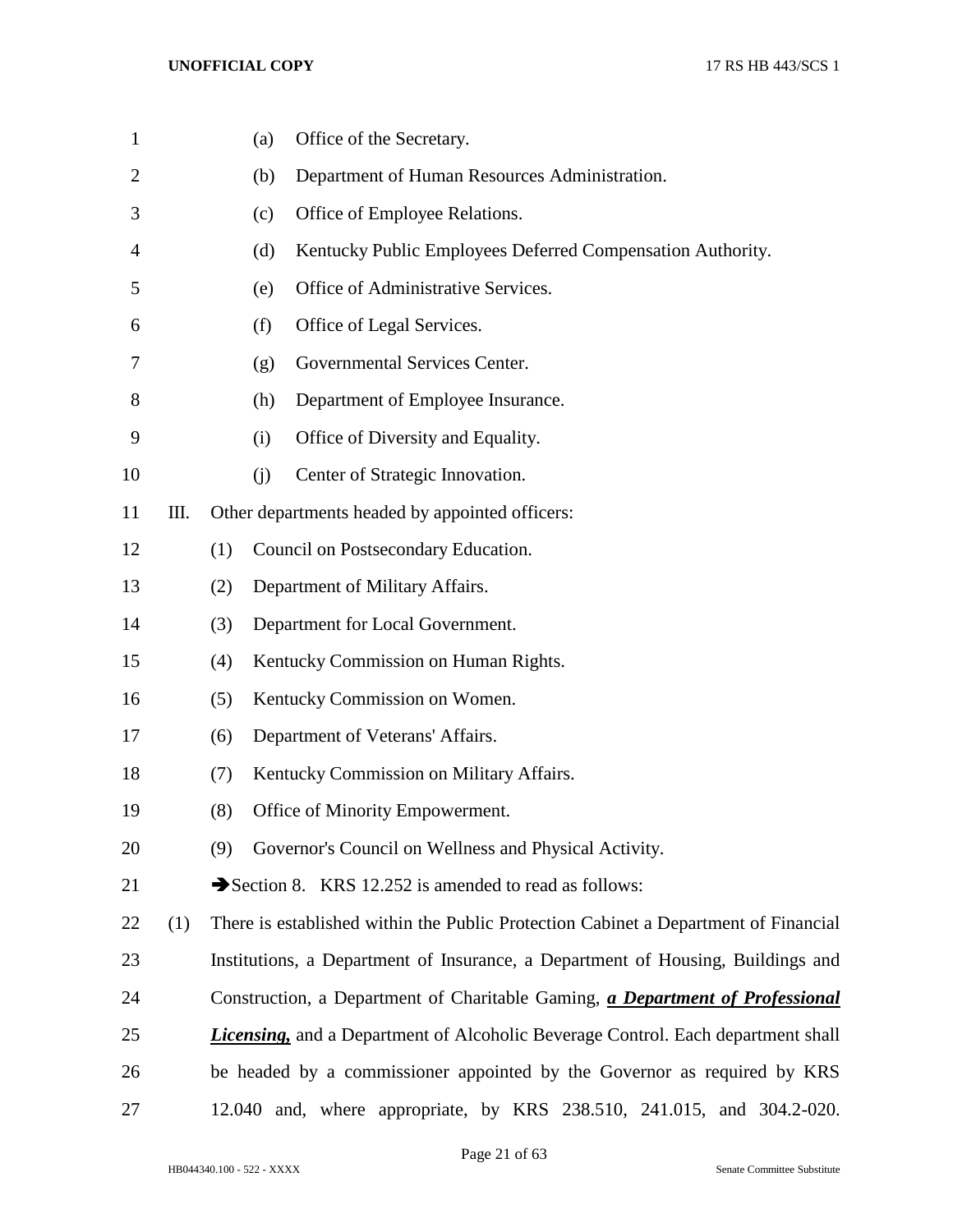| $\mathbf{1}$   |             |     | Commissioners shall be directly responsible to the secretary and shall perform the      |
|----------------|-------------|-----|-----------------------------------------------------------------------------------------|
| $\overline{2}$ |             |     | functions, powers, and duties provided by law and prescribed by the secretary.          |
| 3              |             |     | (2) [There is established within the Public Protection Cabinet an Office of Occupations |
| 4              |             |     | and Professions, which shall be headed by an executive director appointed by the        |
| 5              |             |     | secretary with the approval of the Governor as required by KRS 12.050. The              |
| 6              |             |     | executive director shall be directly responsible to the secretary and shall perform the |
| 7              |             |     | functions, powers, and duties provided by law and prescribed by the secretary.          |
| 8              | (3)         |     | The secretary of the Public Protection Cabinet shall be appointed by the Governor       |
| 9              |             |     | in accordance with KRS 12.255. The Office of the Secretary shall contain the            |
| 10             |             |     | following entities:                                                                     |
| 11             |             | (a) | The Office of Communications and Public Outreach, which shall be headed                 |
| 12             |             |     | by an executive director appointed by the secretary with the approval of the            |
| 13             |             |     | Governor in accordance with KRS 12.050; and                                             |
| 14             |             | (b) | The Office of Legal Services, which shall be headed by an executive director            |
| 15             |             |     | appointed by the secretary with the approval of the Governor in accordance              |
| 16             |             |     | with KRS 12.050 and 12.210.                                                             |
| 17             | $(3)$ $(4)$ |     | The following agencies are attached to the Public Protection Cabinet for                |
| 18             |             |     | administrative purposes only, except as provided in KRS 131.330:                        |
| 19             |             | (a) | Crime Victims Compensation Board;                                                       |
| 20             |             | (b) | Board of Claims;                                                                        |
| 21             |             | (c) | Kentucky Board of Tax Appeals;                                                          |
| 22             |             | (d) | Kentucky Boxing and Wrestling Authority; and                                            |
| 23             |             | (e) | Kentucky Horse Racing Commission.                                                       |
| 24             |             |     | Section 9. KRS 164.6903 is amended to read as follows:                                  |
| 25             |             |     | As used in KRS 164.6901 to 164.6935, unless the context requires otherwise:             |
| 26             | (1)         |     | "Agency contract" means an agreement in which a student-athlete authorizes a            |
| 27             |             |     | person to negotiate or solicit on behalf of the student-athlete a professional-sports-  |

Page 22 of 63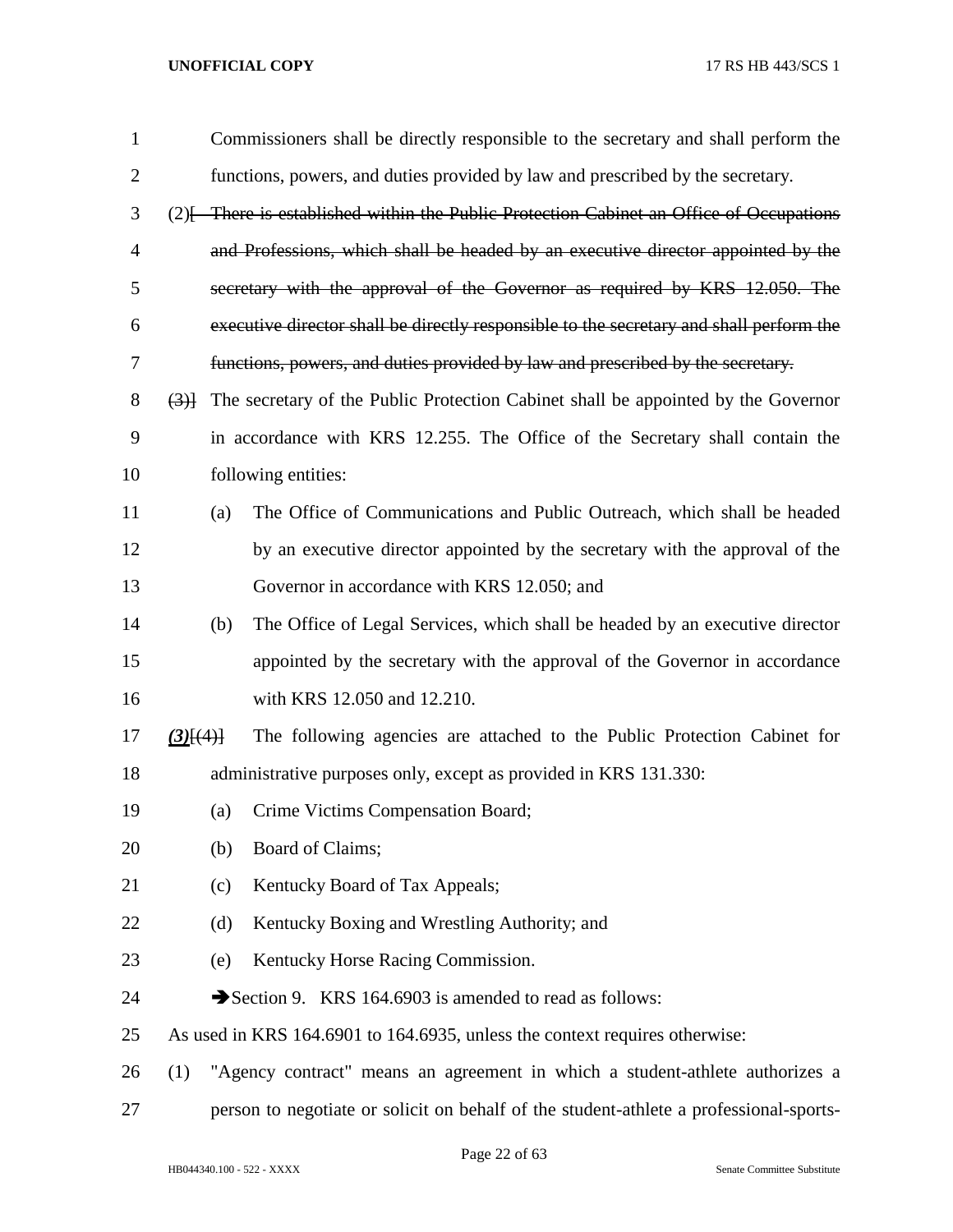services contract or an endorsement contract;

 (2) "Athlete agent" means an individual who enters into an agency contract with a student-athlete or, directly or indirectly, recruits or solicits a student-athlete to enter into an agency contract. The term includes an individual who represents to the public that the individual is an athlete agent. The term does not include a spouse, parent, sibling, grandparent, or guardian of the student-athlete or an individual acting solely on behalf of a professional sports team or professional sports organization;

 (3) "Athletic director" means an individual responsible for administering the overall athletic program of an educational institution or, if an educational institution has separately administered athletic programs for male and female students, the athletic program for males or the athletic program for females, as appropriate;

 (4) "Contact" means a communication, direct or indirect, between an athlete agent and a student-athlete, to recruit or solicit the student-athlete to enter into an agency contract;

- (5) *"Department" means the Department of Professional Licensing*["Office" means 17 the Office of Occupations and Professions in the Public Protection Cabinet;
- (6) "Endorsement contract" means an agreement under which a student-athlete is employed or receives consideration to use on behalf of the other party any value that the student-athlete may have because of publicity, reputation, following, or fame obtained because of athletic ability or performance;
- (7) "Intercollegiate sport" means a sport played at the collegiate level for which eligibility requirements for participation by a student-athlete are established by a national association for the promotion or regulation of collegiate athletics;
- (8) "Person" means an individual, corporation, business trust, estate, trust, partnership, limited liability company, association, joint venture, or government; governmental subdivision, agency, or instrumentality; public corporation, or any other legal or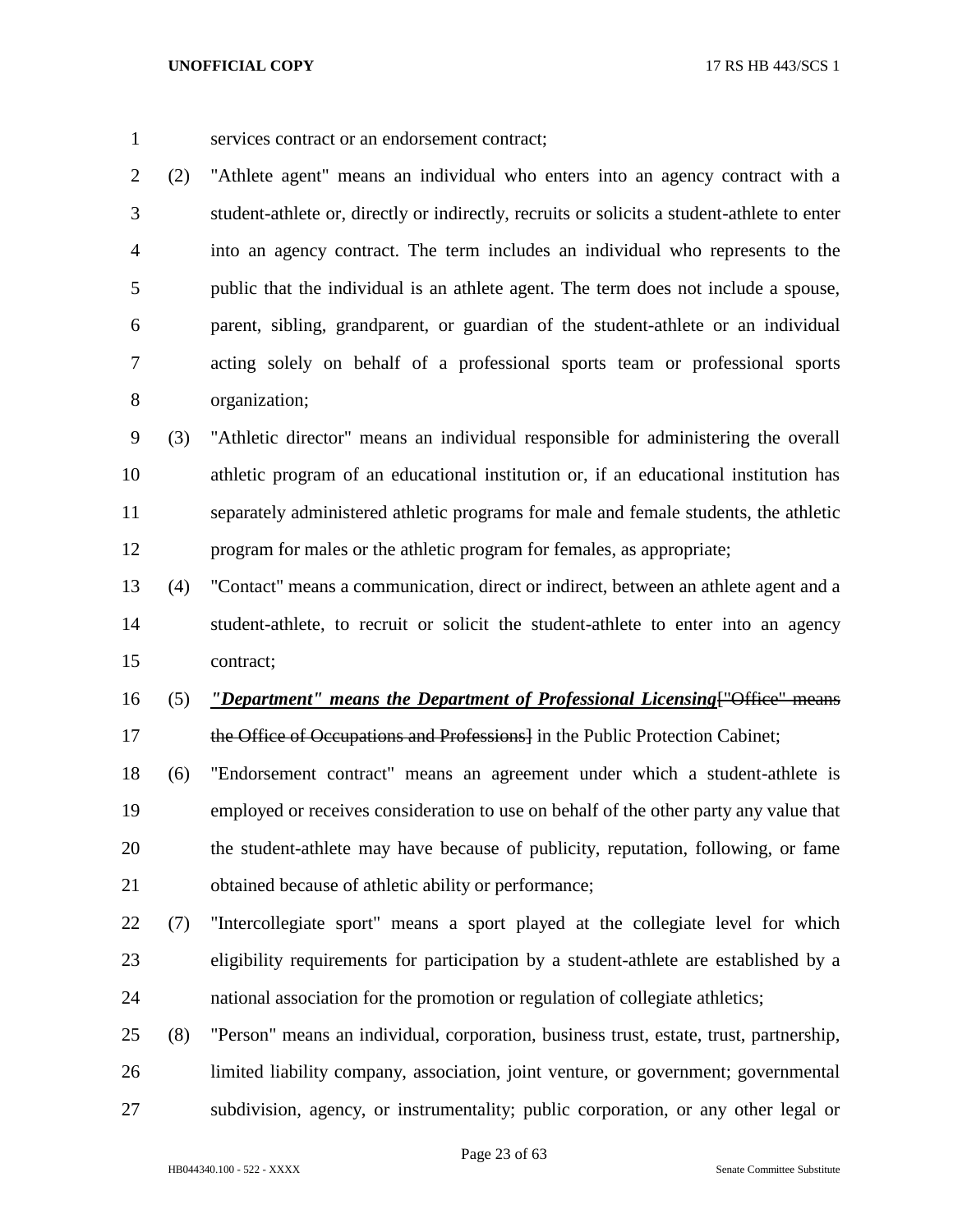| $\mathbf{1}$   |     | commercial entity;                                                                                 |
|----------------|-----|----------------------------------------------------------------------------------------------------|
| 2              | (9) | "Professional-sports-services contract" means an agreement under which an                          |
| 3              |     | individual is employed, or agrees to render services, as a player on a professional                |
| $\overline{4}$ |     | sports team, with a professional sports organization, or as a professional athlete;                |
| 5              |     | (10) "Record" means information that is inscribed on a tangible medium or that is stored           |
| 6              |     | in an electronic or other medium and is retrievable in perceivable form;                           |
| 7              |     | (11) "Registration" means registration as an athlete agent pursuant to KRS 164.6901 to             |
| 8              |     | 164.6935;                                                                                          |
| 9              |     | (12) "State" means a state of the United States, the District of Columbia, Puerto Rico,            |
| 10             |     | the United States Virgin Islands, or any territory or insular possession subject to the            |
| 11             |     | jurisdiction of the United States; and                                                             |
| 12             |     | (13) "Student-athlete" means an individual who engages in, is eligible to engage in, or            |
| 13             |     | may be eligible in the future to engage in, any intercollegiate sport. If an individual            |
| 14             |     | is permanently ineligible to participate in a particular intercollegiate sport, the                |
| 15             |     | individual is not a student-athlete for purposes of that sport.                                    |
| 16             |     | Section 10. KRS 164.6905 is amended to read as follows:                                            |
| 17             | (1) | By acting as an athlete agent in this state, a nonresident individual appoints the                 |
| 18             |     | <i>department</i> [Office of Occupations and Professions] as the individual's agent for            |
| 19             |     | service of process in any civil action in this state related to the individual's acting as         |
| 20             |     | an athlete agent in this state.                                                                    |
| 21             | (2) | The <b><i>department</i></b> [office] may issue subpoenas for any material that is relevant to the |
| 22             |     | administration of KRS 164.6901 to 164.6935.                                                        |
| 23             | (3) | The <b><i>department</i></b> [office] may promulgate administrative regulations in accordance      |
| 24             |     | with KRS Chapter 13A that are necessary to carry out the provisions of KRS                         |
| 25             |     | 164.6901 to 164.6935.                                                                              |
| 26             |     | Section 11. KRS 164.6909 is amended to read as follows:                                            |

(1) An applicant for registration shall submit an application for registration to the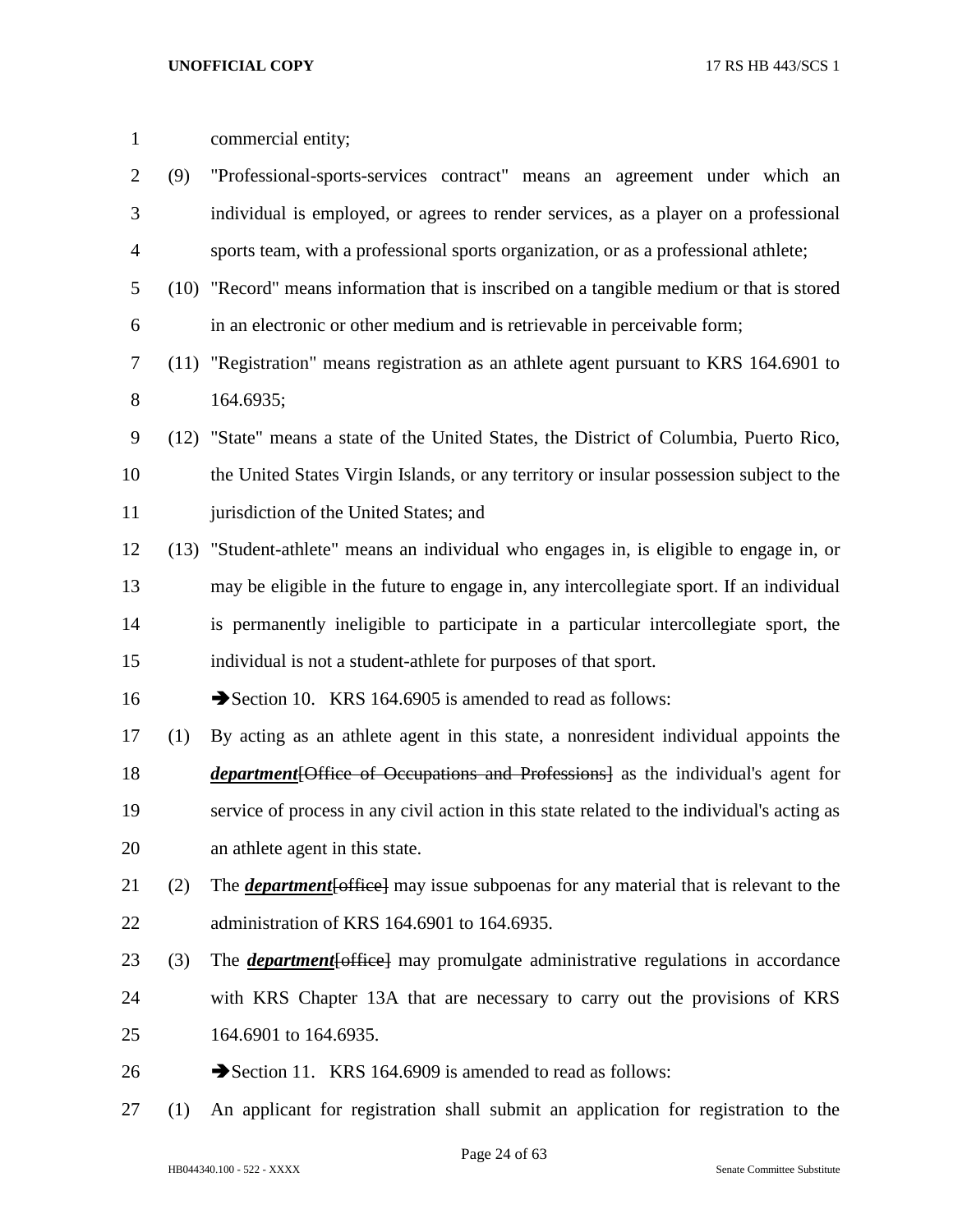| $\mathbf{1}$   |     | <i>department</i> [office] in a form prescribed by the <i>department</i> [office]. An application |
|----------------|-----|---------------------------------------------------------------------------------------------------|
| $\overline{2}$ |     | filed under this section is a public record. The application <i>shall</i> [must] be in the        |
| 3              |     | name of an individual, and except as otherwise provided in subsection (2) of this                 |
| $\overline{4}$ |     | section, signed or otherwise authenticated by the applicant under penalty of perjury              |
| 5              |     | and state or contain:                                                                             |
| 6              | (a) | The name of the applicant and the address of the applicant's principal place of                   |
| 7              |     | business;                                                                                         |
| $8\,$          | (b) | The name of the applicant's business or employer, if applicable;                                  |
| 9              | (c) | Any business or occupation engaged in by the applicant for the five (5) years                     |
| 10             |     | next preceding the date of submission of this application;                                        |
| 11             | (d) | A description of the applicant's:                                                                 |
| 12             |     | Formal training as an athlete;<br>1.                                                              |
| 13             |     | 2.<br>Practical experience as an athlete agent; and                                               |
| 14             |     | Educational background relating to the applicant's activities as an athlete<br>3.                 |
| 15             |     | agent;                                                                                            |
| 16             | (e) | The names and addresses of three (3) individuals not related to the applicant                     |
| 17             |     | who are willing to serve as references;                                                           |
| 18             | (f) | The name, sport, and last known team for each individual for whom the                             |
| 19             |     | applicant acted as an athlete agent during the five (5) years next preceding the                  |
| 20             |     | date of submission of the application;                                                            |
| 21             | (g) | The names and addresses of all persons who are:                                                   |
| 22             |     | With respect to the athlete agent's business if it is not a corporation, the<br>1.                |
| 23             |     | partners, members, officers, managers, associates, or profit-sharers of                           |
| 24             |     | the business; and                                                                                 |
| 25             |     | With respect to a corporation employing the athlete agent, the officers,<br>2.                    |
| 26             |     | directors, and any shareholder of the corporation having an interest of                           |
| 27             |     | five percent $(5%)$ or greater;                                                                   |

Page 25 of 63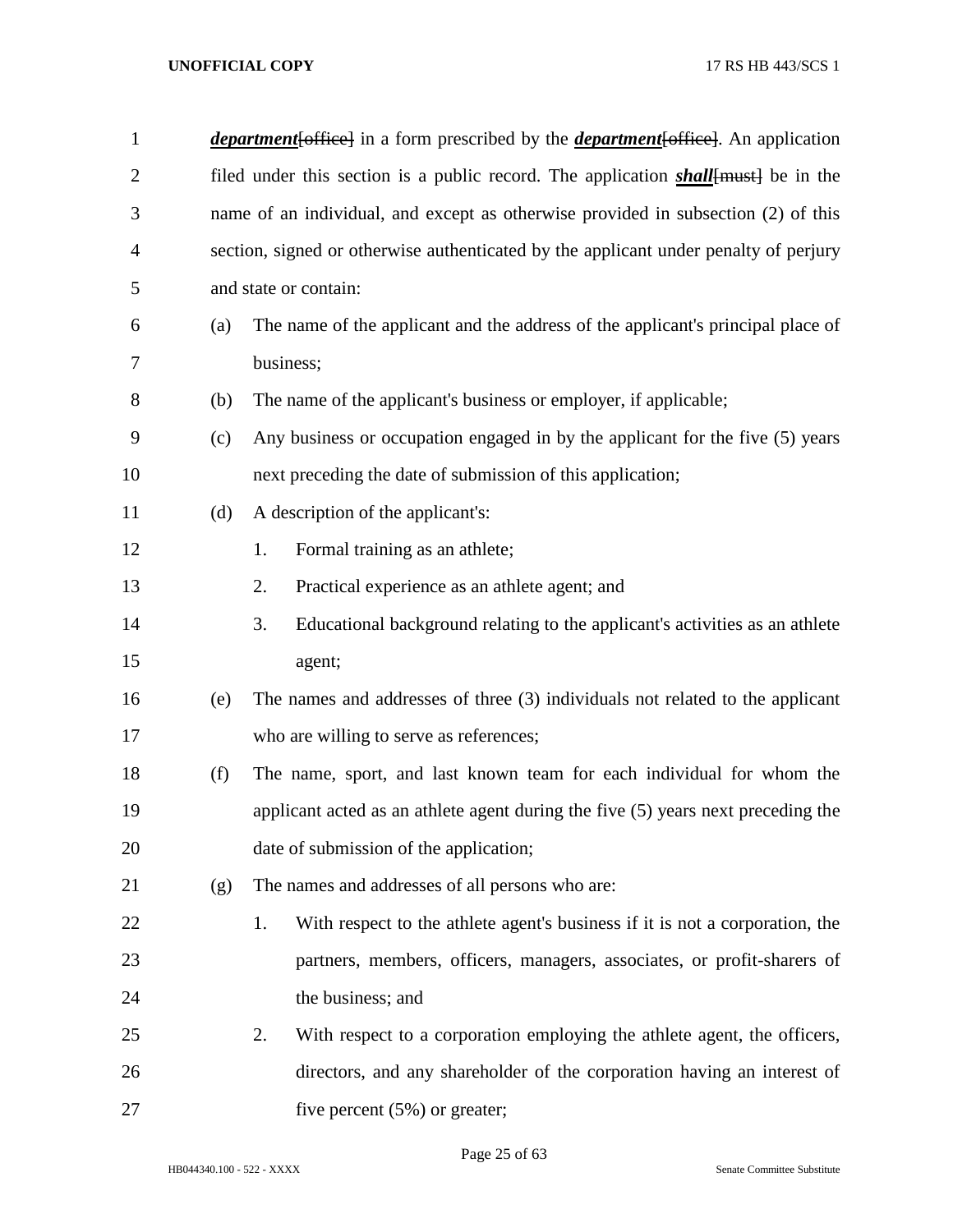- (h) Whether the applicant or any person named pursuant to paragraph (g) of this subsection has been convicted of a crime that, if committed in this state, would be a crime involving moral turpitude or a felony, and identify the crime;
- (i) Whether there has been any administrative or judicial determination that the applicant or any person named pursuant to paragraph (g) of this subsection has made a false, misleading, deceptive, or fraudulent representation;
- (j) Any instance in which the conduct of the applicant or any person named pursuant to paragraph (g) of this subsection resulted in the imposition of a sanction, suspension, or declaration of ineligibility to participate in an interscholastic or intercollegiate athletic event on a student-athlete or educational institution;
- (k) Any sanction, suspension, or disciplinary action taken against the applicant or any person named pursuant to paragraph (g) of this subsection arising out of occupational or professional conduct; and
- (l) Whether there has been any denial of an application for, suspension or revocation of, or refusal to renew, the registration or licensure of the applicant or any person named pursuant to paragraph (g) of this subsection as an athlete 19 agent in any state.
- (2) An individual who has submitted an application for, and holds a certificate of, registration or licensure as an athlete agent in another state, may submit a copy of the application and certificate in lieu of submitting an application in the form prescribed pursuant to subsection (1) of this section. The *department*[office] shall accept the application and the certificate from the other state as an application for registration in this state if the application to the other state:
- (a) Was submitted in the other state within six (6) months next preceding the submission of the application in this state and the applicant certifies that the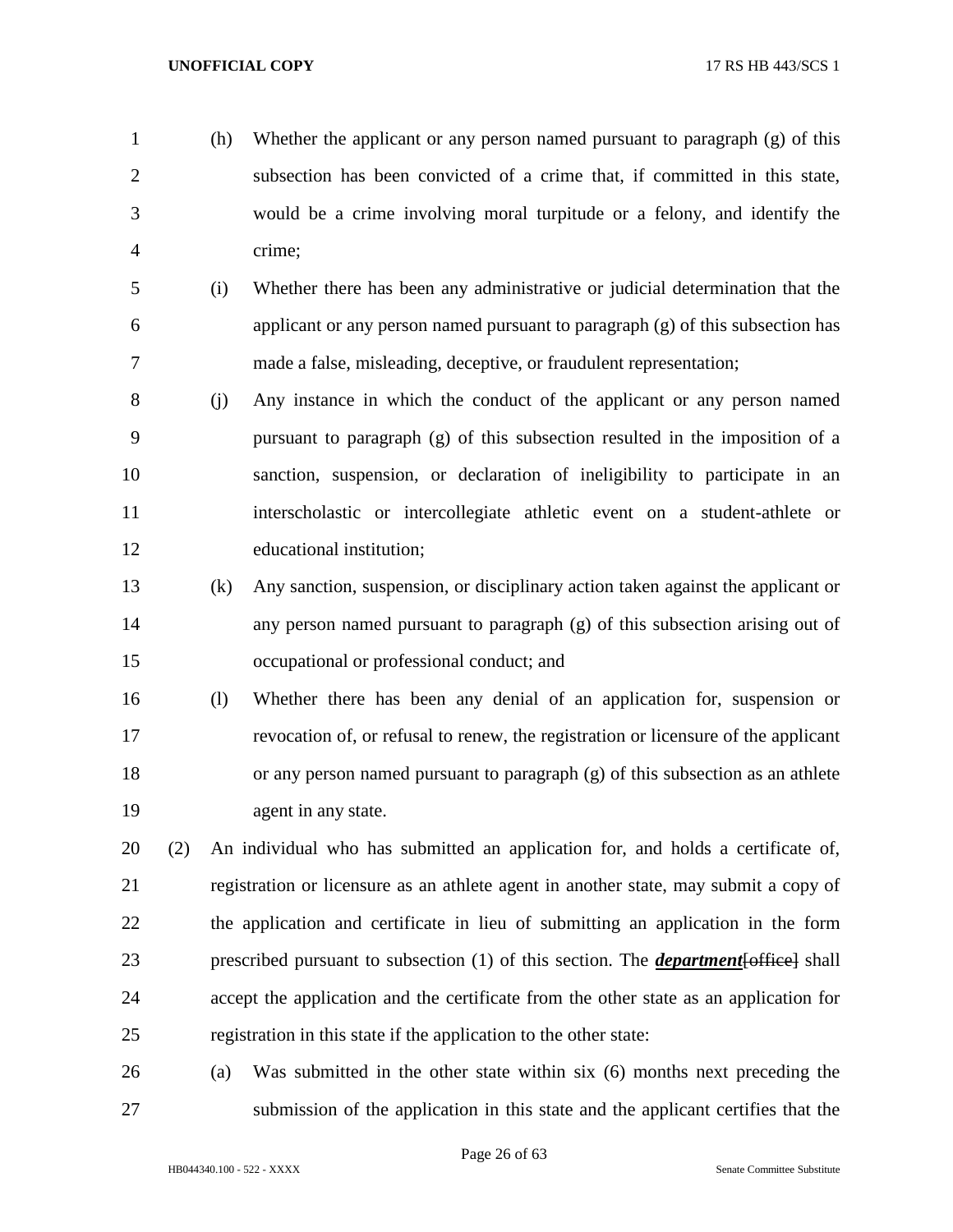| $\mathbf{1}$   |     |        | information contained in the application is current;                                       |
|----------------|-----|--------|--------------------------------------------------------------------------------------------|
| $\overline{2}$ |     | (b)    | Contains information substantially similar to or more comprehensive than that              |
| 3              |     |        | required in an application submitted in this state; and                                    |
| 4              |     | (c)    | Was signed by the applicant under penalty of perjury.                                      |
| 5              |     |        | Section 12. KRS 164.6911 is amended to read as follows:                                    |
| 6              | (1) | Except | as otherwise provided in subsection (2) of this section,<br>the                            |
| $\tau$         |     |        | <i>department</i> [office] shall issue a certificate of registration to an individual who  |
| 8              |     |        | complies with KRS 164.6909(1) or whose application has been accepted under                 |
| 9              |     |        | KRS 164.6909(2).                                                                           |
| 10             | (2) |        | The <i>department</i> [office] may refuse to issue a certificate of registration if the    |
| 11             |     |        | <i>department</i> [office] determines that the applicant has engaged in conduct that has a |
| 12             |     |        | significant adverse effect on the applicant's fitness to act as an athlete agent. In       |
| 13             |     |        | making the determination, the <i>department</i> [office] may consider whether the          |
| 14             |     |        | applicant has:                                                                             |
| 15             |     | (a)    | Been convicted of a crime that, if committed in this state, would be a crime               |
| 16             |     |        | involving moral turpitude or a felony;                                                     |
| 17             |     | (b)    | Made a materially false, misleading, deceptive, or fraudulent representation in            |
| 18             |     |        | the application or as an athlete agent;                                                    |
| 19             |     | (c)    | Engaged in conduct that would disqualify the applicant from serving in a                   |
| 20             |     |        | fiduciary capacity;                                                                        |
| 21             |     | (d)    | Engaged in conduct prohibited by KRS 164.6925;                                             |
| 22             |     | (e)    | Had a registration or licensure as an athlete agent suspended, revoked, or                 |
| 23             |     |        | denied, or been refused renewal of registration or licensure as an athlete agent           |
| 24             |     |        | in any state;                                                                              |
| 25             |     | (f)    | Engaged in conduct the consequence of which was that a sanction,                           |
| 26             |     |        | suspension, or declaration of ineligibility to participate in an interscholastic or        |
| $27\,$         |     |        | intercollegiate athletic event was imposed on a student-athlete or educational             |

Page 27 of 63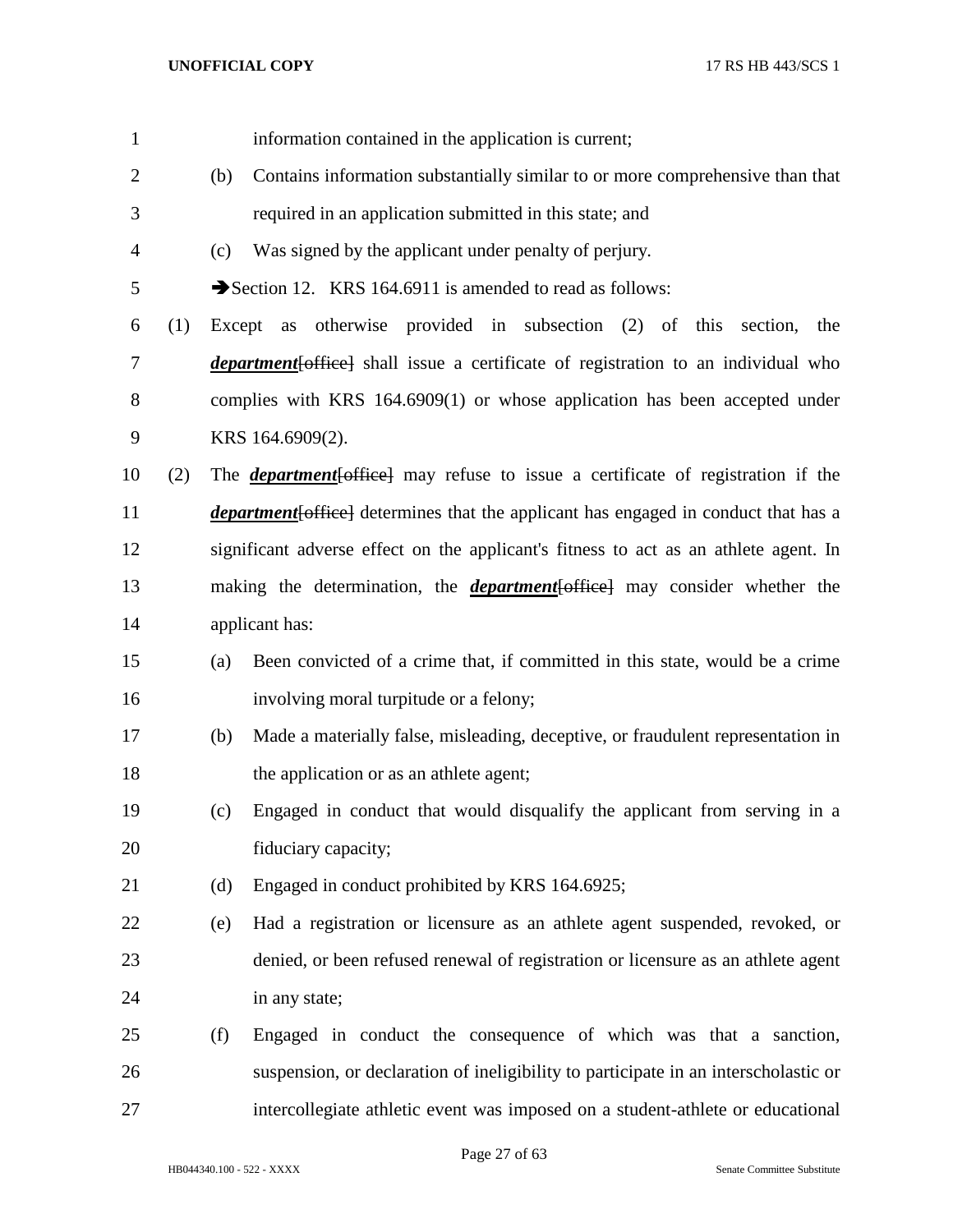| $\mathbf{1}$   |     |        | institution; or                                                                               |
|----------------|-----|--------|-----------------------------------------------------------------------------------------------|
| $\overline{c}$ |     | (g)    | Engaged in conduct that significantly adversely reflects on the applicant's                   |
| 3              |     |        | credibility, honesty, or integrity.                                                           |
| 4              | (3) | In     | making a determination under subsection (2) of this<br>section,<br>the                        |
| 5              |     |        | <i>department</i> [office] shall consider:                                                    |
| 6              |     | (a)    | How recently the conduct occurred;                                                            |
| 7              |     | (b)    | The nature of the conduct and the context in which it occurred; and                           |
| 8              |     | (c)    | Any other relevant conduct of the applicant.                                                  |
| 9              | (4) |        | An athlete agent may apply to renew a registration by submitting an application for           |
| 10             |     |        | renewal in a form prescribed by the <i>department</i> [office]. An application filed under    |
| 11             |     |        | this section is a public record. The application for renewal <b>shall</b> [must] be signed by |
| 12             |     |        | the applicant under penalty of perjury and <b>shall</b> [must] contain current information    |
| 13             |     |        | on all matters required in an original registration.                                          |
| 14             | (5) |        | An individual who has submitted an application for renewal of registration or                 |
| 15             |     |        | licensure in another state, in lieu of submitting an application for renewal in the           |
| 16             |     |        | form prescribed pursuant to subsection (4) of this section, may file a copy of the            |
| 17             |     |        | application for renewal and a valid certificate of registration or licensure from the         |
| 18             |     |        | other state. The <i>department</i> [office] shall accept the application for renewal from the |
| 19             |     |        | other state as an application for renewal in this state if the application to the other       |
| 20             |     | state: |                                                                                               |
| 21             |     | (a)    | Was submitted in the other state within six (6) months next preceding the                     |
| 22             |     |        | filing in this state and the applicant certifies the information contained in the             |
| 23             |     |        | application for renewal is current;                                                           |
| 24             |     | (b)    | Contains information substantially similar to or more comprehensive than that                 |
| 25             |     |        | required in an application for renewal submitted in this state; and                           |
| 26             |     | (c)    | Was signed by the applicant under penalty of perjury.                                         |
| 27             | (6) |        | A certificate of registration or a renewal of registration is valid for one (1) year.         |
|                |     |        |                                                                                               |

Page 28 of 63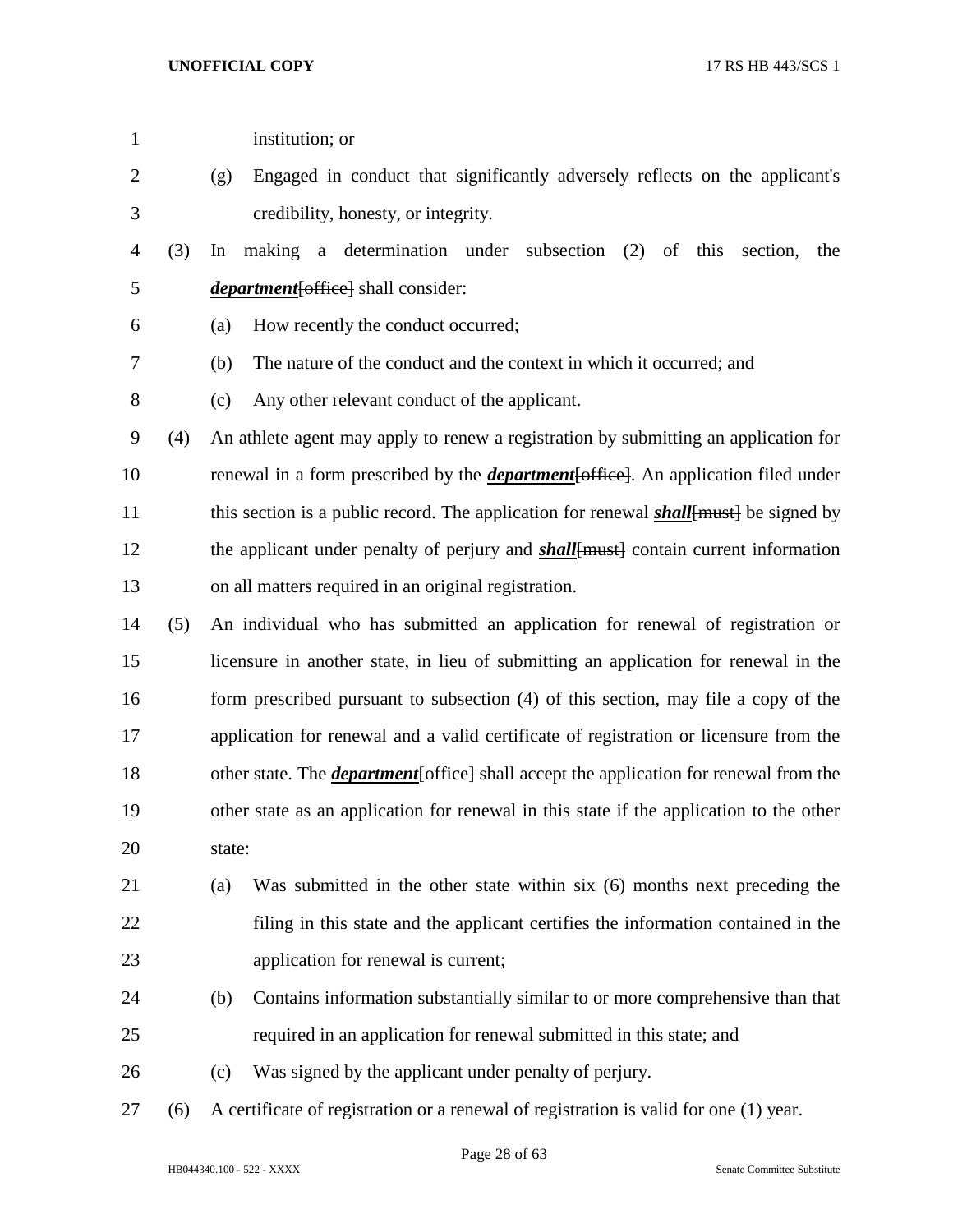| $\mathbf{1}$   |     | Section 13. KRS 164.6913 is amended to read as follows:                                            |
|----------------|-----|----------------------------------------------------------------------------------------------------|
| $\overline{2}$ | (1) | The <i>department</i> [office] may suspend, revoke, or refuse to renew a registration for          |
| 3              |     | conduct that would have justified denial of registration under KRS 164.6911(2).                    |
| 4              | (2) | The <b><i>department</i></b> [office] may deny, suspend, revoke, or refuse to renew a certificate  |
| 5              |     | of registration or licensure only after proper notice and an opportunity for a hearing             |
| 6              |     | in accordance with KRS Chapter 13B.                                                                |
| 7              | (3) | The <i>department</i> [office] may issue a temporary certificate of registration while an          |
| 8              |     | application for registration or renewal of registration is pending.                                |
| 9              |     | Section 14. KRS 164.6915 is amended to read as follows:                                            |
| 10             |     | An application for registration or renewal of registration <i>shall</i> [must] be accompanied by a |
| 11             |     | fee in the following amount:                                                                       |
| 12             | (1) | An initial application for registration fee determined by the <i>department</i> [office], not      |
| 13             |     | to exceed three hundred dollars (\$300);                                                           |
| 14             | (2) | An annual renewal fee determined by the <i>department</i> [office], not to exceed three            |
| 15             |     | hundred dollars (\$300); or                                                                        |
| 16             | (3) | An application for registration fee based upon certification of registration or                    |
| 17             |     | licensure issued by another state determined by the <i>department</i> [office], not to             |
| 18             |     | exceed two hundred fifty dollars (\$250).                                                          |
| 19             |     | Section 15. KRS 164.6923 is amended to read as follows:                                            |
| 20             | (1) | An athlete agent shall retain the following records for a period of five (5) years:                |
| 21             |     | The name and address of each individual represented by the athlete agent;<br>(a)                   |
| 22             |     | (b)<br>Any agency contract entered into by the athlete agent; and                                  |
| 23             |     | Any direct costs incurred by the athlete agent in the recruitment or solicitation<br>(c)           |
| 24             |     | of a student-athlete to enter into an agency contract.                                             |
| 25             | (2) | Records required to be retained in subsection $(1)$ of this section are open to                    |
| 26             |     | inspection by the <i>department</i> [office] during normal business hours.                         |
| 27             |     | Section 16. KRS 164.6929 is amended to read as follows:                                            |

Page 29 of 63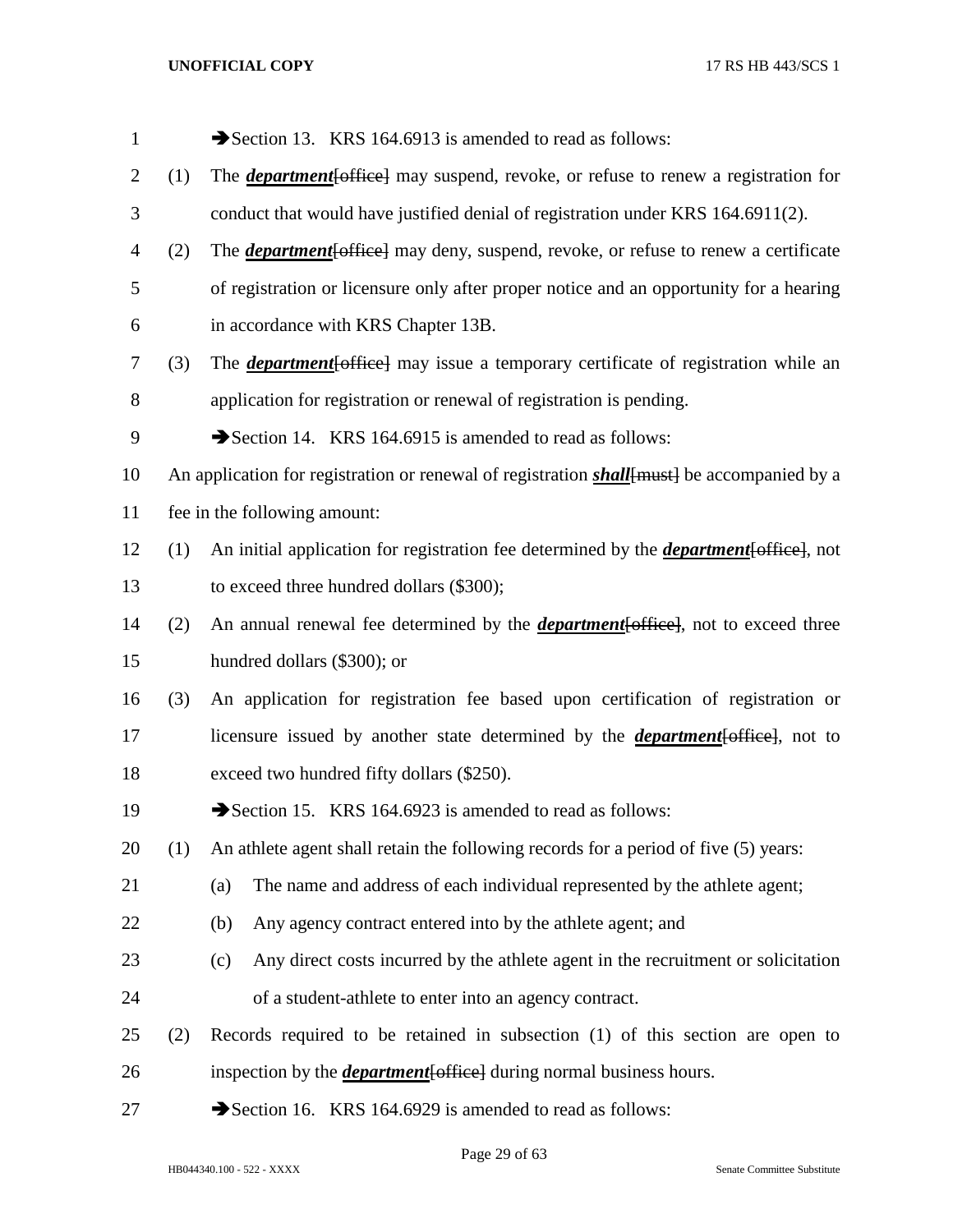- (1) An educational institution has a right of action against an athlete agent or a former student-athlete for damages caused by a violation of KRS 164.6901 to 164.6935. In an action under this section, the court may award to the prevailing party costs and reasonable attorney's fees.
- (2) Damages of an educational institution under subsection (1) of this section include losses and expenses incurred because, as a result of the conduct of an athlete agent or former student-athlete, the educational institution was injured by a violation of KRS 164.6901 to 164.6935 or was penalized, disqualified, or suspended from participation in athletics by a national association for the promotion and regulation of athletics, by an athletic conference, or by reasonable self-imposed disciplinary action taken to mitigate sanctions likely to be imposed by such an organization.
- (3) A right of action under this section does not accrue until the educational institution discovers or by the exercise of reasonable diligence would have discovered the violation by the athlete agent or former student-athlete.
- (4) Any liability of the athlete agent or the former student-athlete under this section is several and not joint.
- (5) The *department*[office] may assess a civil penalty against an athlete agent not to exceed twenty-five thousand dollars (\$25,000) for a violation of KRS 164.6901 to 164.6935.
- (6) KRS 164.6901 to 164.6935 does not restrict rights, remedies, or defenses of any person under law or equity.
- 22 SECTION 17. KRS 198B.704 IS REPEALED AND REENACTED TO READ AS FOLLOWS:
- *(1) (a) There is hereby created an independent agency of state government to be known as the Kentucky Board of Home Inspectors, which shall be attached*
- *to the Department of Professional Licensing for administrative purposes.*
- *The board shall consist of five (5) members, each appointed by the*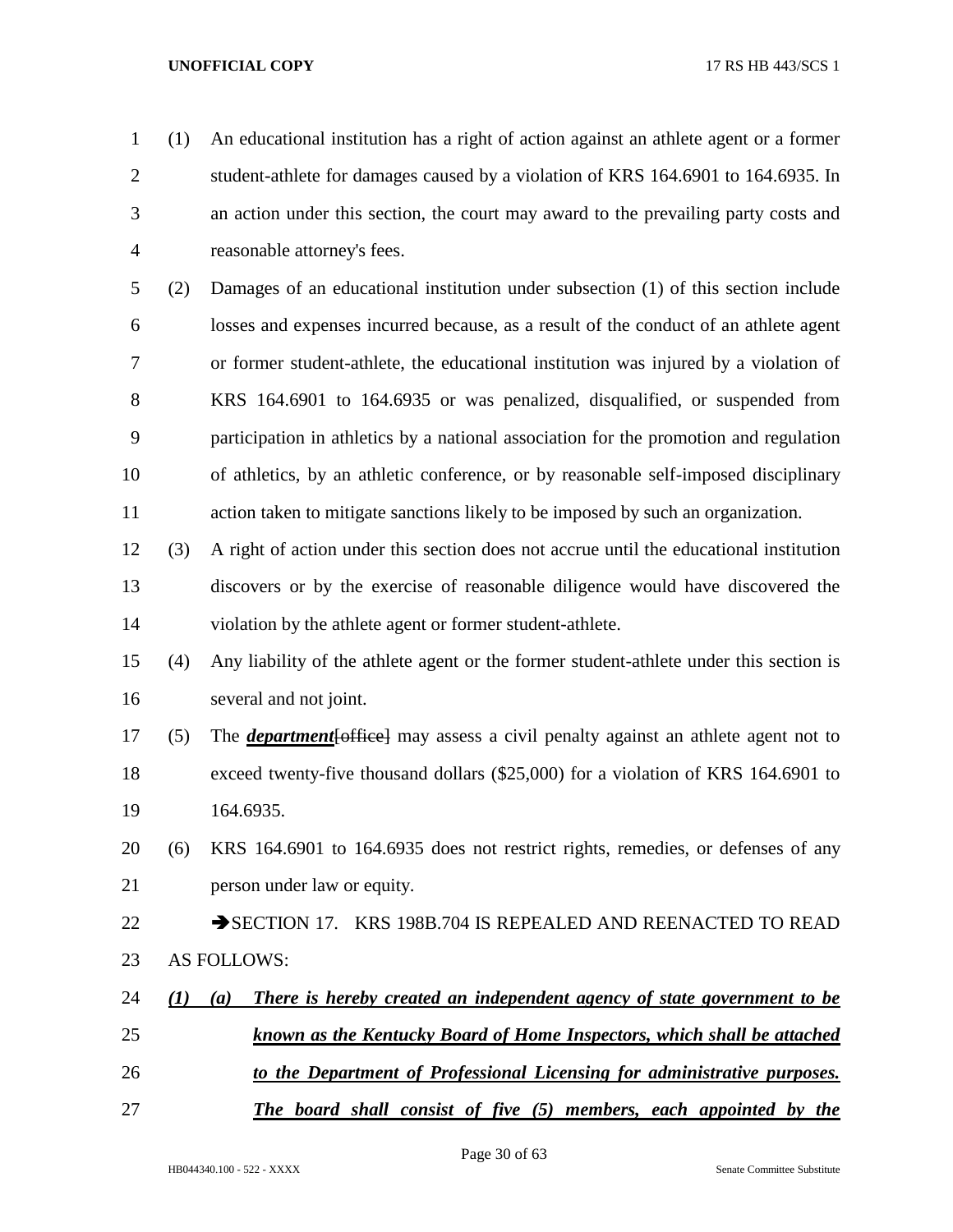| 1  |     | Governor. Each board member shall serve a term of three (3) years. The         |
|----|-----|--------------------------------------------------------------------------------|
| 2  |     | board shall annually select one (1) of its members to serve as chair and one   |
| 3  |     | (1) of its members to serve as vice chair to act in the chair's absence. The   |
| 4  |     | <u>board shall designate either a board member or a member of the board's</u>  |
| 5  |     | <i>administrative staff to serve as secretary to the board.</i>                |
| 6  | (b) | Any member appointed to fill a vacancy occurring other than by expiration      |
| 7  |     | <u>of a term shall be appointed for the remainder of the unexpired term.</u>   |
| 8  | (c) | No more than three (3) members of the same political party shall serve on      |
| 9  |     | the board at the same time.                                                    |
| 10 | (d) | No member of the board shall reside in the same county as another              |
| 11 |     | <u>member. The members of the board shall be residents of Kentucky.</u>        |
| 12 | (e) | A majority of the board shall constitute a quorum for the transaction<br>1.    |
| 13 |     | of business. The affirmative vote of a majority of the members is              |
| 14 |     | necessary for the board to take official action.                               |
| 15 |     | If the chair and vice chair are absent from a meeting of the board<br>2.       |
| 16 |     | <u>when a quorum exists, the members who are present may elect a</u>           |
| 17 |     | presiding officer who shall serve as acting chair until the conclusion         |
| 18 |     | of the meeting or until the arrival of the chair or vice chair.                |
| 19 |     | No member may serve on the board for more than six (6) consecutive years.      |
| 20 |     | <u>A member may serve on the board for six (6) consecutive years on more</u>   |
| 21 |     | than one (1) occasion if that person is not a member of the board for at least |
| 22 |     | <u>two (2) years between periods of board service.</u>                         |
| 23 | (2) | <b>The five (5) members of the board shall be chosen as follows:</b>           |
| 24 | (a) | Three (3) members shall:                                                       |
| 25 |     | Have been actively engaged in performing home inspections in<br>1.             |
| 26 |     | <u>Kentucky for at least five (5) years immediately before the member's</u>    |
| 27 |     | appointment to the board, or have completed no less than one hundred           |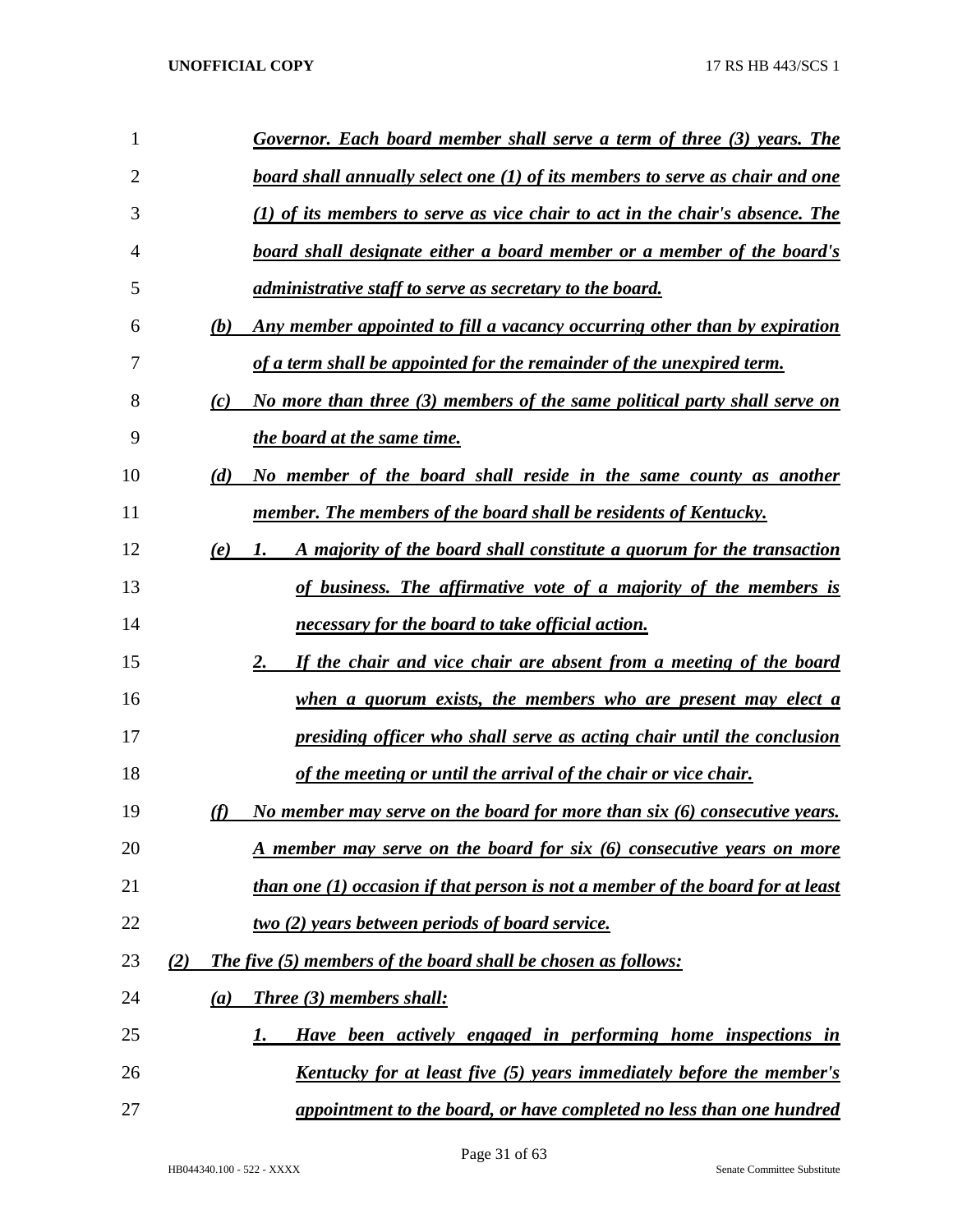| 1              |     | (100) fee-paid inspections per year over the last five (5) years; and          |
|----------------|-----|--------------------------------------------------------------------------------|
| $\overline{2}$ |     | Be licensed by the board as a home inspector;<br>2.                            |
| 3              | (b) | One (1) member shall represent the public at large and shall not be            |
| 4              |     | associated with the home inspection, home building, or real estate business    |
| 5              |     | other than as a consumer; and                                                  |
| 6              | (c) | One (1) member shall be a real estate professional licensed under KRS          |
| 7              |     | Chapter 324 who has been actively engaged in selling, trading, exchanging,     |
| 8              |     | optioning, leasing, renting, managing, or listing residential real estate in   |
| 9              |     | Kentucky for at least five (5) years immediately before the member's           |
| 10             |     | appointment to the board. This member shall be selected from a list of three   |
| 11             |     | (3) names submitted to the Governor from the Kentucky Association of           |
| 12             |     | <b>Realtors.</b> When a vacancy occurs in this member position, the Kentucky   |
| 13             |     | Association of Realtors shall have sixty (60) days after the vacancy occurs to |
| 14             |     | submit a list of three (3) names to the Governor to fill the vacancy. The      |
| 15             |     | Governor may reject the list of three (3) names and request that the           |
| 16             |     | Kentucky Association of Realtors submit a new list of three (3) names          |
| 17             |     | within sixty (60) days of the Governor's request. If the Kentucky Association  |
| 18             |     | of Realtors fails to timely submit this list to the Governor, the Governor may |
| 19             |     | <i>immediately appoint a qualified person to fill this vacancy.</i>            |
| 20             | (3) | A board member shall be automatically removed from the board and a vacancy     |
| 21             |     | shall occur when the board member:                                             |
| 22             | (a) | Ceases to be a resident of the Commonwealth of Kentucky;                       |
| 23             | (b) | Displays incompetence, neglect of duty, or unprofessional conduct;             |
| 24             | (c) | Fails to adhere to a duly adopted code of ethics of the board. Failure to      |
| 25             |     | adhere to this code shall be determined by official action of the board;       |
| 26             | (d) | Enters a plea of guilty to, or has been found guilty of, a felony and the time |
| 27             |     | for appeal has passed or the judgment of conviction has been finally           |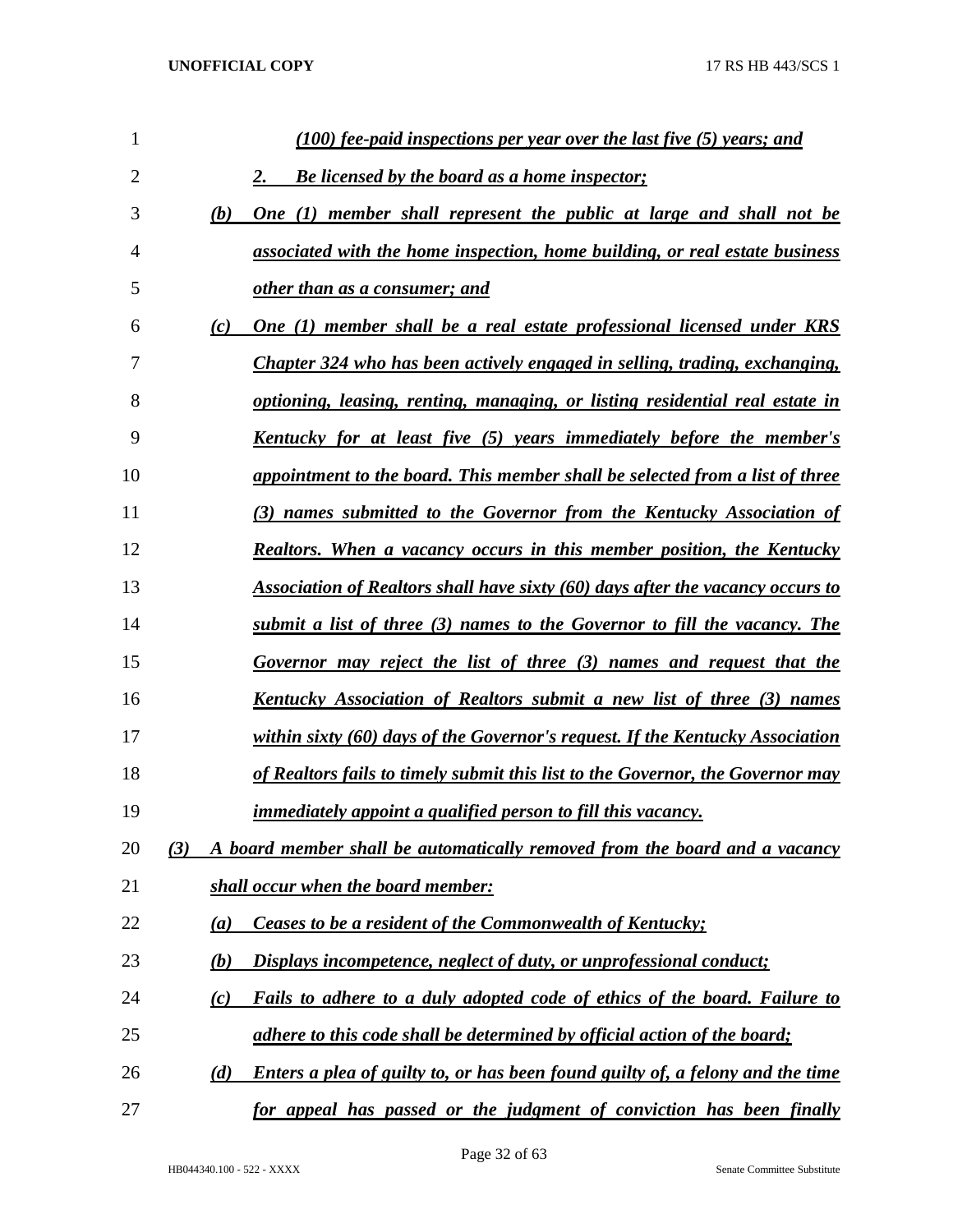| $\mathbf{1}$ |     | affirmed on appeal; or                                                              |
|--------------|-----|-------------------------------------------------------------------------------------|
| 2            |     | Misses three (3) consecutive meetings or misses more than twenty-five<br>(e)        |
| 3            |     | percent (25%) of the meetings held over the previous twelve (12) month              |
| 4            |     | <u>period.</u>                                                                      |
| 5            | (4) | <u>Voting members of the board shall be compensated no more than three hundred</u>  |
| 6            |     | dollars (\$300) per day for official business, subject to an annual maximum of six  |
| 7            |     | thousand dollars (\$6,000). Members shall be reimbursed for all expenses paid       |
| 8            |     | and incurred in the discharge of official business consistent with the              |
| 9            |     | <u>reimbursement policy for state employees. With the approval of the executive</u> |
| 10           |     | director of the Kentucky Real Estate Authority within the Department of             |
| 11           |     | Professional Licensing, board members and board staff may attend and travel to      |
| 12           |     | and from meetings and events relevant to the board or the industry the board        |
| 13           |     | represents.                                                                         |
| 14           | (5) | The board shall meet at least quarterly each calendar year upon the call of the     |
| 15           |     | chair or the written request of a majority of the members of the board.             |
| 16           | (6) | The chair shall establish the date, time, and place for each meeting.               |
| 17           |     | Section 18. KRS 198B.706 is amended to read as follows:                             |
| 18           |     | The board shall:                                                                    |
| 19           | (1) | Through the promulgation of administrative regulations:                             |
| 20           |     | Determine the requirements for and prescribe the form of licenses,<br>(a)           |
| 21           |     | applications, and other documents that are required by KRS 198B.700 to              |
| 22           |     | 198B.738; and                                                                       |
| 23           |     | (b)<br>Require that a home inspection report include a statement that the home      |
| 24           |     | inspection report does not address environmental hazards and list all other         |
| 25           |     | exclusions with specificity;                                                        |
| 26           | (2) | Grant, deny, suspend, and revoke approval of examinations and courses of study      |
| 27           |     | regarding home inspections;                                                         |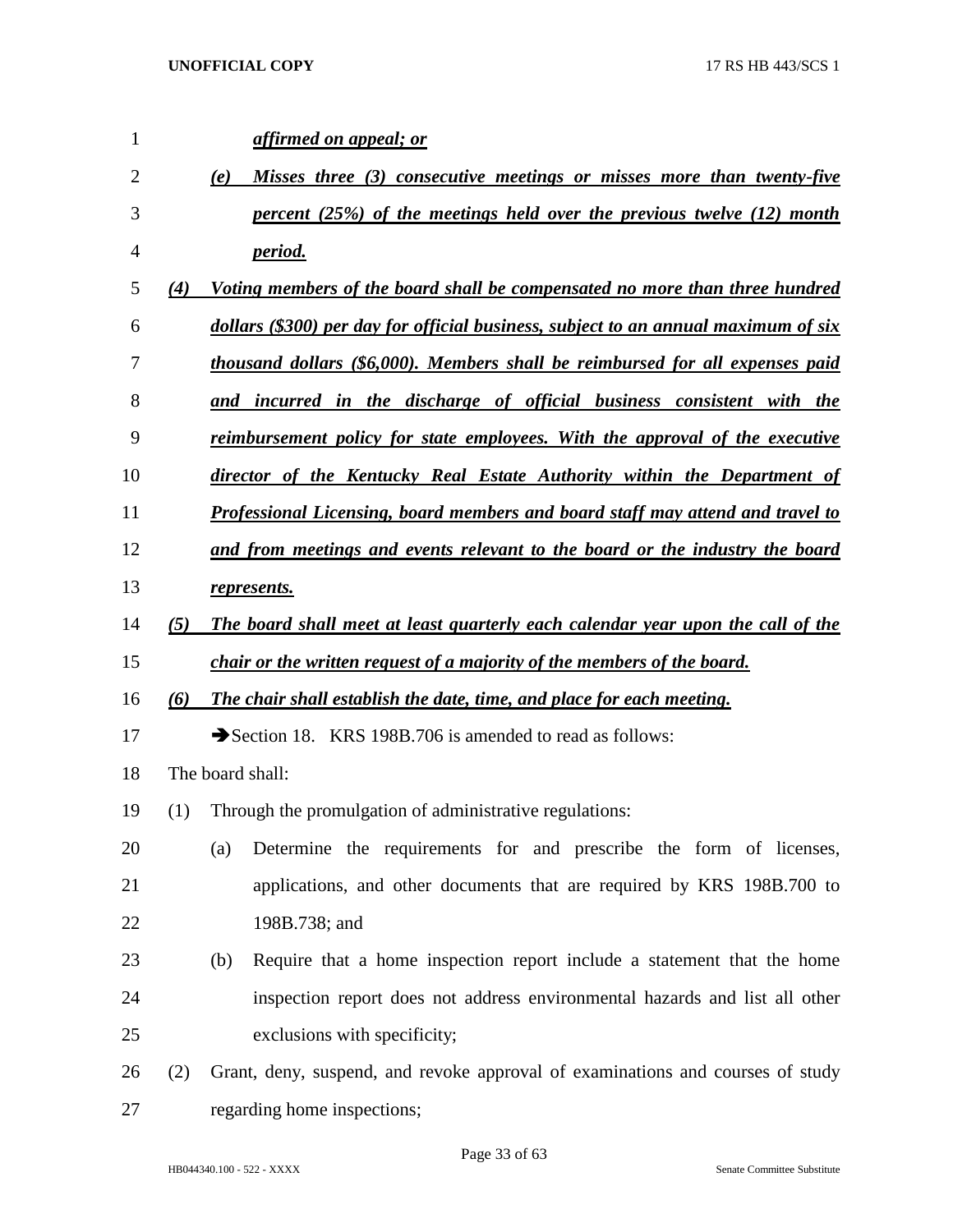- (3) Issue or deny applications for licensure and renewals;
- (4) Investigate complaints concerning licensees, or persons the board has reason to believe should be licensees, including complaints concerning failure to comply with KRS 198B.700 to 198B.738 or administrative regulations promulgated under KRS 198B.700 to 198B.738, and, when appropriate, take action in accordance with KRS 198B.728 and 198B.730;
- (5) Bring actions in the name of the state in an appropriate court in order to enforce compliance with KRS 198B.700 to 198B.738 or the administrative regulations promulgated under KRS 198B.700 to 198B.738;
- (6) Establish license fees in an amount not to exceed two hundred fifty dollars (\$250) annually;
- (7) Inspect the records of a licensee in accordance with administrative regulations promulgated by the board;
- (8) Conduct or designate a member or other representative to conduct public hearings on any matter for which a hearing is required under KRS 198B.728 and 198B.730;
- (9) Adopt a seal containing the words "Kentucky Board of Home Inspectors" and, through the board's secretary, certify copies and authenticate all acts of the board;
- (10) Use counsel, consultants, and other persons, enter into contracts, and authorize expenditures that are reasonably necessary or appropriate to administer and enforce
- KRS 198B.700 to 198B.738 and administrative regulations promulgated thereunder;
- (11) Establish continuing education requirements for licensed home inspectors in
- accordance with KRS 198B.722 and 198B.724;
- (12) Conduct disciplinary actions against licensees to include:
- (a) Suspension, probation, or permanent revocation of a license;
- (b) Requiring a licensee to obtain additional continuing education; and
- 26 (c) Issuance of a written reprimand;
- (13) Require all fee-paid home inspections to be conducted in accordance with the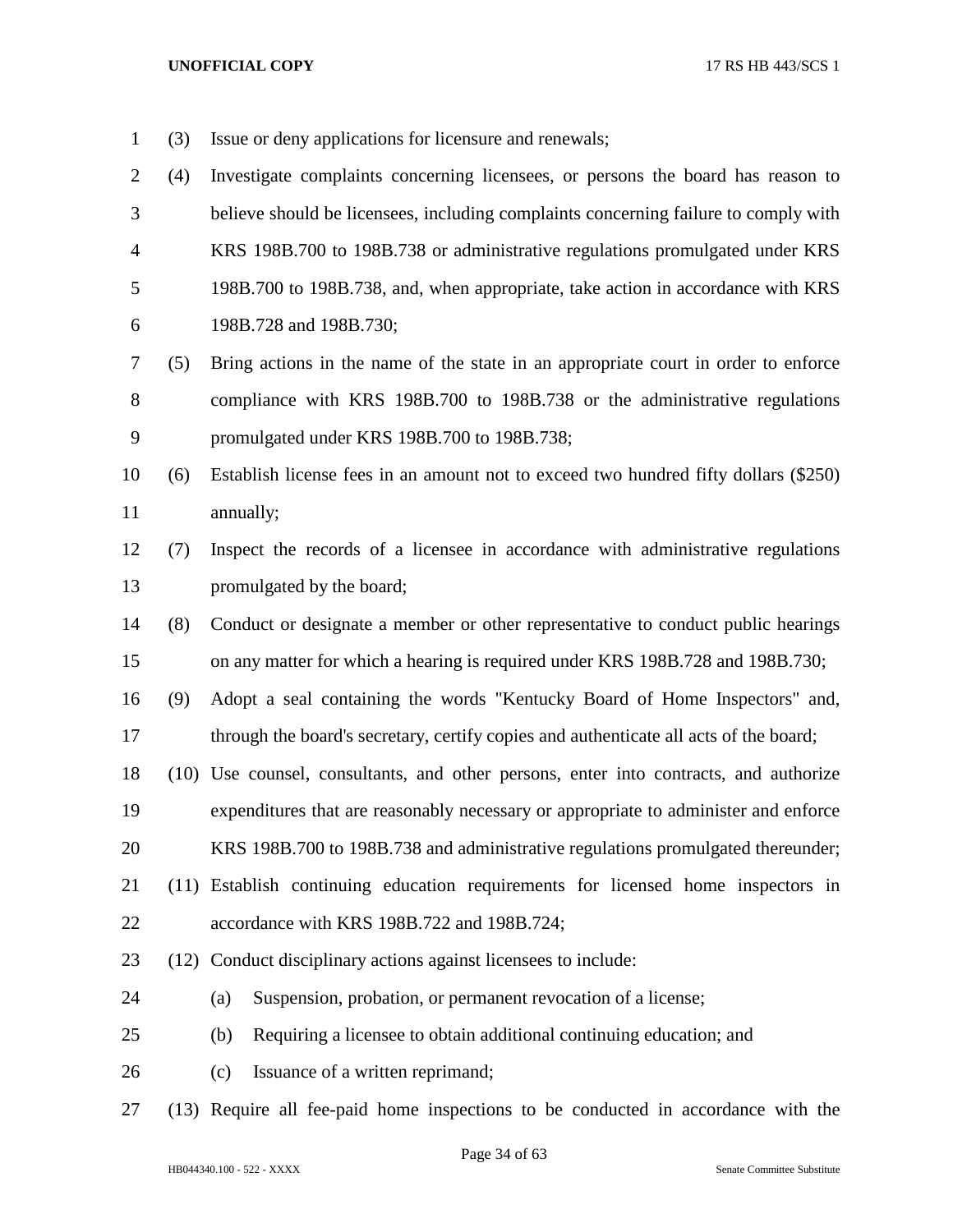standards of practice of: (a) The American Society of Home Inspectors; (b) The *International*[National] Association of *Certified* Home Inspectors; or (c) Any other approved standards of practice that are equal to the standards of practice of the organizations in paragraphs (a) and (b) of this subsection as determined by the board. The board may establish standards of practice for home inspectors licensed in Kentucky at a later date, which will supersede any other standards of practice previously adopted by the board and, if adopted by regulation, the standards in paragraphs (a) and (b) of this subsection; (14) Exercise all other powers specifically conferred on the board under KRS 198B.700 to 198B.738; and (15) Promulgate administrative regulations to carry out the effective administration and the requirements of KRS 198B.700 to 198B.738*, with the approval of the executive director of the Kentucky Real Estate Authority*. 16 Section 19. KRS 198B.728 is amended to read as follows: *(1)* The board shall take disciplinary actions against or impose sanctions on a licensee for failing to comply with any provision of KRS 198B.700 to 198B.738 or any administrative regulations promulgated to carry out KRS 198B.700 to 198B.738. *(2) Pursuant to KRS 13B.120(7), the executive director of the Kentucky Real Estate Authority within the Department of Professional Licensing shall hear and issue a final order regarding any decision of the board. An aggrieved party may appeal a final order of the executive director pursuant to KRS Chapter 13B within thirty (30) days after the issuance of the order to the Circuit Court of the county where the licensee has his or her principal place of business or where the license applicant resides.* 27 Section 20. KRS 309.131 is amended to read as follows: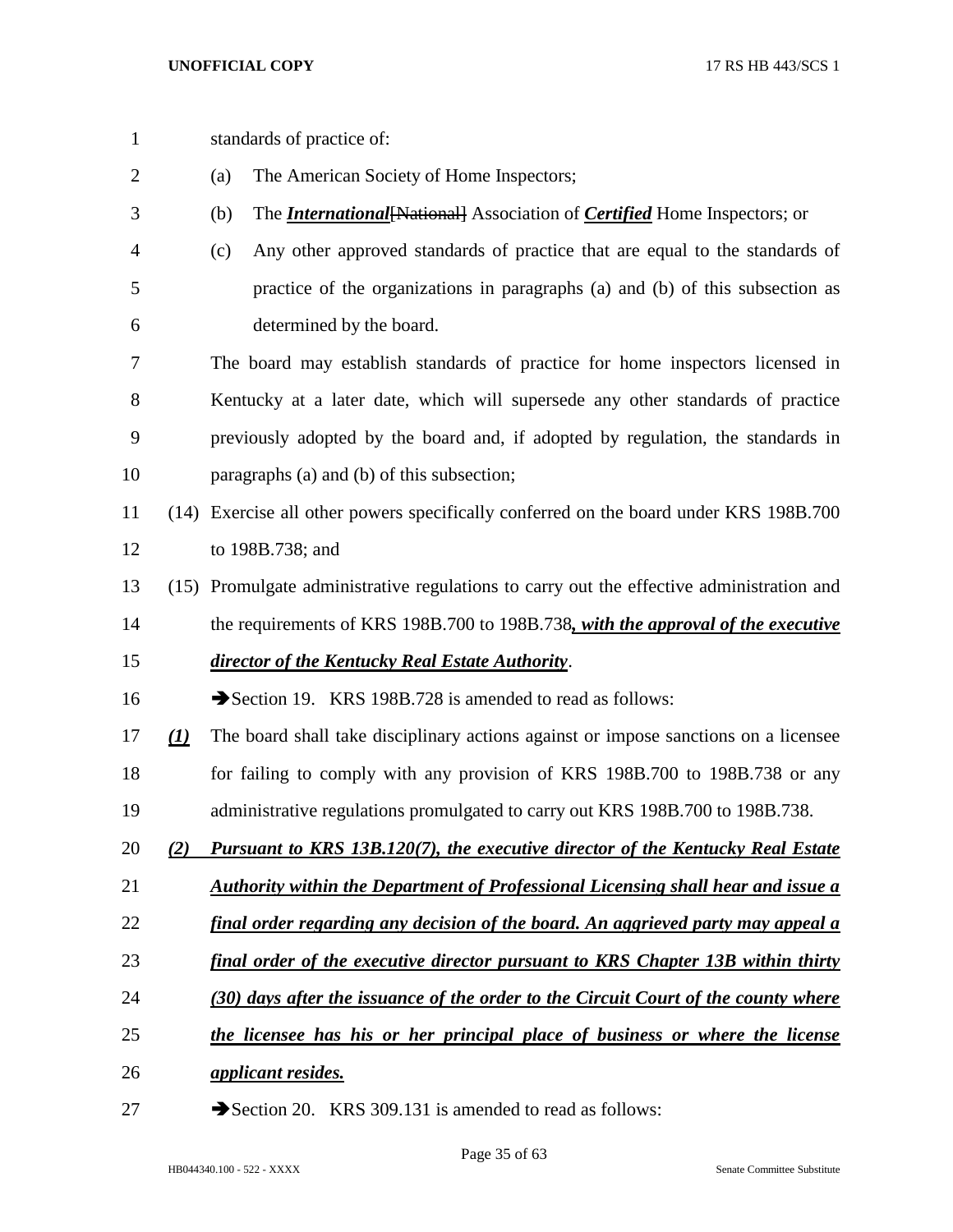- (1) There is hereby created the Kentucky Board of Licensure for Professional Art Therapists that shall be attached to the *Department of Professional Licensing*[Office of Occupations and Professions] in the Public Protection Cabinet for administrative purposes. The board shall consist of five (5) members who are United States citizens and have been Kentucky residents for at least five (5) years prior to their appointment. The board membership shall be determined as follows:
- (a) Four (4) members shall be professional art therapists who are licensed pursuant to KRS 309.133, and shall have engaged in art therapy practice for at least five (5) years. These members shall not hold any elected or appointed office in any professional organization of art therapy or closely related field during their tenure on the board; and
- (b) One (1) member shall represent the public. The public member shall not have been licensed or have practiced as a professional art therapist, nor have any significant financial interest, either direct or indirect, in the profession of art therapy.
- (2) All members of the board shall be appointed by the Governor for staggered terms of 17 four (4) years.
- (3) The four (4) professional members shall be appointed from a list of eight (8) names submitted by the board of directors of the Kentucky Art Therapy Association, Inc., and the one (1) public member shall be a citizen at large. Each member shall hold office until a successor is appointed. Vacancies shall be filled in the same manner as original appointments. No board member shall serve more than two (2) consecutive terms.
- (4) Each board candidate shall be licensed as an art therapist prior to nomination and shall be actively engaged in the practicing or teaching of art therapy, except for the one (1) public member.
- (5) Members of the board shall receive no compensation, perquisite, or allowance.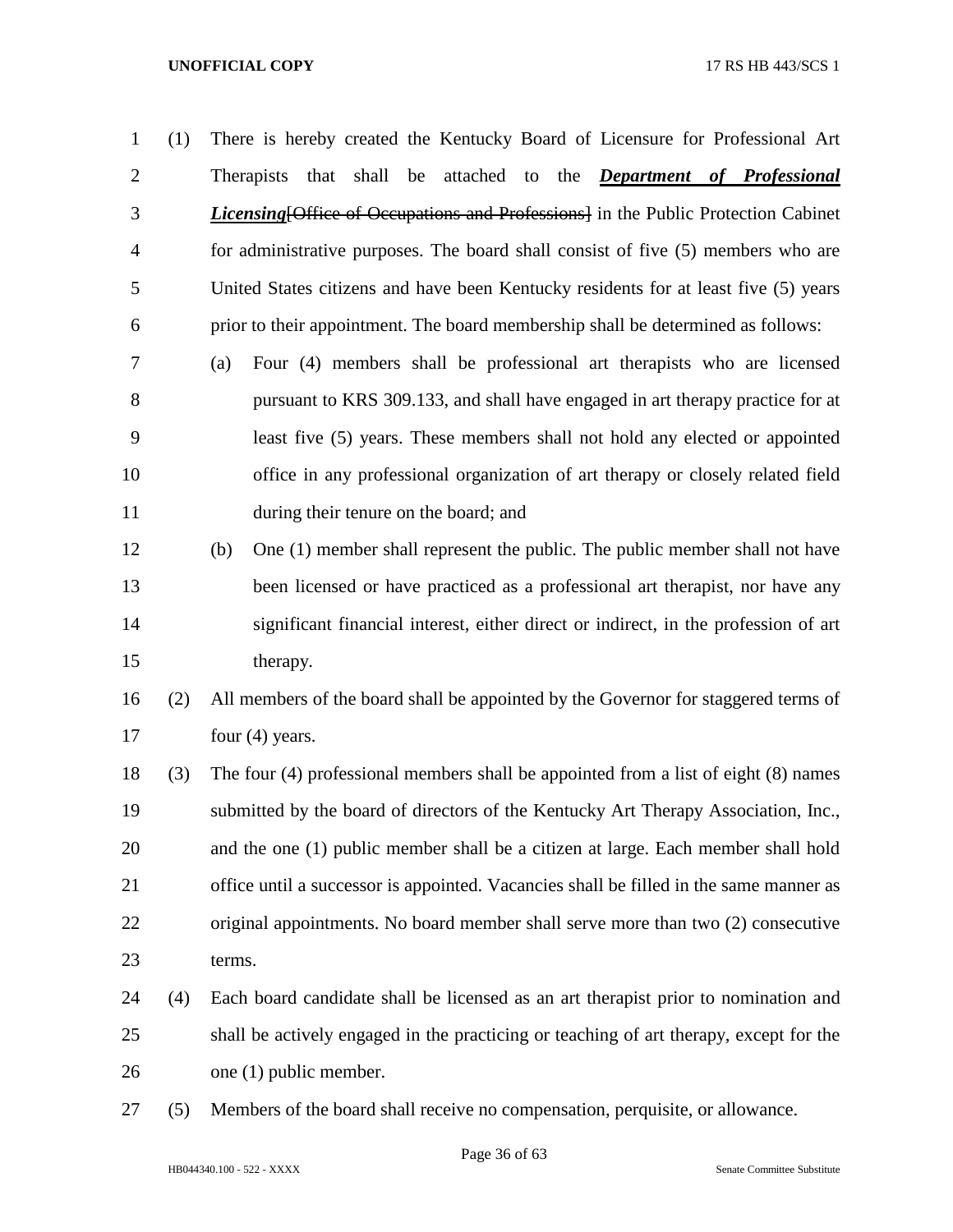| $\mathbf{1}$   | (6) |        | The board shall elect annually from its membership a chairman, secretary, and other            |
|----------------|-----|--------|------------------------------------------------------------------------------------------------|
| 2              |     |        | officers as necessary to carry out its duties.                                                 |
| 3              | (7) |        | The board shall meet at least two (2) times each year. Additional meetings may be              |
| $\overline{4}$ |     |        | called by the chairman, upon the written request of at least two (2) members of the            |
| 5              |     |        | board. A simple majority of the board members shall constitute a quorum of the                 |
| 6              |     | board. |                                                                                                |
| 7              |     |        | Section 21. KRS 309.329 is amended to read as follows:                                         |
| 8              | (1) |        | There is hereby created the Kentucky Board of Licensed Diabetes Educators                      |
| 9              |     |        | consisting of five (5) members who shall be appointed by the Governor as follows:              |
| 10             |     | (a)    | One (1) member shall be a licensed medical physician with experience in the                    |
| 11             |     |        | delivery of diabetes education appointed from a list of three (3) names                        |
| 12             |     |        | submitted by the State Board of Medical Licensure;                                             |
| 13             |     | (b)    | One (1) member shall be a registered nurse with experience in diabetes                         |
| 14             |     |        | education appointed from a list of three (3) names submitted by the Kentucky                   |
| 15             |     |        | Board of Nursing;                                                                              |
| 16             |     | (c)    | One (1) member shall be a pharmacist experienced in diabetes education,                        |
| 17             |     |        | licensed under KRS Chapter 315, and appointed from a list of three (3) names                   |
| 18             |     |        | submitted by the Kentucky Board of Pharmacy;                                                   |
| 19             |     | (d)    | One (1) member shall be a licensed dietitian or certified nutritionist with                    |
| 20             |     |        | experience in diabetes education appointed from a list of three (3) names                      |
| 21             |     |        | submitted by the Kentucky Board of Licensure and Certification for Dietitians                  |
| 22             |     |        | and Nutritionists; and                                                                         |
| 23             |     | (e)    | One (1) member shall be a citizen at large who is not employed in the health                   |
| 24             |     |        | care field.                                                                                    |
| 25             |     |        | One $(1)$ of the members appointed under paragraph $(b)$ , $(c)$ , or $(d)$ of this subsection |
| 26             |     |        | shall have completed either the credentialing program of the American Association              |
| 27             |     |        | of Diabetes Educators or the National Certification Board for Diabetes Educators.              |

Page 37 of 63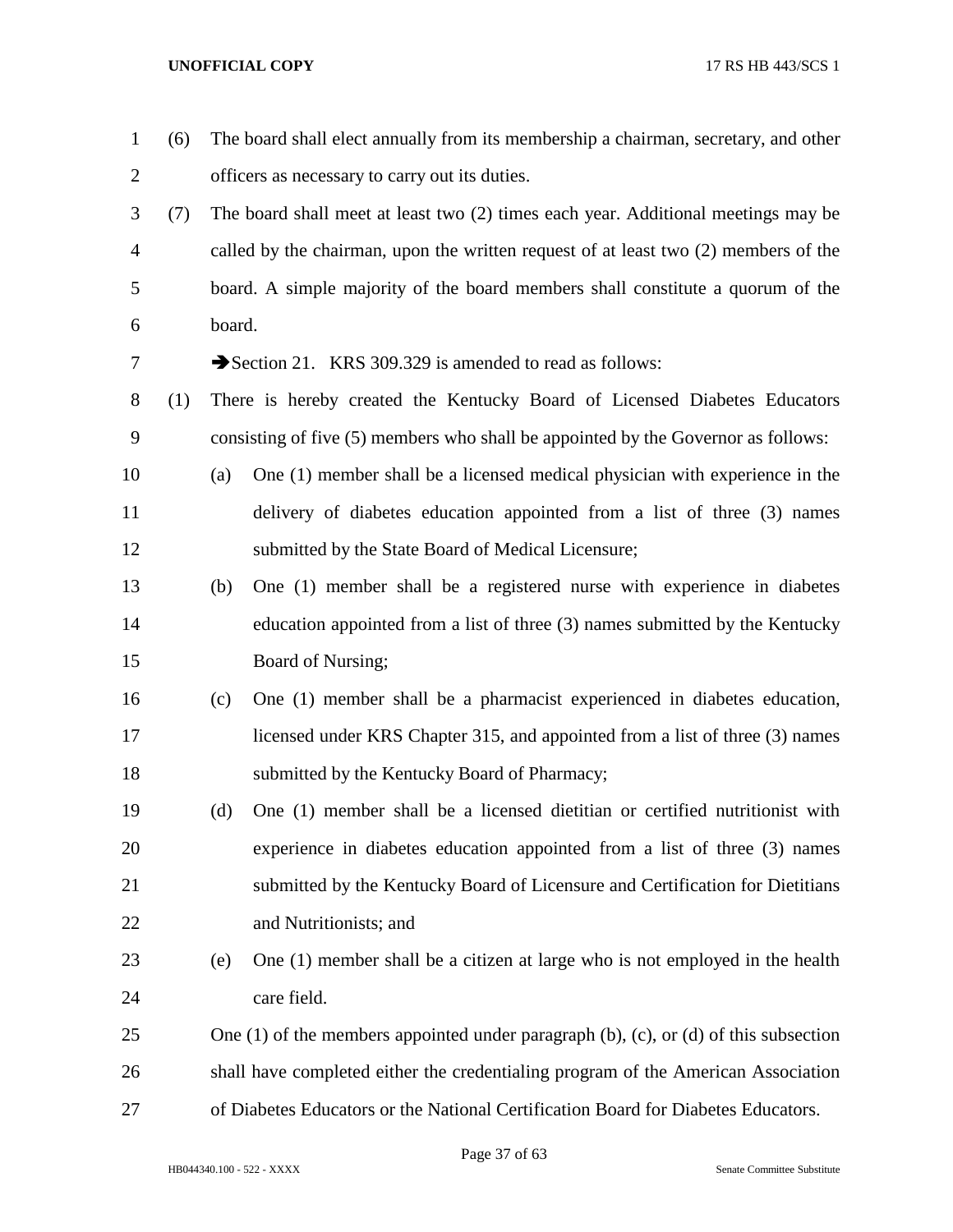- (2) (a) The Governor shall initially appoint one (1) member and the citizen at large to terms of four (4) years, two (2) members to terms of three (3) years, and one (1) member to a term of two (2) years. (b) All reappointments to the board shall be for terms of four (4) years. (c) No member shall serve more than two (2) consecutive terms and shall serve on the board until his or her successor is appointed. (3) The board shall organize annually and elect one (1) of its members as chair and one (1) of its members as secretary. A quorum of the board shall consist of three (3) members. The board shall meet at least semiannually and upon the call of the chair, or at the request of two (2) or more members to the secretary of the board. (4) The board shall be placed for administrative purposes under the *Department of Professional Licensing*[Office of Occupations and Professions] of the Public Protection Cabinet. 14 Section 22. KRS 309.404 is amended to read as follows: (1) There is hereby created the Kentucky Board of Durable Medical Equipment Suppliers that shall be attached for administrative purposes to the *Department of Professional Licensing* [Office of Occupations and Professions] in the Public Protection Cabinet. The board shall consist of five (5) members, each appointed by the Governor. Four (4) members shall be appointed from a list of three (3) names for each position submitted by the Kentucky Medical Equipment Suppliers Association. One (1) member shall be a citizen at large who is not associated with or financially interested in the practice or business regulated. Any vacancy shall be filled for the unexpired term by the Governor, as provided in the original appointment. (2) To be eligible for appointment as a member of the board, a person shall be at least twenty-one (21) years of age, of good moral character, a resident of this state, and a
- licensed durable medical equipment services provider in this state for at least three

HB044340.100 - 522 - XXXX Senate Committee Substitute

Page 38 of 63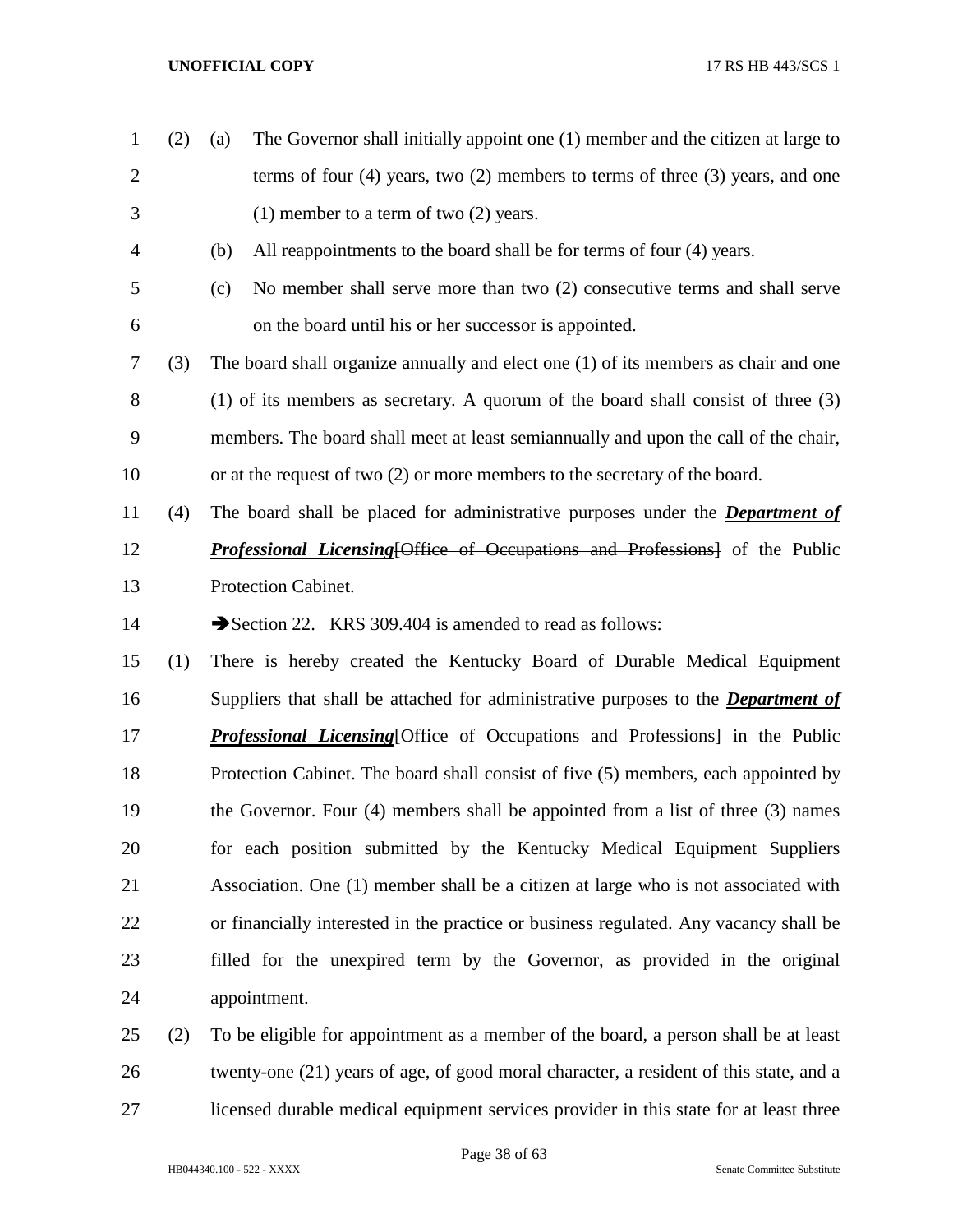- (3) consecutive years next preceding the date of his or her appointment.
- (3) The terms of office of each member shall be four (4) years, or until a successor is appointed and qualified.

 (4) The board shall elect one (1) of its members as president and another of its members as secretary. The secretary may, subject to approval by the board, employ and fix the compensation of all personnel required for the administration of KRS 309.400 to 309.422. The board may make all rules and *promulgate all administrative* regulations, not inconsistent with KRS 309.400 to 309.422, *that are*[as may be] necessary to implement and carry out the provisions and purposes of KRS 309.400 to 309.422.

- (5) The board shall hold meetings at least twice a year and as frequently as it deems necessary at a time and place within the Commonwealth as the board may designate. A majority of the members shall constitute a quorum.
- (6) The board may sue and be sued in its own name.

 (7) Members of the board shall be immune from suit in any civil or criminal action which is based upon any official act or acts performed by them in good faith as members of the board.

 (8) Members of the board shall receive no compensation for their services, but shall be paid for actual travel and other expenses incurred in connection with the performance of their duties and the business of the board.

- (9) The board may utilize any materials, services, or facilities as may be made available 22 to it by other state agencies or may contract therefor, to the extent as the board in its discretion may determine.
- 24 Section 23. KRS 319B.020 is amended to read as follows:

 The Kentucky Board of Prosthetics, Orthotics, and Pedorthics is hereby established. The board shall consist of five (5) members who shall be appointed by the Governor.

(1) One (1) member shall be a citizen at large who is a consumer of orthotic, prosthetic,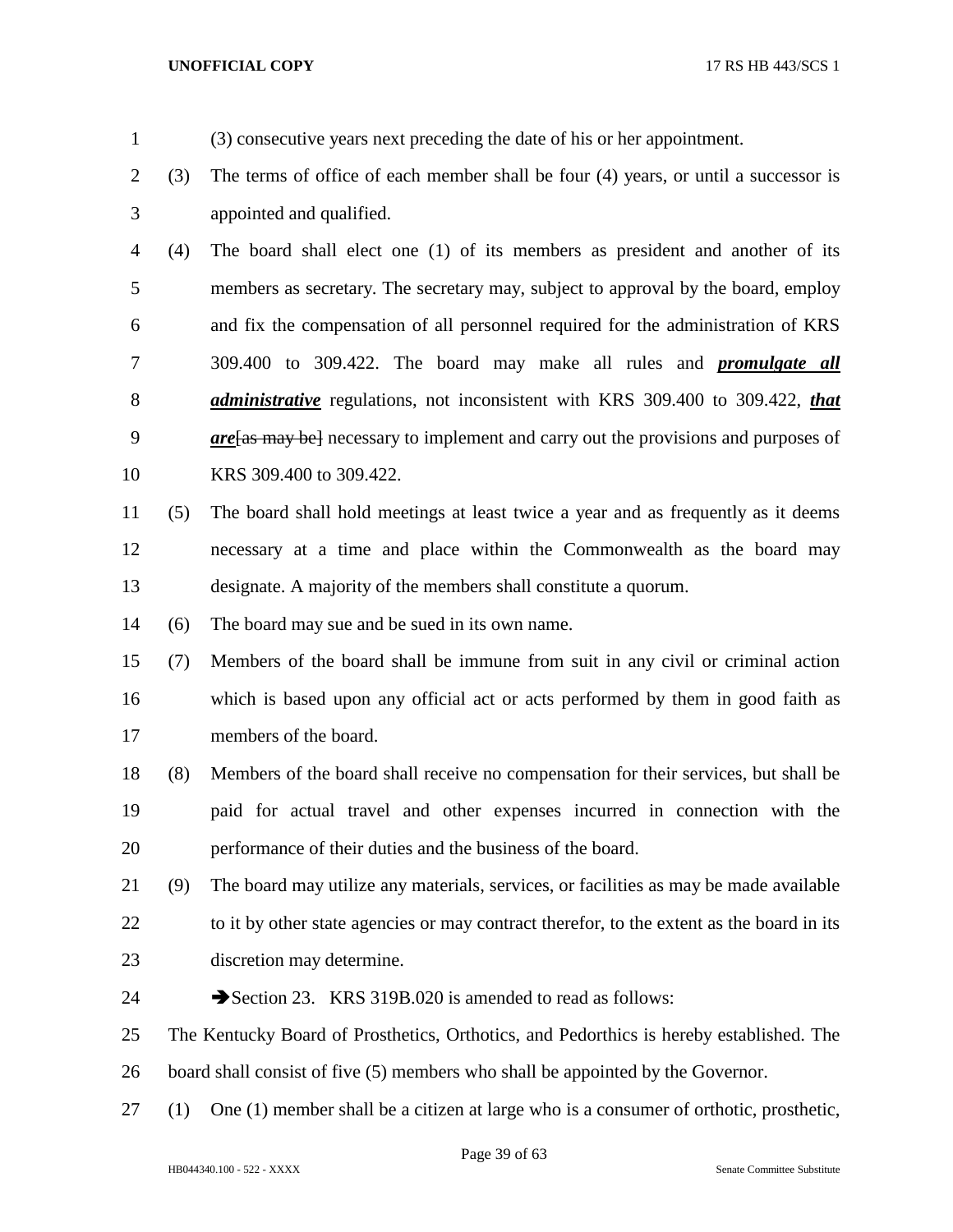or pedorthic professional services and is not affiliated with and does not have more than five percent (5%) financial interest in any one (1) health care profession or business.

- (2) Four (4) members shall be practicing, licensed orthotists, licensed prosthetists, or licensed pedorthists. These members may be licensed in more than one (1) discipline and at least one (1) board member shall be a licensed pedorthist. Membership of the board shall reasonably reflect representation from the geographic areas in the Commonwealth.
- (3) Each member of the board shall serve a term of three (3) years, except that of the initial appointments to the board, two (2) members shall be appointed for two (2) years, two (2) members shall be appointed for three (3) years, and one (1) member shall be appointed for one (1) year. No member of the board shall serve more than the greater of eight (8) consecutive years or two (2) full terms. The Governor may remove any member of the board for misconduct, incompetence, or neglect of duty.
- (4) The board shall meet at least annually and may meet at other times if necessary to complete required business. A quorum of the board shall consist of a majority of board members currently appointed. The board shall annually elect a chairperson and vice chairperson who shall be licensed under this chapter.
- (5) There shall be no liability on the part of, and no action for damages against, any current or former board member, representative, agent, or employee of the board, when the person is acting with ordinary care, is functioning within the scope of 22 board duties, is acting without malice, and has the reasonable belief that the actions taken by him or her are warranted by law.
- (6) Members of the board shall receive a per diem reimbursement of reasonable expenses incurred as determined by the board in consultation with the *Department*
- *of Professional Licensing*[Office of Occupations and Professions] for each day
- actually engaged in the duties of the office.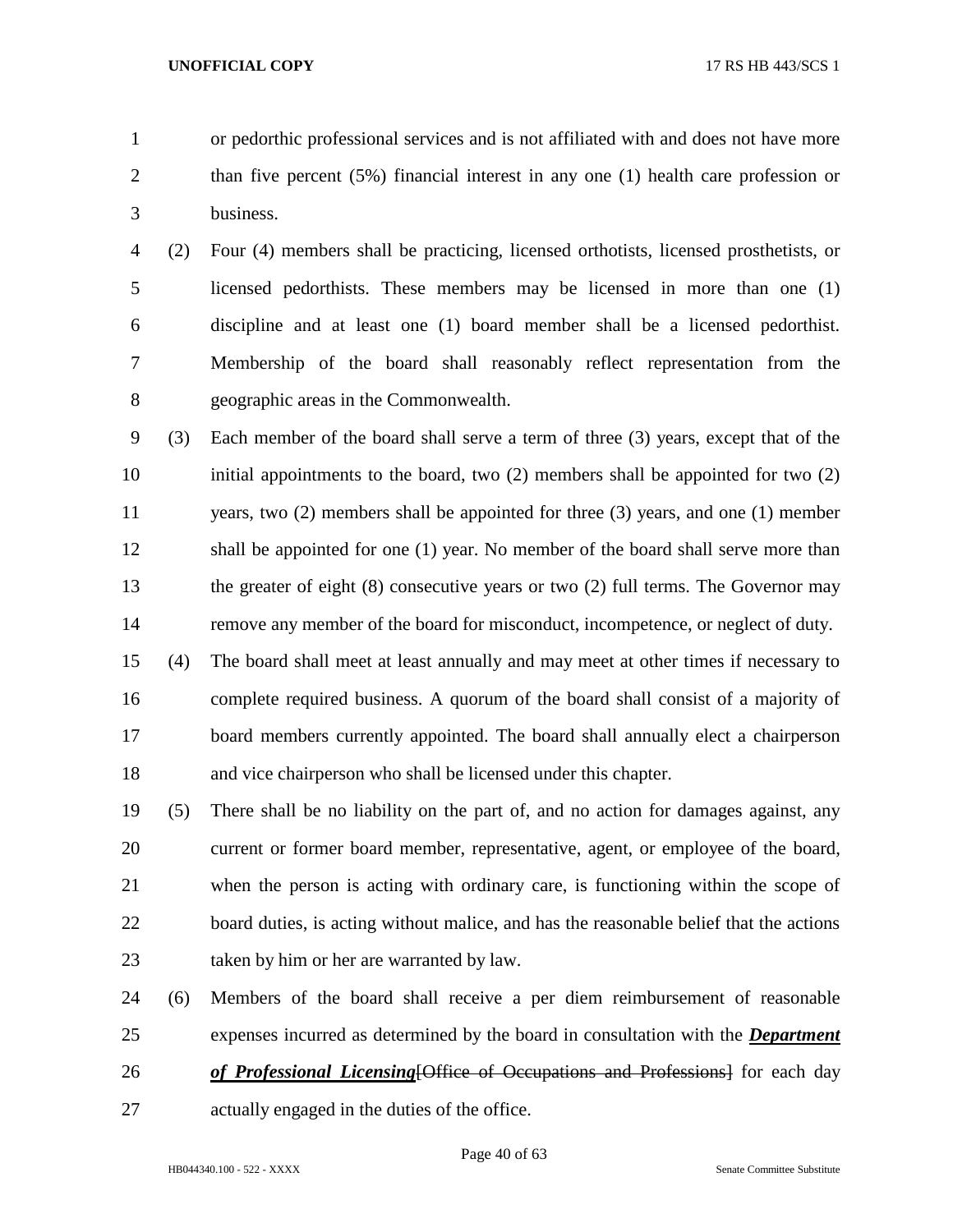1 Section 24. KRS 319B.040 is amended to read as follows:

- The board may:
- (1) Employ needed personnel and contract with the *Department of Professional Licensing*[Office of Occupations and Professions] within the Public Protection Cabinet for the provision of administrative services;
- (2) Issue subpoenas, examine witnesses, pay appropriate witness fees, administer oaths, and investigate allegations of practices violating the provisions of this chapter;
- (3) Seek injunctive relief in the Circuit Court of the county where the violation occurred to stop the unlawful practice of prosthetics, orthotics, and pedorthics by unlicensed persons;
- (4) Conduct hearings pursuant to KRS Chapter 13B and keep records and minutes necessary to carry out the functions of this chapter;
- (5) Suspend or revoke licenses, impose supervisory or probationary conditions upon licensees, impose administrative disciplinary fines, issue written reprimands or admonishments, or impose any combination of these penalties;
- (6) Grant retired or inactive licensure status under conditions set forth by the board by 17 the promulgation of administrative regulations; and
- (7) Issue advisory private letter rulings to any affected licensee who makes such a request regarding any matters within the board's primary jurisdiction. Any private letter ruling shall affect only the person making the inquiry and shall have no precedential value for any other inquiry or future contested case that might come before the board. Any dispute regarding a private letter ruling may, if the board chooses to do so, be resolved pursuant to KRS Chapter 13B.
- 24 Section 25. KRS 324.200 is amended to read as follows:
- (1) If the commission determines after a hearing that any applicant is not entitled to receive a license, a license shall not be granted to the applicant, and if the commission determines after a hearing that any licensee has violated any of the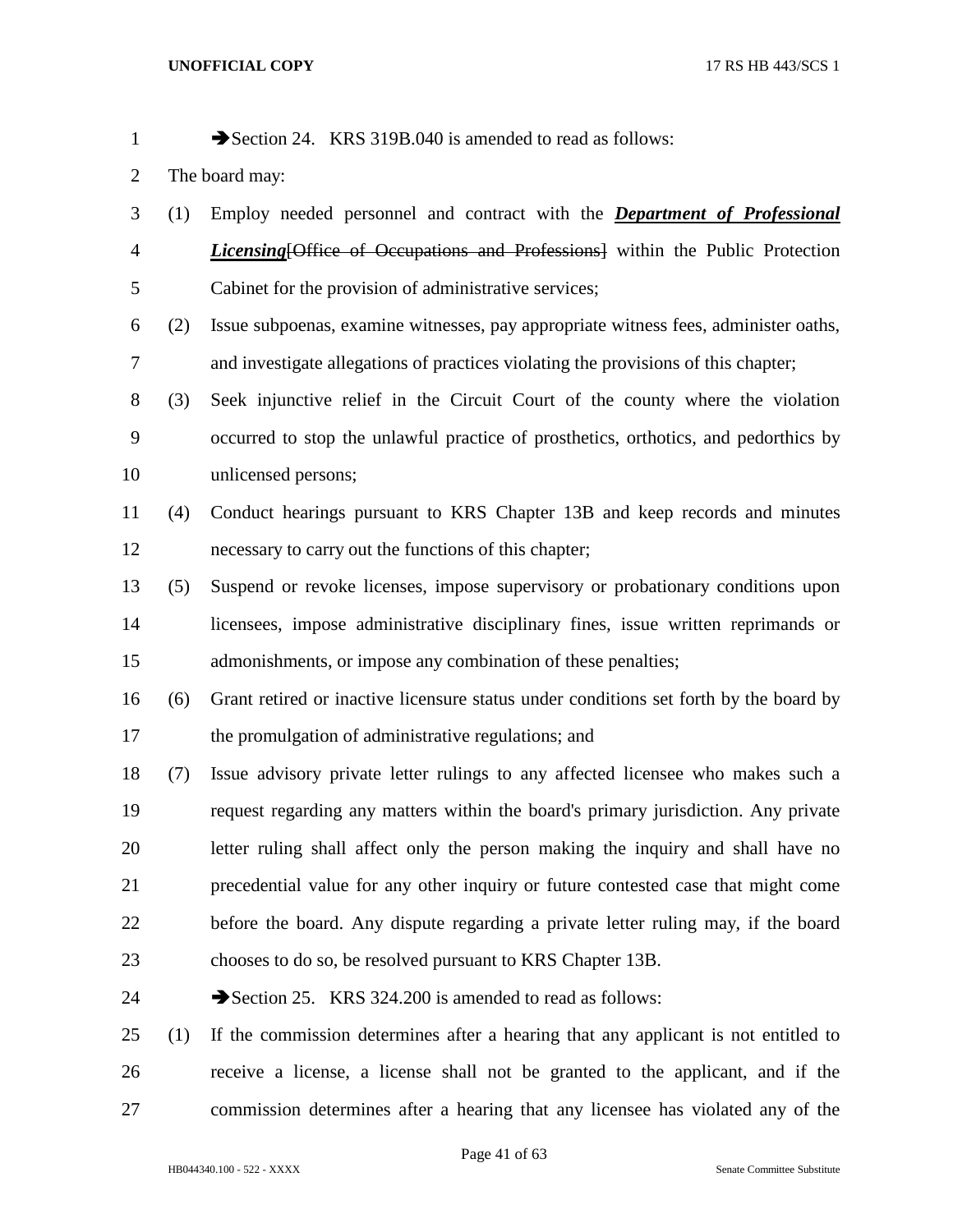| $\mathbf{1}$   |     | provisions of this chapter, the disciplinary measures in KRS 324.160(1) may be                    |
|----------------|-----|---------------------------------------------------------------------------------------------------|
| $\overline{c}$ |     | ordered.                                                                                          |
| 3              | (2) | <b>Pursuant to KRS 13B.120(7), the executive director of the Kentucky Real Estate</b>             |
| $\overline{4}$ |     | <b>Authority within the Department of Professional Licensing shall hear and issue a</b>           |
| 5              |     | final order regarding a decision of the commission.                                               |
| 6              | (3) | An aggrieved party may appeal a final order of the executive director pursuant to                 |
| 7              |     | <b>KRS Chapter 13B within thirty (30) days after the issuance of the order [any party</b>         |
| 8              |     | aggrieved by the action of the commission in refusing to grant a license or in                    |
| 9              |     | ordering any disciplinary action may appeall to the Circuit Court of the county                   |
| 10             |     | where the licensee has his or her principal place of business or where the <i>license</i>         |
| 11             |     | applicant resides in accordance with KRS Chapter 13B. Disciplinary action                         |
| 12             |     | imposed by the <b><i>executive director</i></b> [commission] shall be automatically stayed        |
| 13             |     | during the pendency of an appeal to a circuit or appellate court, unless otherwise                |
| 14             |     | indicated in the final order of the <i>executive director</i> [commission].                       |
| 15             |     | Section 26. KRS 324.281 is amended to read as follows:                                            |
| 16             | (1) | There is hereby created the Kentucky Real Estate Commission. The Governor shall                   |
| 17             |     | appoint five $(5)$ persons, at least four $(4)$ of whom, immediately prior to the date of         |
| 18             |     | their appointment have been residents of the state for ten $(10)$ years and whose                 |
| 19             |     | vocation for a period of at least ten (10) years shall have been that of an active real           |
| 20             |     | estate licensee. One (1) member shall be a citizen at large who is not associated                 |
| 21             |     | with or financially interested in the practice or business regulated. The term of the             |
| 22             |     | members of the commission shall be for <i>three (3)</i> [four $(4)$ ] years and until their       |
| 23             |     | successors are appointed and qualify, except as provided in subsections (2) and (3)               |
| 24             |     | of this section. A majority of the commission shall constitute a quorum for the                   |
| 25             |     | transaction of business.                                                                          |
| 26             | (2) | All appointments shall be for the specified <i>three</i> $(3)$ {four $(4)$ } year term. No person |

appointed after July 14, 2000, shall serve more than two (2) consecutive terms.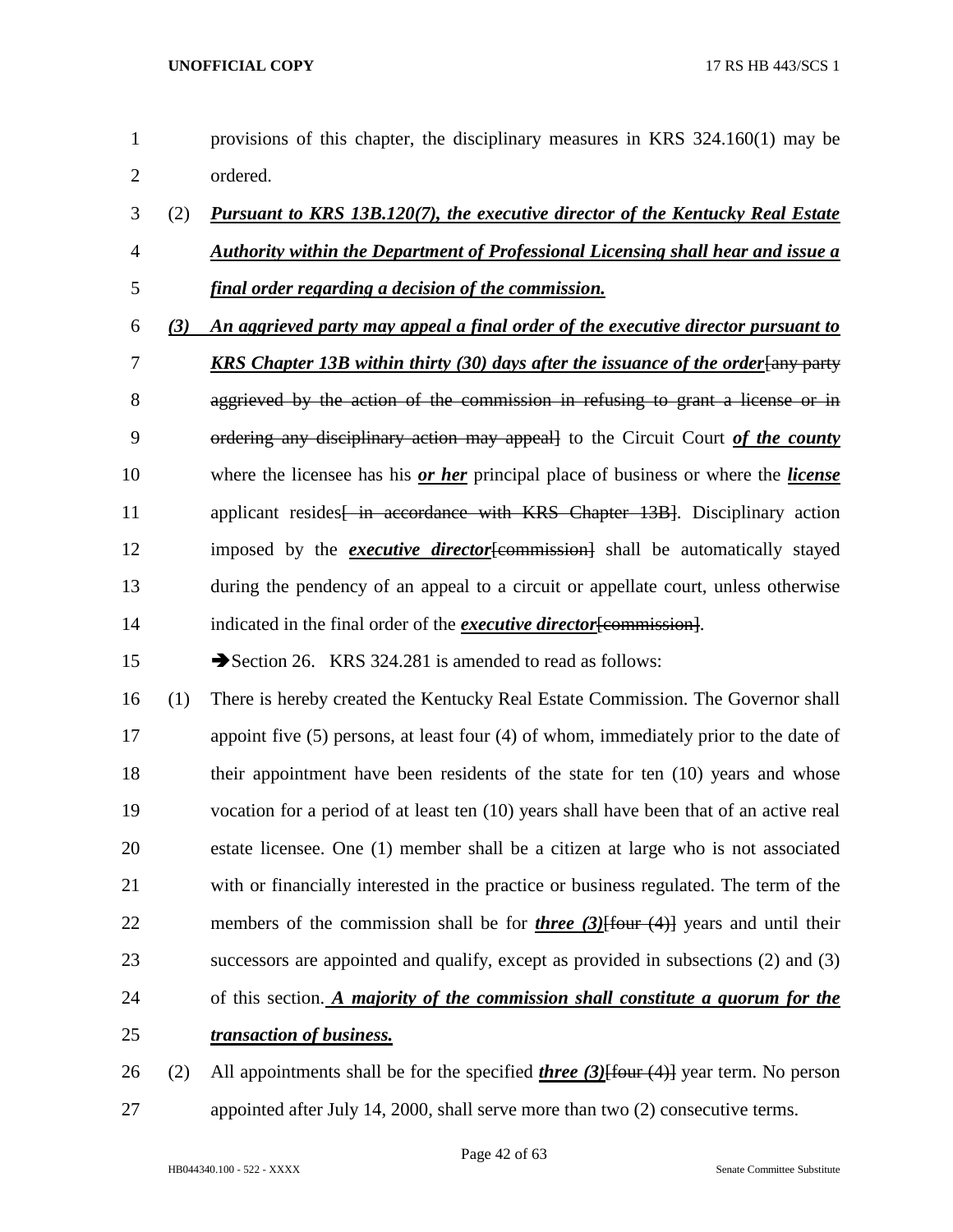| $\mathbf{1}$ | (3) |                           | For each appointment or vacancy, the Kentucky Association of Realtors shall                       |
|--------------|-----|---------------------------|---------------------------------------------------------------------------------------------------|
| 2            |     |                           | <i>within sixty (60) days</i> supply a list of not less than three (3) names of licensees to      |
| 3            |     |                           | the Governor each year from which the broker or sales associate appointments shall                |
| 4            |     |                           | be made. <i>The Governor may reject the list of three (3) names and request that the</i>          |
| 5            |     |                           | <u>Kentucky Association of Realtors submit a new list of three (3) names within sixty</u>         |
| 6            |     |                           | (60) days of the Governor's request. If the Kentucky Association of Realtors fails                |
| 7            |     |                           | to timely submit this list to the Governor, the Governor may immediately appoint                  |
| 8            |     |                           | <i>a qualified person to fill this vacancy</i> . The Governor may <i>otherwise</i> fill vacancies |
| 9            |     |                           | arising in the middle of the year from those remaining on the list or from a new list             |
| 10           |     |                           | supplied by the association.                                                                      |
| 11           | (4) |                           | There shall not be more than three $(3)$ <i>members</i> of any one $(1)$ political party          |
| 12           |     |                           | serving on the commission at the same time. No member of the commission shall                     |
| 13           |     |                           | <i>reside in the same county as another member.</i> Appointees to fill vacancies shall be         |
| 14           |     |                           | appointed for the unexpired term.                                                                 |
| 15           | (5) |                           | It shall be the duty of the commission to:                                                        |
| 16           |     | (a)                       | Promulgate administrative regulations, with the approval of the executive                         |
| 17           |     |                           | director of the Kentucky Real Estate Authority;                                                   |
| 18           |     | (b)                       | <b>[to ]Hold disciplinary hearings concerning matters in controversy as provided</b>              |
| 19           |     |                           | by this chapter;                                                                                  |
| 20           |     | $\omega$                  | [to ]Conduct examinations for applicants eligible under this chapter or                           |
| 21           |     |                           | alternatively to contract with an entity to conduct examinations;                                 |
| 22           |     | $\underline{d}$           | <b>Ho</b> -Conduct necessary educational seminars and courses directed toward                     |
| 23           |     |                           | continuing education within the real estate field;                                                |
| 24           |     | $\left(\mathbf{e}\right)$ | <b>to</b> Investigate or cause to be investigated any irregularities in violation of              |
| 25           |     |                           | this chapter or the promulgated and authorized administrative regulations of                      |
| 26           |     |                           | the commission; <i>and</i>                                                                        |
| 27           |     | $\Omega$                  | [to ]Participate with any other agency of the Commonwealth or the authorized                      |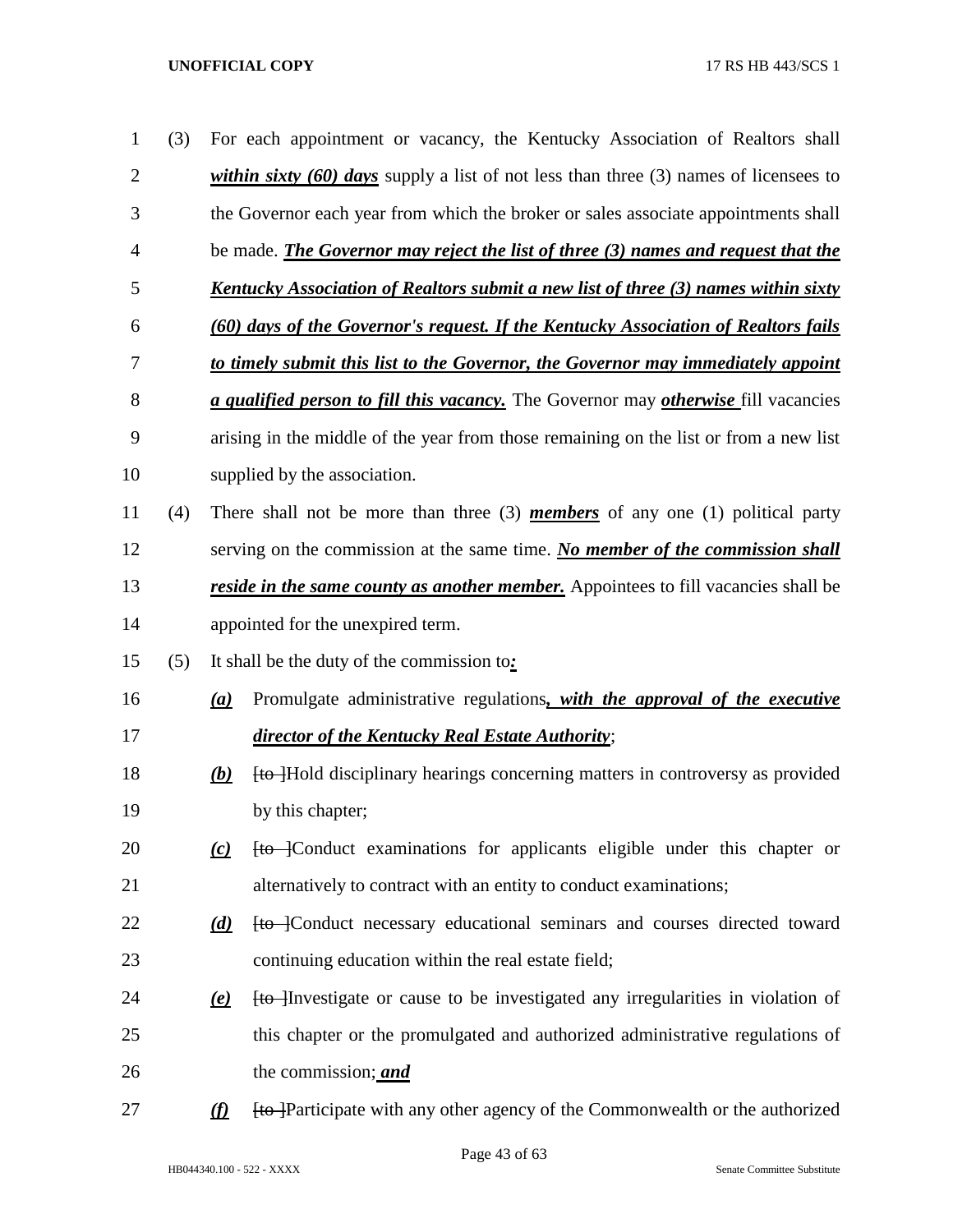- agency of another state for the betterment or improvement of the administration of the statutes or administrative regulations governing this commission.
- Any action taken by the commission under this subsection shall be appealable as are other actions of the commission under this chapter.
- (6) The commission, at its discretion, may use the funds necessary to purchase liability insurance for members and executive officers of the commission, inspectors, and 8 for members of the staff exempted from classified service of the state by KRS 18A.115.
- (7) The commission shall require all actively-licensed agents, except for those agents who were licensed prior to June 19, 1976, to successfully complete mandatory continuing education as a condition of license renewal.
- (8) The commission shall, by the promulgation of administrative regulations, develop a review process by which continuing education courses may be approved for credit. An applicant may seek the commission's approval for credit for courses not previously approved by the commission by submitting sufficient information describing the course to the commission for review.
- *(9) The Governor shall set the compensation of the members of the commission, but*
- *voting members of the commission shall be compensated no less than three hundred dollars (\$300) per day for official business, subject to an annual*
- 
- *maximum of six thousand dollars (\$6,000). Members shall be reimbursed for all*
- *expenses paid and incurred in the discharge of official business consistent with*
- *the reimbursement policy for state employees. With the approval of the executive*
- *director of the Kentucky Real Estate Authority within the Department of*
- *Professional Licensing, commission members and commission staff may attend*
- *and travel to and from meetings and events relevant to the commission or to the*
- *industry the commission represents.*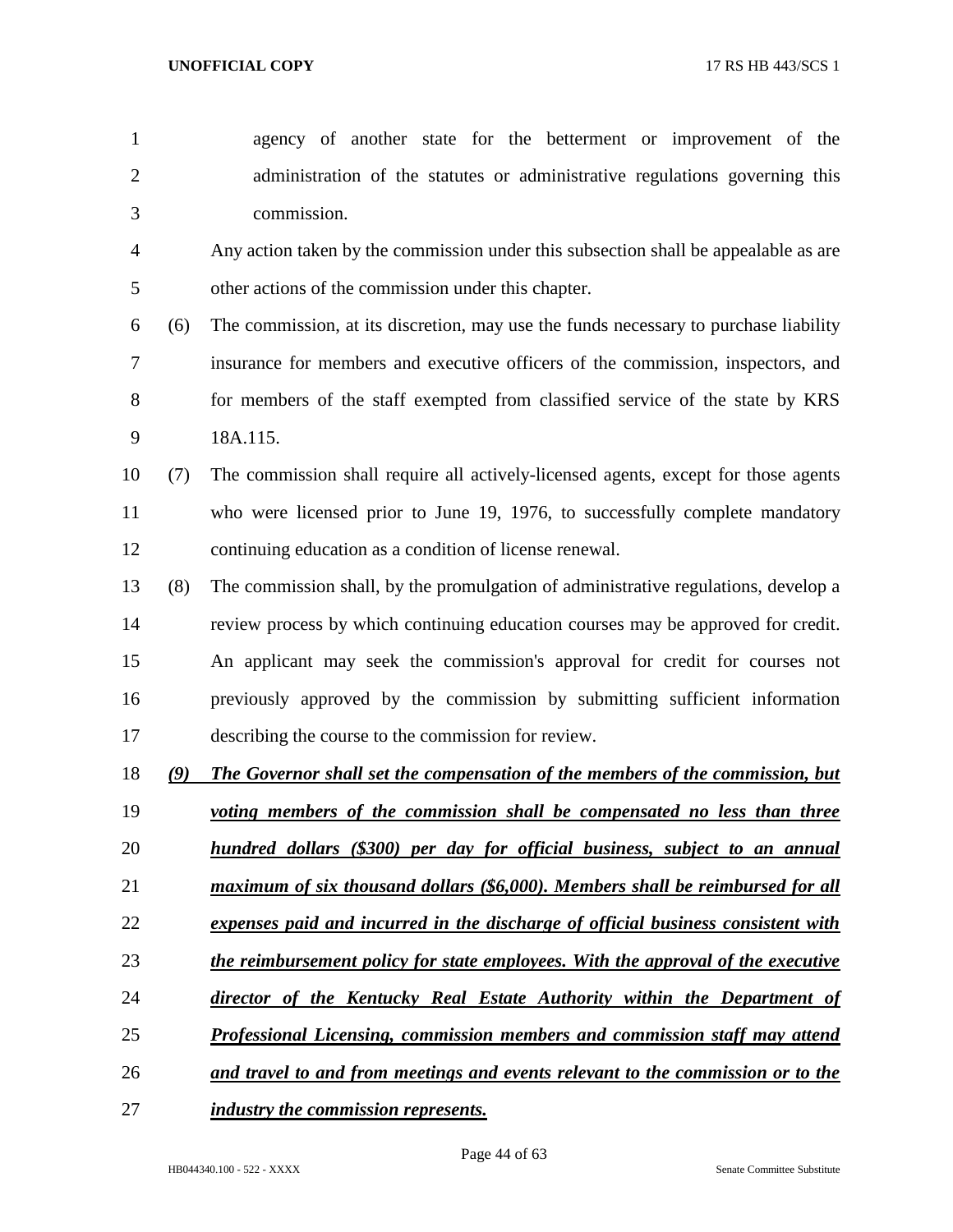| $\mathbf{1}$   |     |                  | Section 27. KRS 324A.015 is amended to read as follows:                                  |
|----------------|-----|------------------|------------------------------------------------------------------------------------------|
| $\overline{2}$ | (1) |                  | There is created a Real Estate Appraisers Board consisting of five (5) members, two      |
| 3              |     |                  | (2) of whom shall be certified real estate appraisers, one (1) of whom shall represent   |
| 4              |     |                  | the public and shall not be associated with or financially interested in the practice of |
| 5              |     |                  | real estate appraisals, and two (2) of whom shall be employed in the lending             |
| 6              |     |                  | industry. The board shall administer the provisions of this chapter and may              |
| 7              |     |                  | promulgate administrative regulations necessary to effectuate the provisions of KRS      |
| 8              |     |                  | 324A.010 to 324A.090.                                                                    |
| 9              | (2) | $\left(a\right)$ | The board members shall be appointed by the Governor. Not more than one                  |
| 10             |     |                  | (1) board member shall be from any one (1) county within <b>Kentucky</b> .               |
| 11             |     |                  | <b>Members</b> [Kentucky, Members] shall be appointed by the Governor for                |
| 12             |     |                  | staggered terms of three $(3)$ years. No person shall serve more than two $(2)$          |
| 13             |     |                  | full consecutive terms.                                                                  |
| 14             |     | (b)              | Any member appointed to fill a vacancy occurring other than by expiration                |
| 15             |     |                  | of a term shall be appointed for the remainder of the unexpired term.                    |
| 16             |     | (c)              | No more than three (3) members of the same political party shall serve on                |
| 17             |     |                  | the board at the same time.                                                              |
| 18             | (3) |                  | The appraiser appointees to the board shall be certified and shall have engaged in       |
| 19             |     |                  | the appraisal of real estate in Kentucky on a continuing basis for at least ten (10)     |
| 20             |     | years.           |                                                                                          |
| 21             | (4) |                  | A board member shall be automatically removed from the board and a vacancy shall         |
| 22             |     |                  | occur when:                                                                              |
| 23             |     | (a)              | An appraiser member of the board ceases to be certified;                                 |
| 24             |     | (b)              | A consumer member of the board acquires a certification as an appraiser;                 |
| 25             |     | (c)              | A lending industry member ceases to be employed in the lending industry;                 |
| 26             |     | (d)              | A board member enters a plea of guilty to, or has been found guilty of, a                |
| 27             |     |                  | felony and the time for appeal has passed or the judgment of conviction has              |

Page 45 of 63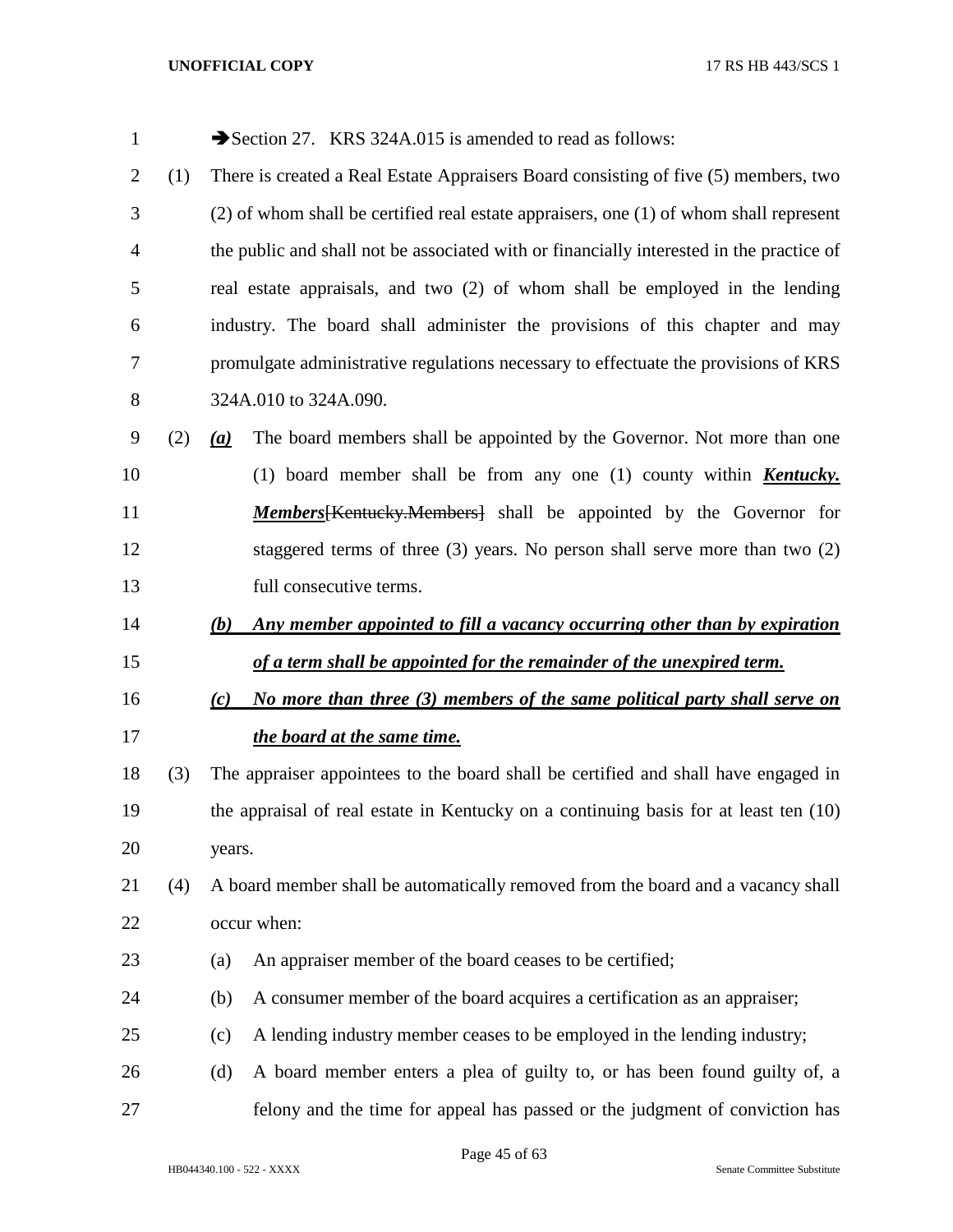| 1  |     | been finally affirmed on appeal; [-or]                                                                |
|----|-----|-------------------------------------------------------------------------------------------------------|
| 2  |     | A board member ceases to be a bona fide resident of the Commonwealth of<br>(e)                        |
| 3  |     | Kentucky:                                                                                             |
| 4  |     | (f)<br>A board member displays incompetence, neglect of duty, or unprofessional                       |
| 5  |     | conduct;                                                                                              |
| 6  |     | A board member fails to adhere to a duly adopted code of ethics of the<br>$\left( \mathbf{g} \right)$ |
| 7  |     | <b>board.</b> Failure to adhere to this code shall be determined by official action                   |
| 8  |     | of the board; or                                                                                      |
| 9  |     | A board member misses three (3) consecutive meetings or misses more than<br>(h)                       |
| 10 |     | twenty-five percent $(25%)$ of the meetings held over the previous twelve $(12)$                      |
| 11 |     | month period.                                                                                         |
| 12 | (5) | The board shall adopt a seal with the design <i>it prescribes</i> as the board may                    |
| 13 |     | prescribel, by which it shall authenticate its proceedings. Copies of all records and                 |
| 14 |     | papers in the office of the board, duly certified and authenticated by the seal of the                |
| 15 |     | board, shall be received in evidence in all courts equally and with like effect as the                |
| 16 |     | original. All records kept in the office of the board under the authority of this                     |
| 17 |     | chapter shall be open to public inspection in accordance with KRS 61.820 to 61.884                    |
| 18 |     | and consistent with regulations prescribed by the board.                                              |
| 19 | (6) | The Governor shall set the compensation of the members of the board, but voting                       |
| 20 |     | members of the board shall be compensated no more than three hundred dollars                          |
| 21 |     | (\$300) per day for official business, subject to an annual maximum of six                            |
| 22 |     | thousand dollars (\$6,000). Members shall be reimbursed for all expenses paid                         |
| 23 |     | and incurred in the discharge of official business consistent with the                                |
| 24 |     | <u>reimbursement policy for state employees. With the approval of the executive</u>                   |
| 25 |     | director of the Kentucky Real Estate Authority within the Department of                               |
| 26 |     | <b>Professional Licensing, board members and board staff may attend and travel to</b>                 |
| 27 |     | and from meetings and events relevant to the board or the industry the board                          |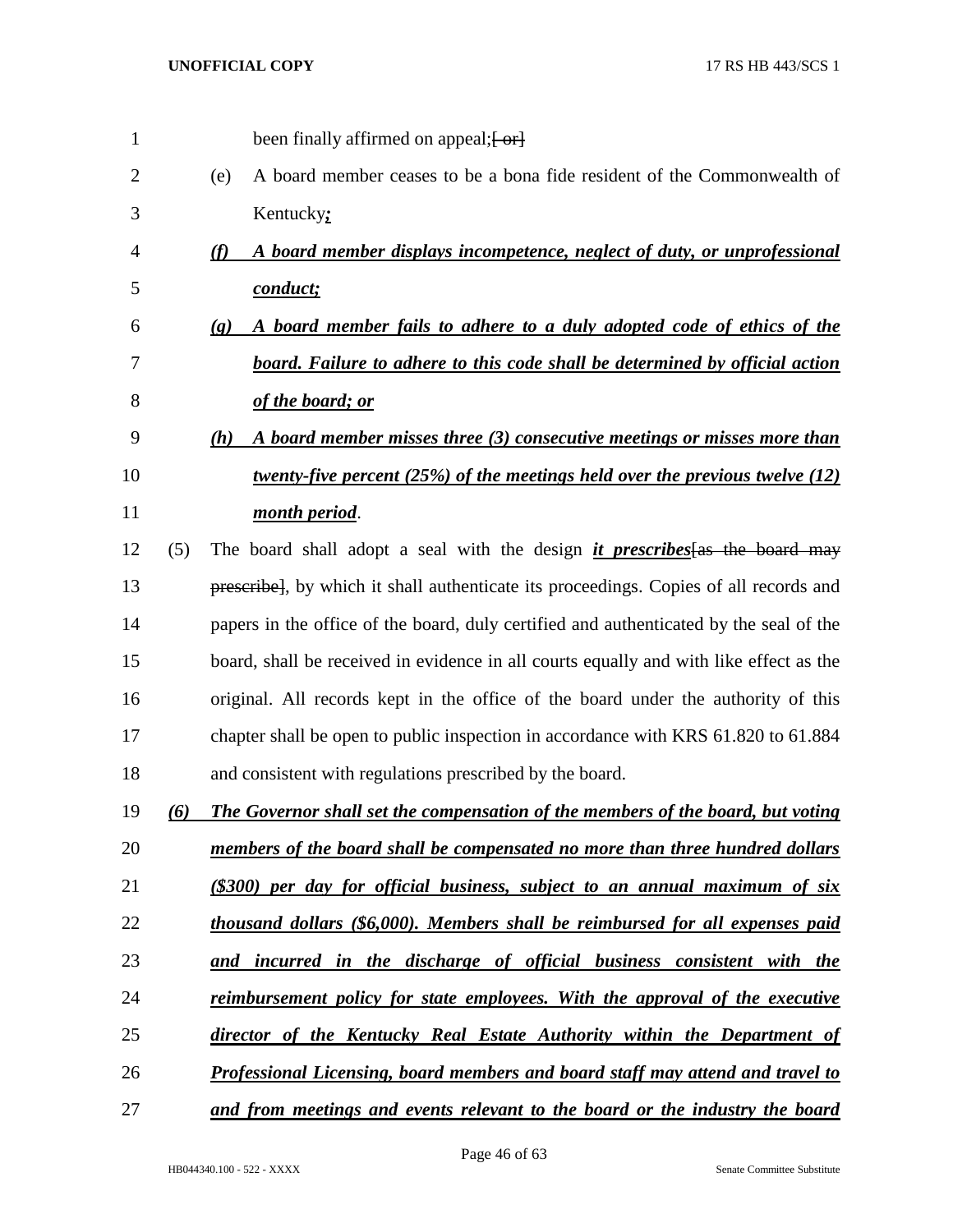| $\mathbf{1}$ |     | represents.                                                                                                 |
|--------------|-----|-------------------------------------------------------------------------------------------------------------|
| 2            |     | Section 28. KRS 324A.025 is amended to read as follows:                                                     |
| 3            | (1) | The board shall elect a chairman each year at the first meeting called after                                |
| 4            |     | appointment of new members. A majority of the board shall constitute a quorum                               |
| 5            |     | and may exercise all powers and duties established by the provisions of KRS                                 |
| 6            |     | 324A.020.                                                                                                   |
| 7            | (2) | The board shall meet at least once each calendar quarter.                                                   |
| 8            |     | $\left[\frac{3}{2}\right]$ Each member of the board shall receive actual and necessary expenses and mileage |
| 9            |     | and shall receive two hundred dollars (\$200) per day as compensation for each day                          |
| 10           |     | spent on duties as a member of the board.                                                                   |
| 11           |     | Section 29. KRS 324A.052 is amended to read as follows:                                                     |
| 12           | (1) | Any person or organization, including the board upon its own volition, may file                             |
| 13           |     | with the board a written complaint alleging a violation of any provision of this                            |
| 14           |     | chapter. The board shall investigate each complaint.                                                        |
| 15           | (2) | If the investigation reveals evidence supporting the complaint, the board shall set                         |
| 16           |     | the matter for hearing in accordance with the provisions of KRS Chapter 13B before                          |
| 17           |     | fining, reprimanding, suspending, revoking, refusing to renew, or any combination                           |
| 18           |     | thereof.                                                                                                    |
| 19           | (3) | If the investigation reveals that the alleged violation did occur but was not of a                          |
| 20           |     | serious nature, the board may issue a written admonishment to the certificate holder                        |
| 21           |     | or licensee. A copy of the admonishment shall be placed in the recipient's                                  |
| 22           |     | permanent file with the board. The recipient shall have the right to file a response to                     |
| 23           |     | the admonishment within thirty (30) days of its receipt and have the response placed                        |
| 24           |     | in the permanent file. The recipient may, alternatively, within thirty (30) days of the                     |
| 25           |     | receipt, file a request for hearing with the board. Upon receipt of this request, the                       |
| 26           |     | board shall set aside the written admonishment and set the matter for hearing in                            |
| 27           |     | accordance with the provisions of KRS Chapter 13B.                                                          |

Page 47 of 63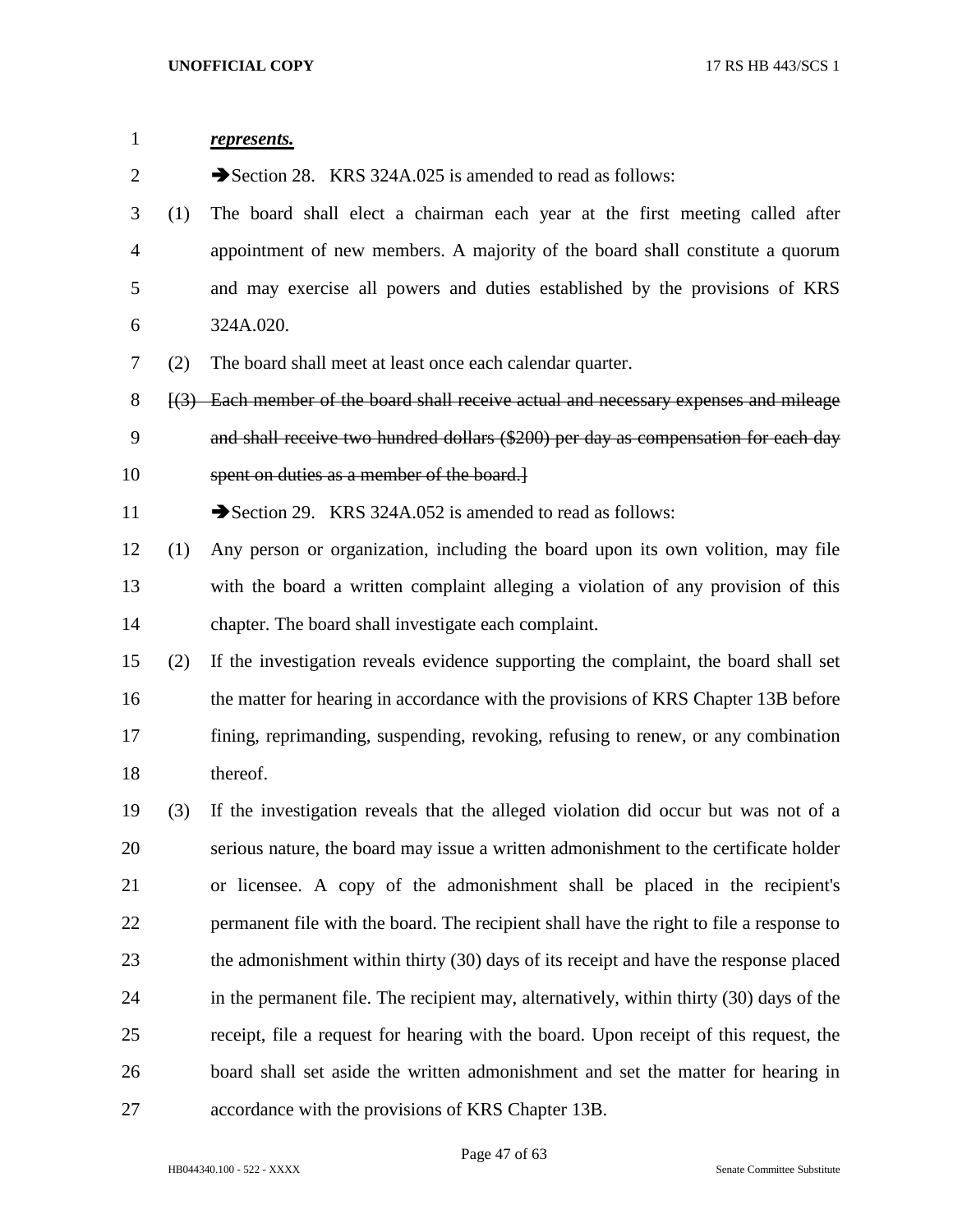- (4) After denying an application for a certificate or license or issuing an admonishment, the board shall grant an administrative hearing in accordance with KRS Chapter 13B only upon written request of the applicant made within thirty (30) days of the mailing of the letter of denial or admonishment.
- (5) *Pursuant to KRS 13B.120(7), the executive director of the Kentucky Real Estate*
- *Authority within the Department of Professional Licensing shall hear and issue a*
- *final order regarding a decision of the board. An aggrieved party may appeal a*
- *final order of the executive director pursuant to KRS Chapter 13B within thirty*
- *(30) days after the issuance of the order to the Circuit Court of the county where*
- *the licensee has his or her principal place of business or where the license*
- *applicant resides*[Any party aggrieved by a final order of the board may appeal to
- Franklin Circuit Court as provided by KRS Chapter 13B].
- 13 Section 30. KRS 324A.060 is amended to read as follows:
- (1) [Effective July 1, 1992, The board shall be empowered to employ an executive
- director and other personnel as may be necessary to discharge the duties imposed by
- the provisions of KRS 324A.010 to 324A.090. The board shall outline the duties of
- 17 all personnel and fix their compensation in accordance with KRS Chapter 18A.
- 18 18 17 The board *may* Figure is also empowered to a obtain office space, utilities, furniture,
- supplies, and other goods and services *that are*[as shall be] reasonably necessary for
- carrying out the provisions of KRS 324A.010 to 324A.090.
- (2) *The administrative coordinator of the board*[Each executive director assuming 22 office after July 15, 2002, shall be a certified general or certified residential real property appraiser and shall possess not less than ten (10) years of experience as an appraiser within the Commonwealth of Kentucky.
- 25 Section 31. KRS 329A.025 is amended to read as follows:
- (1) The board shall administer and enforce the provisions of KRS 329A.010 to 329A.090 and shall evaluate the qualifications of applicants for licensure and issue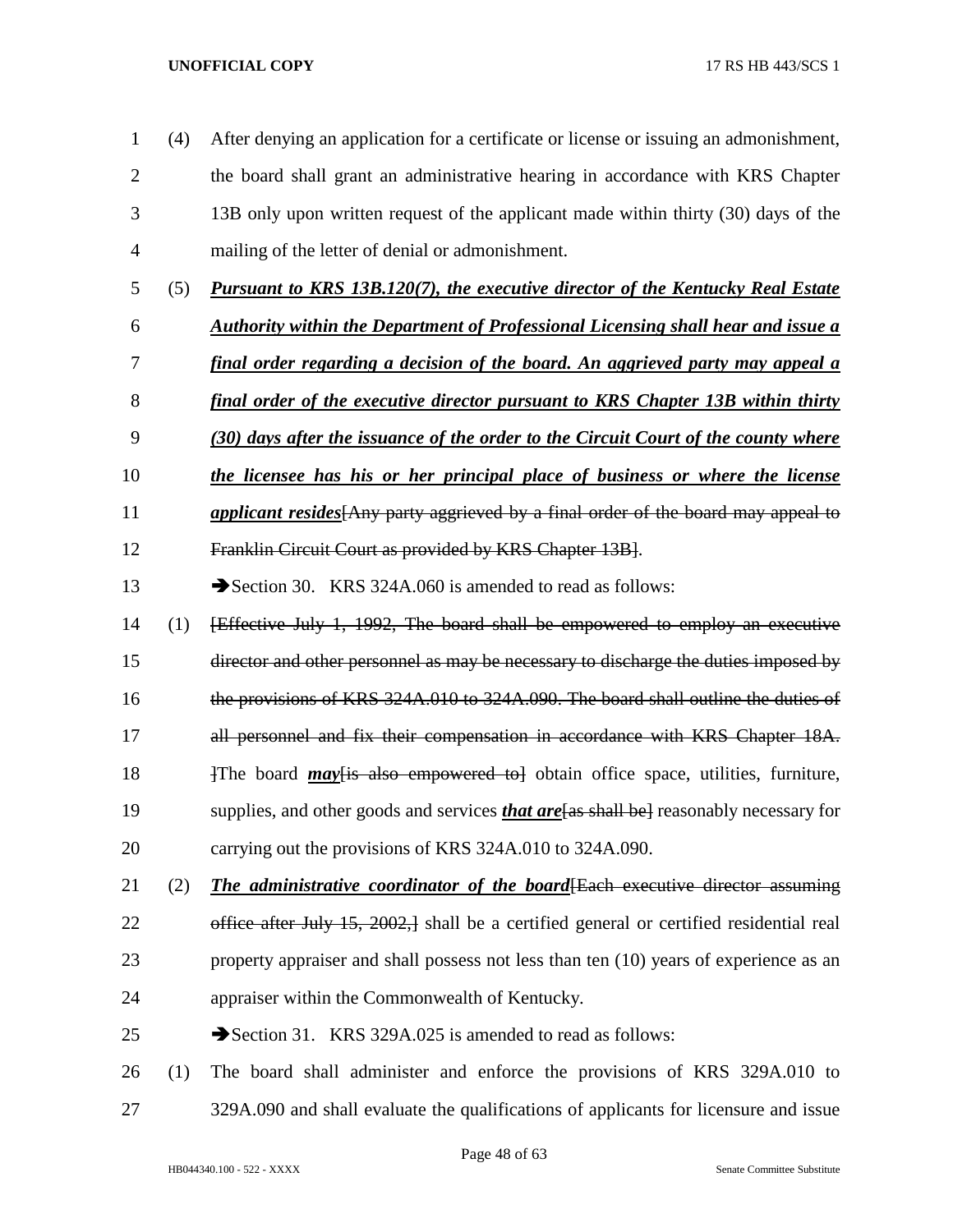| licenses. |
|-----------|
|           |

(2) The board shall:

| 3              |     | (a) | Implement the provisions of KRS 329A.010 to 329A.090 through the                    |
|----------------|-----|-----|-------------------------------------------------------------------------------------|
| $\overline{4}$ |     |     | promulgation of administrative regulations in accordance with the provisions        |
| 5              |     |     | of KRS Chapter 13A;                                                                 |
| 6              |     | (b) | Promulgate administrative regulations to establish fees which shall not exceed      |
| 7              |     |     | the amounts necessary to generate sufficient funds to effectively carry out and     |
| 8              |     |     | enforce the provisions of KRS 329A.010 to 329A.090;                                 |
| 9              |     | (c) | Promulgate by administrative regulation an examination to be administered at        |
| 10             |     |     | least twice annually to license applicants. The examination shall be designed       |
| 11             |     |     | to measure knowledge and competence in private investigating, including but         |
| 12             |     |     | not limited to the following subject areas:                                         |
| 13             |     |     | Federal and state constitutional principles;<br>1.                                  |
| 14             |     |     | Court decisions related to activities which could result in liability for the<br>2. |
| 15             |     |     | invasion of privacy or other activities;                                            |
| 16             |     |     | Eavesdropping and related offenses, assault and related offenses, search<br>3.      |
| 17             |     |     | and seizure laws, and laws regarding unlawful access to a computer;                 |
| 18             |     |     | General weapons use and concealed weapons laws;<br>4.                               |
| 19             |     |     | Additional state criminal laws and related procedures that are relevant to<br>5.    |
| 20             |     |     | the practice of private investigating; and                                          |
| 21             |     |     | Additional subject areas as determined by the board; and<br>6.                      |
| 22             |     | (d) | Promulgate by administrative regulation a code of professional practice and         |
| 23             |     |     | conduct that shall be based upon generally recognized principles of                 |
| 24             |     |     | professional ethical conduct and be binding upon all licensees.                     |
| 25             | (3) |     | The board may:                                                                      |
| 26             |     | (a) | Contract with the <i>Department of Professional Licensing</i> [Office of            |
| 27             |     |     | Occupations and Professions] within the Public Protection Cabinet for the           |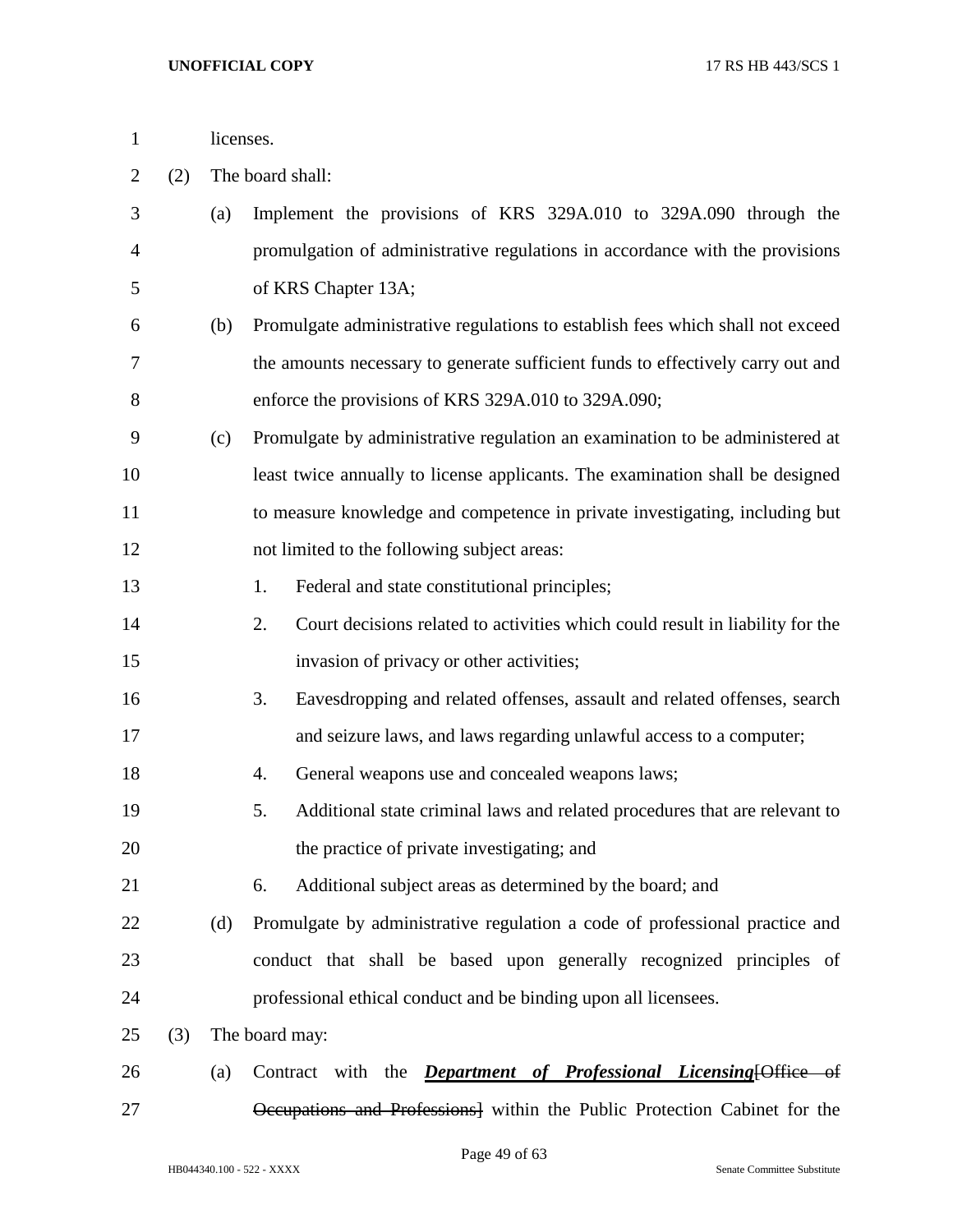| $\mathbf{1}$   |     | provision of administrative services;                                            |
|----------------|-----|----------------------------------------------------------------------------------|
| $\overline{2}$ | (b) | Employ any persons it deems necessary to carry on the work of the board. The     |
| 3              |     | board may define their duties and fix their compensation;                        |
| 4              | (c) | Develop or sponsor at least six (6) hours of continuing professional education   |
| 5              |     | annually;                                                                        |
| 6              | (d) | Approve and certify a forty (40) hour training class covering the subject areas  |
| 7              |     | of the licensing examination;                                                    |
| 8              | (e) | Renew licenses and require continuing professional education as a condition      |
| 9              |     | for renewal;                                                                     |
| 10             | (f) | Waive the examination requirement for any applicant licensed in a reciprocal     |
| 11             |     | state as prescribed in subsection $(3)(m)$ of this section, who is licensed in   |
| 12             |     | good standing in that state and meets all of the other requirements of KRS       |
| 13             |     | 329A.035;                                                                        |
| 14             | (g) | Suspend or revoke licenses, impose supervisory or probationary conditions        |
| 15             |     | upon licensees, impose administrative disciplinary fines, or issue written       |
| 16             |     | admonishments or reprimands, or any combination thereof;                         |
| 17             | (h) | Issue subpoenas, examine witnesses, pay appropriate witness fees, administer     |
| 18             |     | oaths, and investigate allegations of practices violating the provisions of KRS  |
| 19             |     | 329A.010 to 329A.090;                                                            |
| 20             | (i) | Conduct hearings pursuant to KRS Chapter 13B and keep records and minutes        |
| 21             |     | necessary to carry out the board's functions;                                    |
| 22             | (j) | Organize itself into two (2) panels to separate the functions of inquiry and     |
| 23             |     | hearings. Each panel shall have the power to act as either an inquiry or hearing |
| 24             |     | panel. No member serving on the inquiry panel shall serve on the hearing         |
| 25             |     | panel for any one (1) particular case. Any final decision of the hearing panel   |
| 26             |     | shall be considered as the final decision of the board and the hearing panel     |
| 27             |     | may exercise all powers granted to the board pursuant to KRS Chapter 13B;        |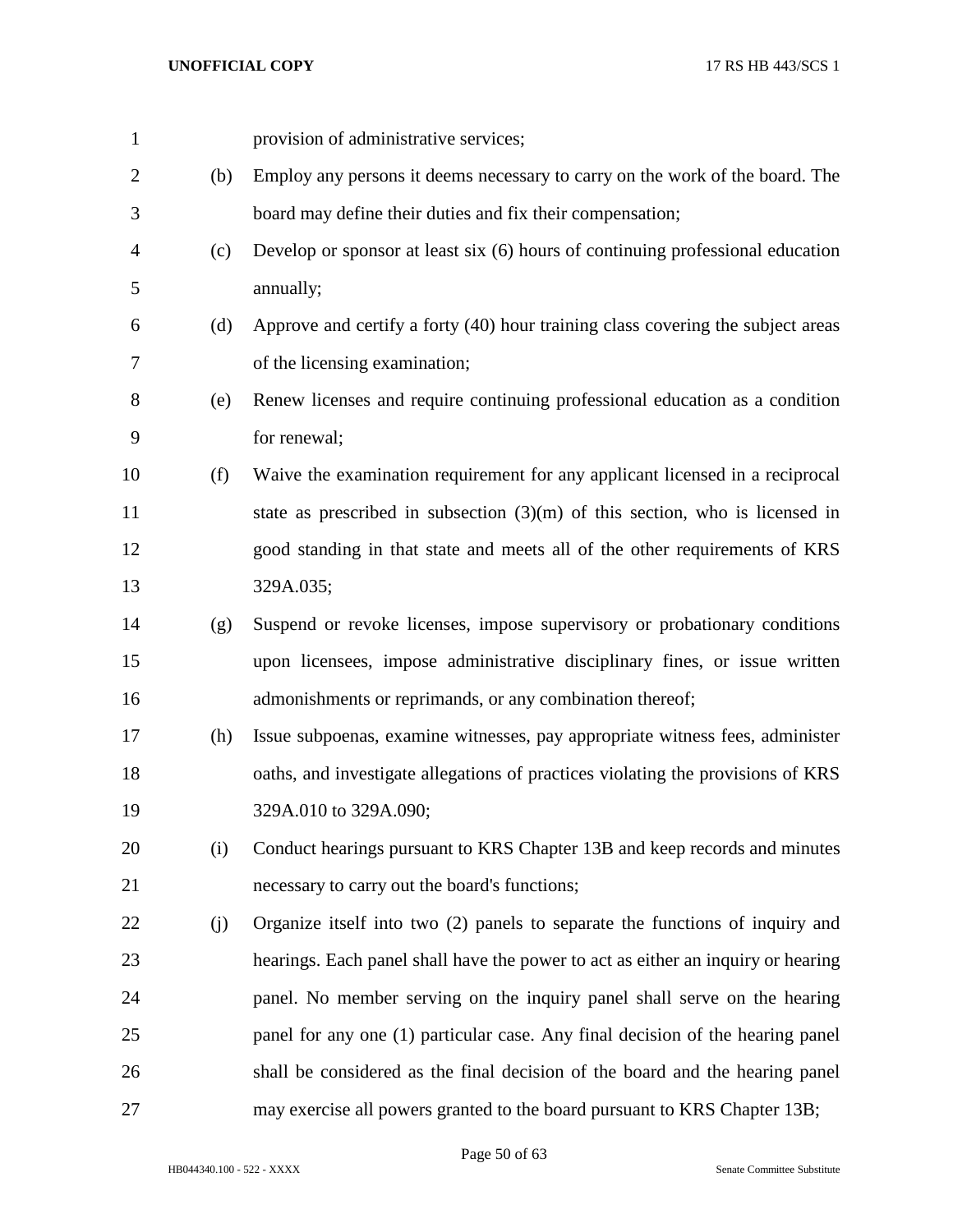- 
- (k) Utilize mediation as a technique to resolve disciplinary matters;
- (l) Seek injunctive relief in the Circuit Court of the county where the alleged unlawful practice occurred to stop the unlawful practice of private investigating by unlicensed persons or companies; and
- (m) Negotiate and enter into reciprocal agreements with appropriate officials in other states to permit licensed investigation companies and private investigators who meet or exceed the qualifications established in KRS 329A.010 to 329A.090 to operate across state lines under mutually acceptable terms.

10 Section 32. KRS 330.050 is amended to read as follows:

 (1) There is hereby created a Board of Auctioneers. The Governor shall appoint a board consisting of five (5) members, all of whom immediately prior to the date of their appointment have been residents of the Commonwealth of Kentucky for five (5) years, and four (4) whose vocation for a period of at least five (5) years has been that of an auctioneer. One (1) member shall be a citizen at large who is not associated with or financially interested in the practice or business regulated. The term of the members of the board shall be for three (3) years and until their successors are appointed and qualified. Members to fill vacancies shall be appointed for the unexpired term.

 (2) At no time shall there be more than two (2) auctioneer members of the same political party on the board. Whenever there is an auctioneer vacancy on the board, *within sixty (60) days* the Kentucky Auctioneer Association shall recommend to the Governor at least three (3) names for each auctioneer vacancy, and such appointment or appointments shall be made from the recommendations of the association*, unless the Governor rejects the list of three (3) names and requests that the Kentucky Auctioneer Association submit a new list of three (3) names* 

*within sixty (60) days of the Governor's request. If the Kentucky Auctioneer*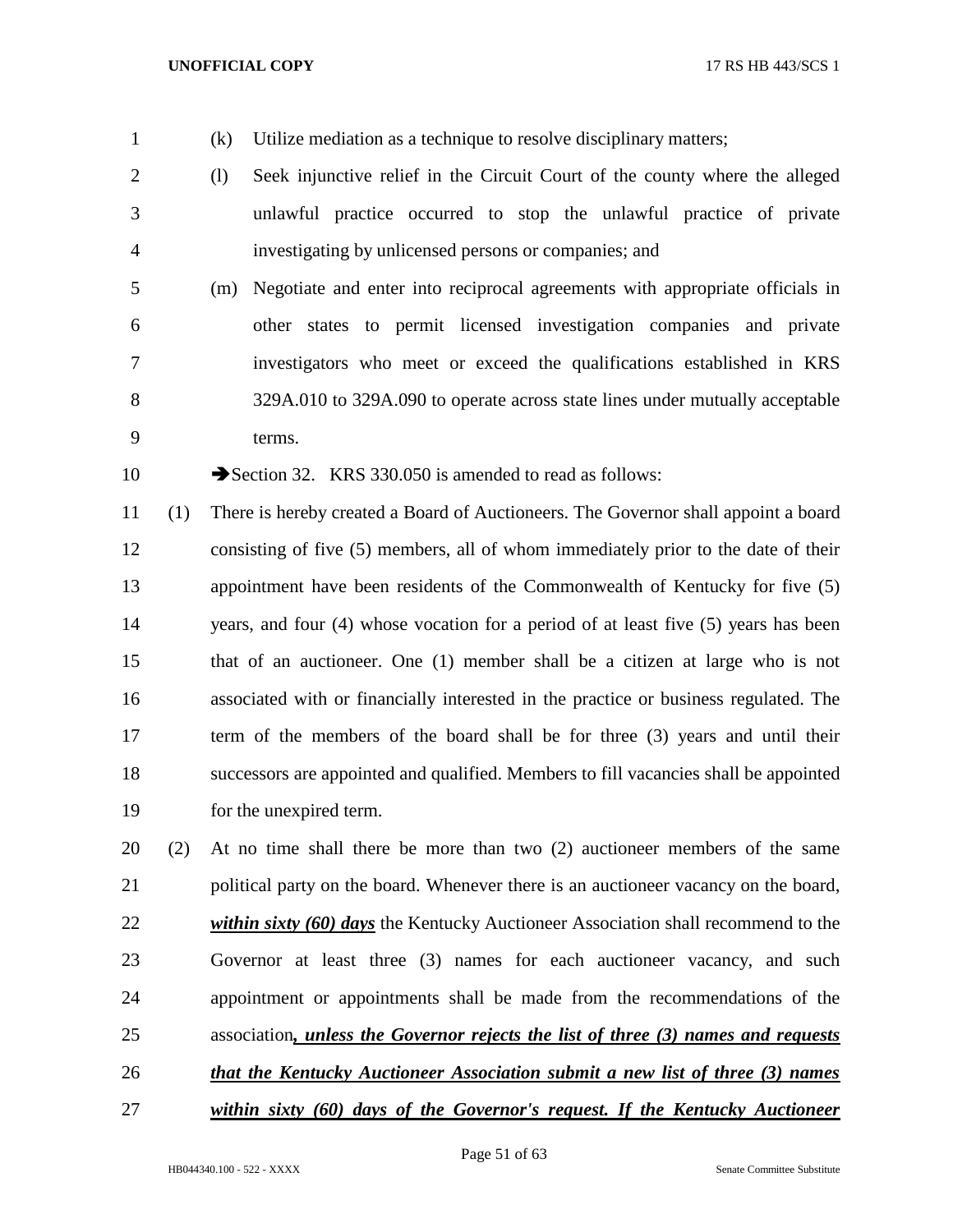| 1              |     |     | Association fails to timely submit its recommendations to the Governor, the         |
|----------------|-----|-----|-------------------------------------------------------------------------------------|
| $\overline{2}$ |     |     | Governor may immediately appoint a qualified auctioneer to fill this vacancy.       |
| 3              | (3) |     | The board, immediately upon qualification of the member appointed in each year,     |
| 4              |     |     | shall organize by selecting from its members a chairman.                            |
| 5              | (4) | (a) | No member of the board shall reside in the same county as another                   |
| 6              |     |     | member.                                                                             |
| 7              |     | (b) | A majority of the board shall constitute a quorum for the transaction of            |
| 8              |     |     | business.                                                                           |
| 9              |     | (c) | No member may serve on the board for more than six (6) consecutive years.           |
| 10             |     |     | <u>A member may serve on the board for six (6) consecutive years on more</u>        |
| 11             |     |     | than one occasion if that person is not a member of the board for at least          |
| 12             |     |     | two (2) years between periods of board service [Each member of the board            |
| 13             |     |     | shall receive the sum of twelve thousand dollars (\$12,000) per year, payable       |
| 14             |     |     | twice monthly, and reimbursement for actual and necessary expenses incurred         |
| 15             |     |     | in the performance of official duties].                                             |
| 16             | (5) | (a) | [The board shall have full authority to employ, and discharge, any personnel,       |
| 17             |     |     | including counsel, as it may deem necessary to efficiently administer and           |
| 18             |     |     | enforce the provisions of this chapter, and it shall outline the duties and fix the |
| 19             |     |     | compensation of such persons, provided that compensation shall be                   |
| 20             |     |     | comparable to the salaries paid other state employees, if any, which the board      |
| 21             |     |     | may deem to be doing similar work. The board shall obtain office space,             |
| 22             |     |     | furniture, stationery, and any other proper supplies and conveniences               |
| 23             |     |     | reasonably necessary to carry out the provisions of this chapter. If any items      |
| 24             |     |     | deemed to be reasonably necessary by or which are required by the board are         |
| 25             |     |     | available through vendors under contract with the Commonwealth of                   |
| 26             |     |     | Kentucky at less cost than if obtained otherwise, then the items shall be           |
| 27             |     |     | acquired pursuant to the contract.                                                  |

Page 52 of 63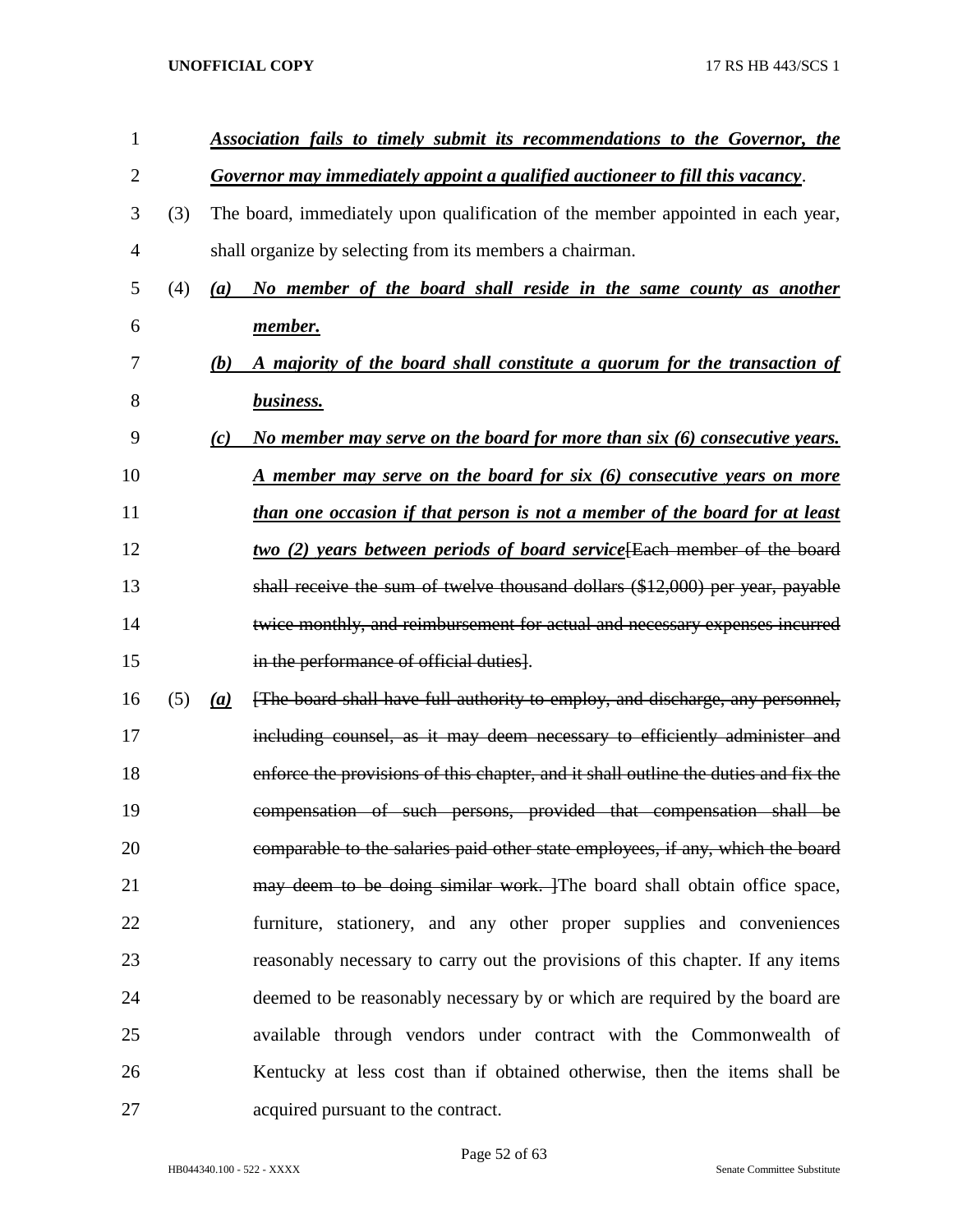*(b)* The board shall have full authority to obtain for its members, staff, and employees complete insurance coverage, including, but not limited to, liability and errors and omissions insurance, so long as the insurance concerns the business of the board.

 (6) All fees and charges collected by the board under the provisions of this chapter shall be paid into the State Treasury through the Finance and Administration Cabinet and shall be credited to an agency fund account for the Board of Auctioneers under the provisions of KRS 45.253 and shall be withdrawn or expended as provided in that section, if such payment, credit, withdrawal, or expense provisions do not conflict with any provision of this chapter.

 (a) The board may establish and collect reasonable fees relating to the administration and enforcement of this chapter for application or other processing costs, on-line service, continuing education provider services, copy and mailing services, or other fees necessary to offset the licensing and processing costs.

- (b) The total expenses for all purposes and obligations of the board shall not exceed the total fees, charges, fines, penalties, and other income imposed under the provisions of this chapter and paid into the state treasury.
- (c) The board shall be financially self-sustaining, and if funds permit it may underwrite, within its financial limitations, educational programs for the enlightenment and benefit of all licensees who have paid fees pursuant to this chapter.
- (7) The board shall maintain annually a list of the names and addresses of all licensees regulated by the board. This list shall also contain the names of all persons whose licenses have been suspended or revoked within the preceding year, as well as any other information relative to the enforcement of the provisions of this chapter that the board may deem of interest to the public.

Page 53 of 63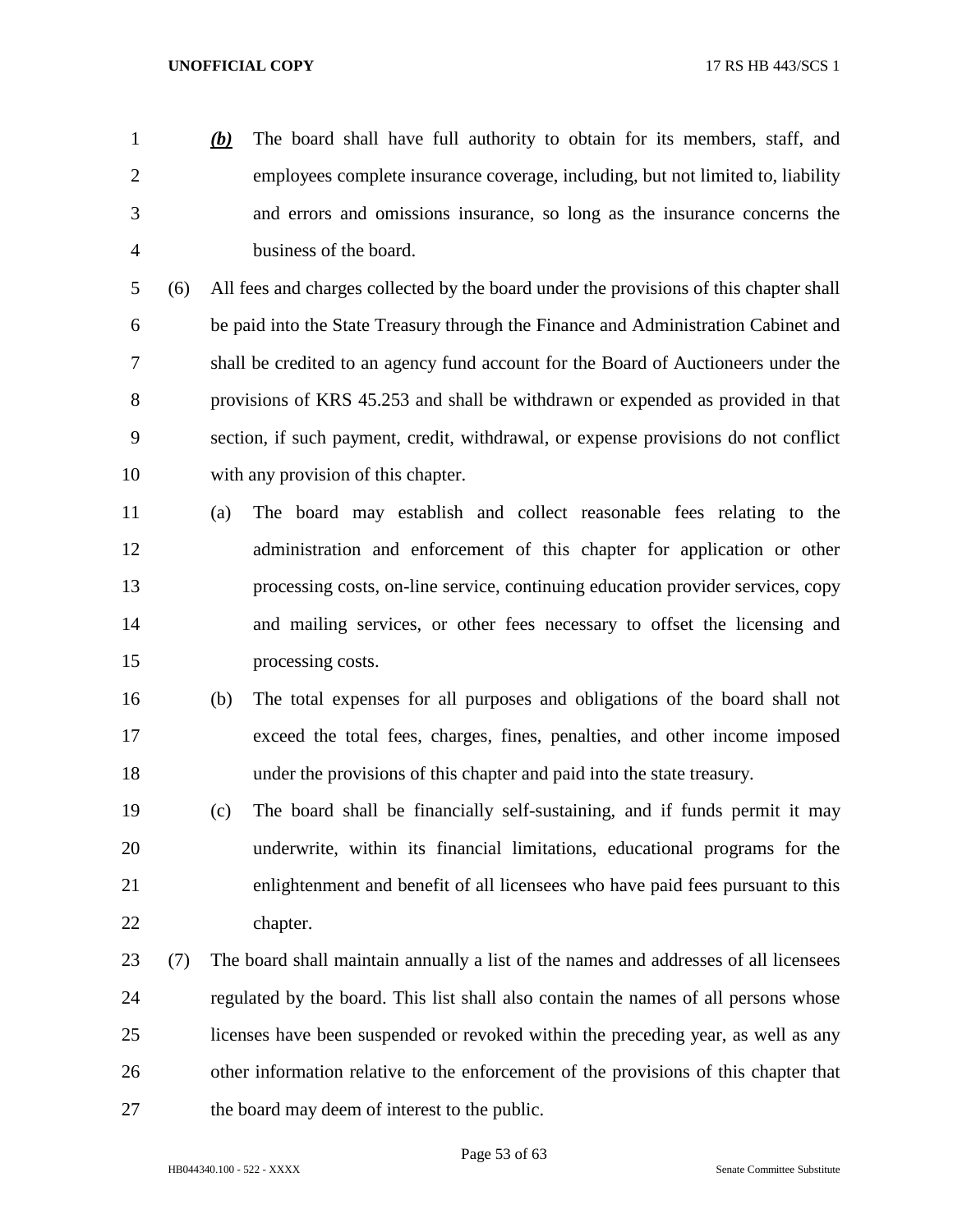| $\mathbf{1}$ | (8)  | The board may promulgate administrative regulations with the approval of the                                         |
|--------------|------|----------------------------------------------------------------------------------------------------------------------|
| $\mathbf{2}$ |      | <i>executive director of the Kentucky Real Estate Authority</i> in accordance with KRS                               |
| 3            |      | Chapter 13A as required to fulfill the duties and functions assigned to the board by                                 |
| 4            |      | this chapter.                                                                                                        |
| 5            | (9)  | A board member shall be automatically removed from the board and a vacancy shall                                     |
| 6            |      | occur when:                                                                                                          |
| 7            |      | An auctioneer member of the board ceases to be a licensed auctioneer;<br>(a)                                         |
| 8            |      | A nonlicensed member of the board acquires a license regulated by the board;<br>(b)                                  |
| 9            |      | A board member enters a plea of guilty, an Alford plea, a plea of no contest to,<br>(c)                              |
| 10           |      | or has been convicted of, any felony, and the time for appeal has passed or the                                      |
| 11           |      | judgment of conviction has been finally affirmed on appeal; [ or]                                                    |
| 12           |      | A board member ceases to be a resident of the Commonwealth of Kentucky;<br>(d)                                       |
| 13           |      | Displays incompetence, neglect of duty, or unprofessional conduct;<br>(e)                                            |
| 14           |      | (f)<br>Fails to adhere to a duly adopted code of ethics of the board. Failure to                                     |
| 15           |      | adhere to this code shall be determined by official action of the board;                                             |
| 16           |      | <b>Enters a plea of guilty to, or has been found guilty of, a felony and the time</b><br>$\left( \mathbf{g} \right)$ |
| 17           |      | for appeal has passed or the judgment of conviction has been finally                                                 |
| 18           |      | affirmed on appeal; or                                                                                               |
| 19           |      | Misses three (3) consecutive meetings or misses more than twenty-five<br>(h)                                         |
| 20           |      | percent $(25%)$ of the meetings held over the previous twelve $(12)$ month                                           |
| 21           |      | <i>period.</i>                                                                                                       |
| 22           | (10) | The Governor shall set the compensation of the members of the board, but voting                                      |
| 23           |      | members of the board shall be compensated no less than three hundred dollars                                         |
| 24           |      | (\$300) per day for official business, subject to an annual maximum of six                                           |
| 25           |      | thousand dollars (\$6,000). Members shall be reimbursed for all expenses paid                                        |
| 26           |      | and incurred in the discharge of official business consistent with the                                               |
| 27           |      | reimbursement policy for state employees. With the approval of the executive                                         |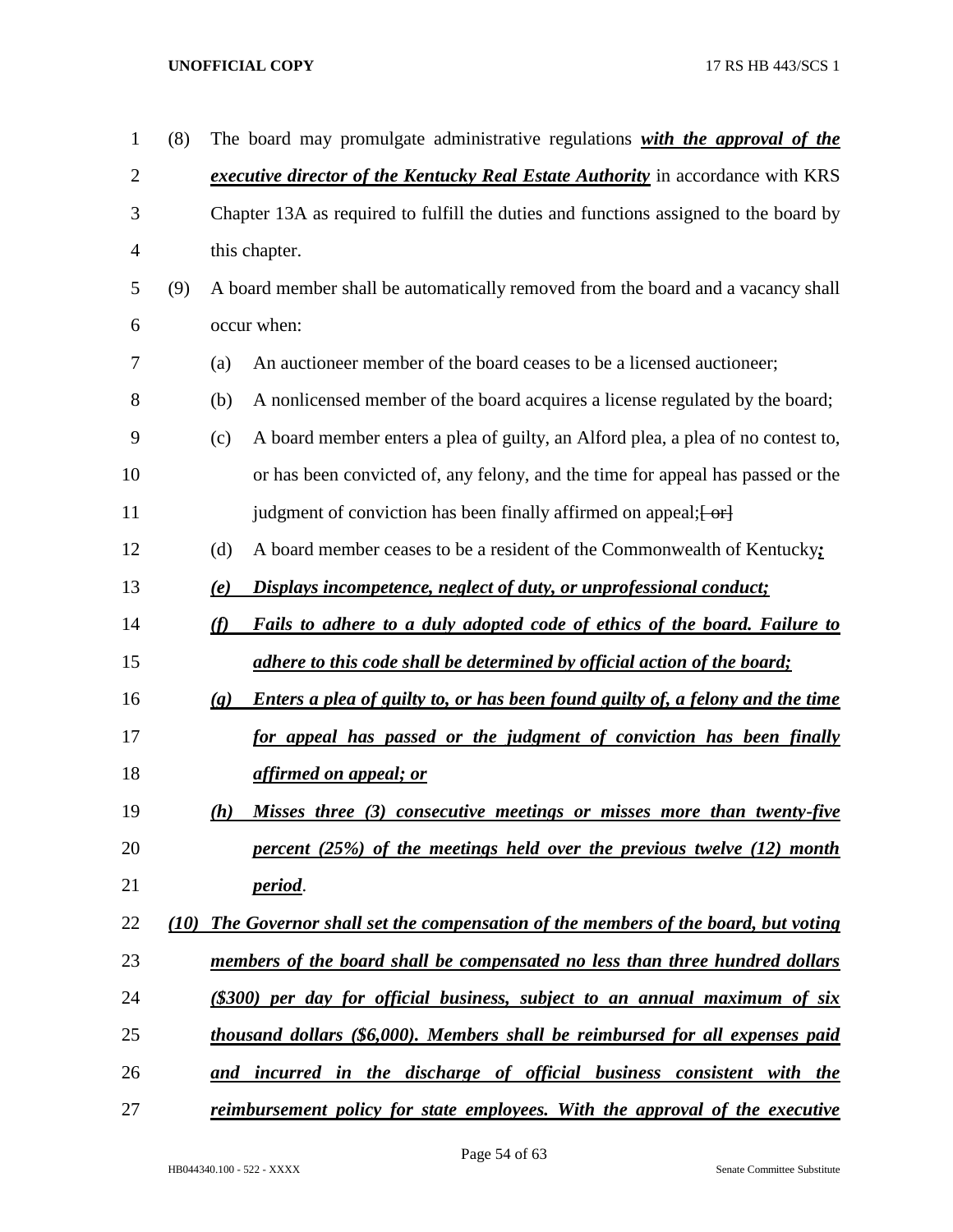| $\mathbf{1}$   |     | director of the Kentucky Real Estate Authority within the Department of                         |
|----------------|-----|-------------------------------------------------------------------------------------------------|
| $\mathbf{2}$   |     | Professional Licensing, board members and board staff may attend and travel to                  |
| 3              |     | and from meetings and events relevant to the board and the industry the board                   |
| $\overline{4}$ |     | represents.                                                                                     |
| 5              |     | Section 33. KRS 330.130 is amended to read as follows:                                          |
| 6              | (1) | Before denying an application for license or before imposing any disciplinary action            |
| $\tau$         |     | authorized under KRS 330.110, the board shall set the matter for an administrative              |
| 8              |     | hearing, if a hearing is requested by the applicant or licensee. The hearing shall be           |
| 9              |     | conducted in accordance with KRS Chapter 13B. If the subject of the hearing is an               |
| 10             |     | apprentice auctioneer, the board shall also provide notification of the hearing to the          |
| 11             |     | auctioneer employing <i>the apprentice auctioneer</i> [him] or whose employ he <i>or she</i> is |
| 12             |     | about to enter, by sending notice by certified mail, return receipt requested, to the           |
| 13             |     | auctioneer's last known business address.                                                       |
| 14             | (2) | <b>Pursuant to KRS 13B.120(7), the executive director of the Kentucky Real Estate</b>           |
| 15             |     | <b>Authority within the Department of Professional Licensing shall hear and issue a</b>         |
| 16             |     | <u>final order regarding a decision of the board.</u>                                           |
| 17             | (3) | An aggrieved party may appeal a final order of the executive director pursuant to               |
| 18             |     | <b>KRS</b> Chapter 13B within thirty (30) days after the issuance of the order to the           |
| 19             |     | Circuit Court of the county where the licensee has his or her principal place of                |
| 20             |     | business or where the license applicant resides [Any party aggrieved by a final                 |
| 21             |     | order of the board refusing to grant a license or suspending or revoking a license              |
| 22             |     | may appeal the final order to the Circuit Court of the county in which the applicant            |
| 23             |     | or licensee resides, in accordance with KRS Chapter 13B].                                       |
| 24             |     | Section 34. KRS 334.170 is amended to read as follows:                                          |
| 25             |     | The <b>Department of Professional Licensing</b> [Office of Occupations and Professions] in      |
| 26             |     | the Public Protection Cabinet shall provide administrative aid to the board to assist it in     |
| 27             |     | the discharge of its duties.                                                                    |
|                |     |                                                                                                 |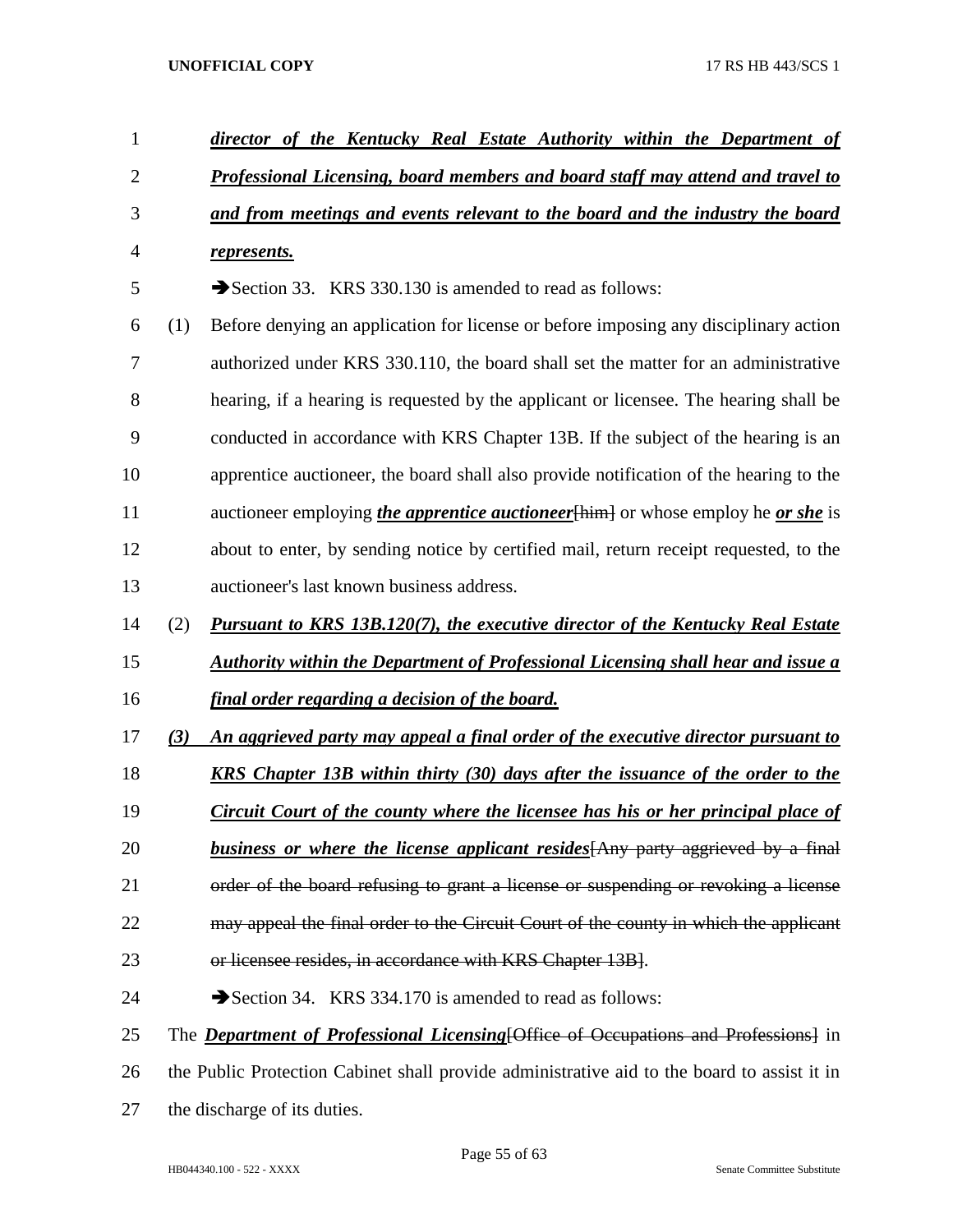| $\mathbf{1}$   |     |     | Section 35. KRS 433.900 is amended to read as follows:                                      |
|----------------|-----|-----|---------------------------------------------------------------------------------------------|
| $\overline{2}$ |     |     | As used in KRS 433.900 to 433.906, unless the context otherwise requires:                   |
| 3              | (1) |     | "Applicant" means a secondary metals recycler seeking an application for a                  |
| $\overline{4}$ |     |     | certificate of registration with the <i>Department of Professional Licensing</i> [Office of |
| 5              |     |     | Occupations and Professions] of the Public Protection Cabinet, as provided in KRS           |
| 6              |     |     | 433.902. If the secondary metals recycler is owned by a corporation, limited liability      |
| $\tau$         |     |     | company, partnership, limited partnership, incorporated association, or any other           |
| 8              |     |     | entity organized for the purpose of engaging in business as a secondary metals              |
| $\mathbf{9}$   |     |     | recycler, "applicant" means the officers of these entities;                                 |
| 10             | (2) |     | "Ferrous metals" means any metal containing significant quantities of iron or steel;        |
| 11             | (3) |     | "Nonferrous metals" means metal not containing significant quantities of iron,              |
| 12             |     |     | including but not limited to copper, brass, aluminum, bronze, lead, zinc, nickel, and       |
| 13             |     |     | alloys thereof;                                                                             |
| 14             | (4) |     | "Name-based background check" means a statewide search of the centralized                   |
| 15             |     |     | criminal history record information system by the Department of Kentucky State              |
| 16             |     |     | Police, utilizing the name, date of birth, and Social Security number of the                |
| 17             |     |     | applicant;                                                                                  |
| 18             | (5) |     | "Restricted metals" means any of the following metal items:                                 |
| 19             |     |     | (a) Manhole covers;                                                                         |
| 20             |     | (b) | Electric light poles or other utility poles;                                                |
| 21             |     | (c) | Guardrails;                                                                                 |
| 22             |     | (d) | Street signs, traffic signs, or traffic signals;                                            |
| 23             |     | (e) | Whole road tiles;                                                                           |
| 24             |     | (f) | Funeral markers or funeral vases;                                                           |
| 25             |     | (g) | Railroad equipment, including but not limited to a tie plate, signal house,                 |
| 26             |     |     | control box, switch plate, e-clip, or rail tie junction;                                    |
| 27             |     | (h) | Condensing or evaporating coils made from copper, aluminum, or aluminum-                    |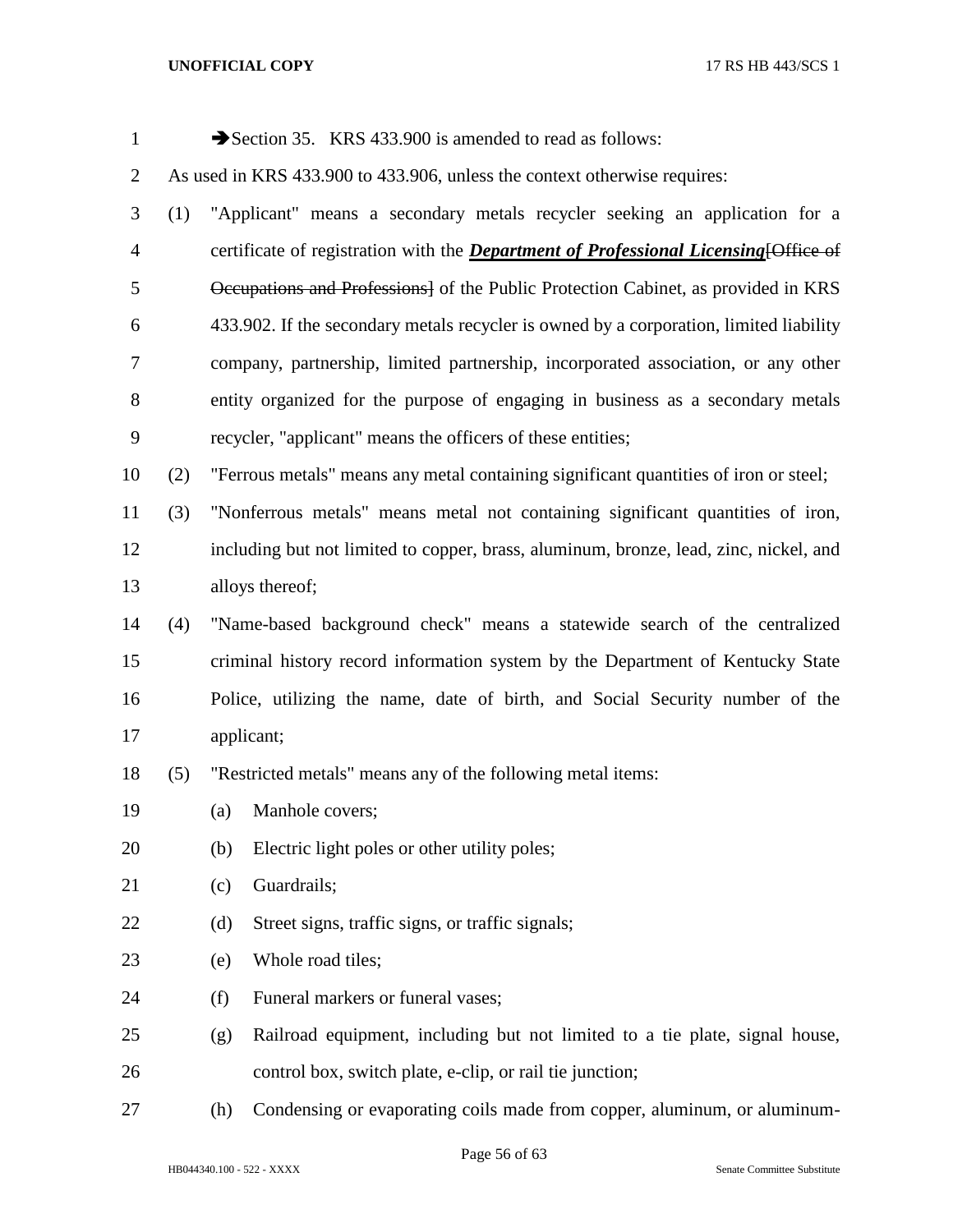| 1              |     |     | copper, including the tubing or rods from a heating or air conditioning unit   |
|----------------|-----|-----|--------------------------------------------------------------------------------|
| $\overline{2}$ |     |     | that is not from a window air conditioning unit or automobile air conditioning |
| 3              |     |     | unit;                                                                          |
| 4              |     | (i) | Stainless steel beer kegs;                                                     |
| 5              |     | (j) | A catalytic converter or any nonferrous part of a catalytic converter unless   |
| 6              |     |     | purchased as part of a vehicle; or                                             |
| 7              |     | (k) | Storm drain covers; and                                                        |
| 8              | (6) | (a) | "Secondary metals recycler" means:                                             |
| 9              |     |     | Any person who is engaged in the business of gathering or obtaining<br>1.      |
| 10             |     |     | ferrous or nonferrous metals that have served their original economic          |
| 11             |     |     | purpose or is in the business of performing the manufacturing process by       |
| 12             |     |     | which ferrous metals or nonferrous metals are converted into raw               |
| 13             |     |     | material products consisting of prepared grades and having an existing         |
| 14             |     |     | or potential monetary value;                                                   |
| 15             |     |     | 2.<br>Any person who has facilities for performing the manufacturing process   |
| 16             |     |     | by which ferrous metals or nonferrous metals are converted into raw            |
| 17             |     |     | material products consisting of prepared grades and having an existing         |
| 18             |     |     | or potential monetary value, other than by the exclusive use of hand           |
| 19             |     |     | tools, by methods including but not limited to processing, sorting,            |
| 20             |     |     | cutting, classifying, cleaning, baling, wrapping, shredding, shearing, or      |
| 21             |     |     | changing the physical form or chemical content thereof; or                     |
| 22             |     |     | 3.<br>Any recycler, dealer in junk or metals, dealer in second hand articles,  |
| 23             |     |     | vendor of bottles or rags, or collector of or dealer in articles found in      |
| 24             |     |     | ashes, garbage, or other refuse, whether a dealer, collector, or vendor        |
| 25             |     |     | operates an established place of business or an itinerant business.            |
| 26             |     | (b) | "Secondary metals recycler" shall not include a municipal solid waste          |
| 27             |     |     | department or any entity which has been issued a municipal solid waste         |

Page 57 of 63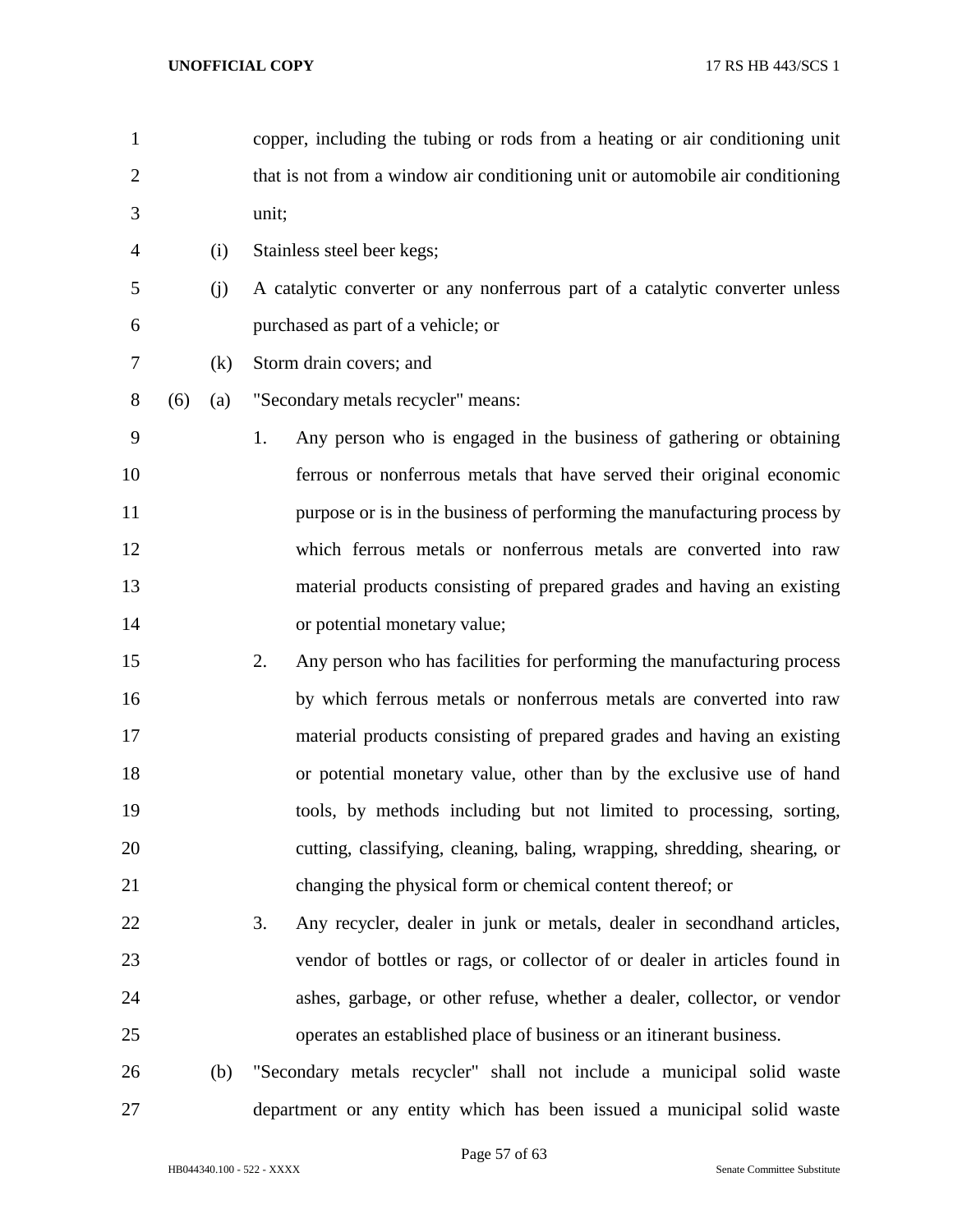| $\mathbf{1}$   |     |     | transporter license by the Kentucky Transportation Cabinet and which gathers         |
|----------------|-----|-----|--------------------------------------------------------------------------------------|
| $\overline{2}$ |     |     | or obtains ferrous or nonferrous metals in a vehicle registered in Kentucky to       |
| 3              |     |     | transport solid waste.                                                               |
| $\overline{4}$ |     |     | Section 36. KRS 433.902 is amended to read as follows:                               |
| 5              | (1) | (a) | Each secondary metals recycler shall submit to a name-based background               |
| 6              |     |     | check as provided in subsection (2) of this section and obtain a certificate of      |
| 7              |     |     | registration from the <i>Department of Professional Licensing</i> [Office of         |
| 8              |     |     | Occupations and Professions] of the Public Protection Cabinet within sixty           |
| 9              |     |     | (60) days of the effective date of administrative regulations promulgated            |
| 10             |     |     | pursuant to this section.                                                            |
| 11             |     | (b) | The application for certificate of registration shall be in a form and format        |
| 12             |     |     | determined by the <i>Department of Professional Licensing</i> [Office of             |
| 13             |     |     | Occupations and Professions] of the Public Protection Cabinet and shall              |
| 14             |     |     | contain at a minimum the following:                                                  |
| 15             |     |     | The name of the secondary metals recycling business;<br>1.                           |
| 16             |     |     | The name or names of each applicant;<br>2.                                           |
| 17             |     |     | The address of each secondary metals recycling business owned by the<br>3.           |
| 18             |     |     | applicant; and                                                                       |
| 19             |     |     | Contact information for the purposes of KRS 433.906.<br>4.                           |
| 20             |     | (c) | Any person listed on an application for a certificate of registration shall be at    |
| 21             |     |     | least eighteen (18) years of age prior to the date that the application is           |
| 22             |     |     | submitted.                                                                           |
| 23             |     | (d) | Any corporation, limited liability company, partnership, limited partnership,        |
| 24             |     |     | incorporated association, or any other entity engaged in business as, or             |
| 25             |     |     | organized for the purpose of engaging in business as, a secondary metals             |
| 26             |     |     | recycler submitting an application <b>shall</b> [must] be organized and qualified to |
| 27             |     |     | do business in the Commonwealth.                                                     |

Page 58 of 63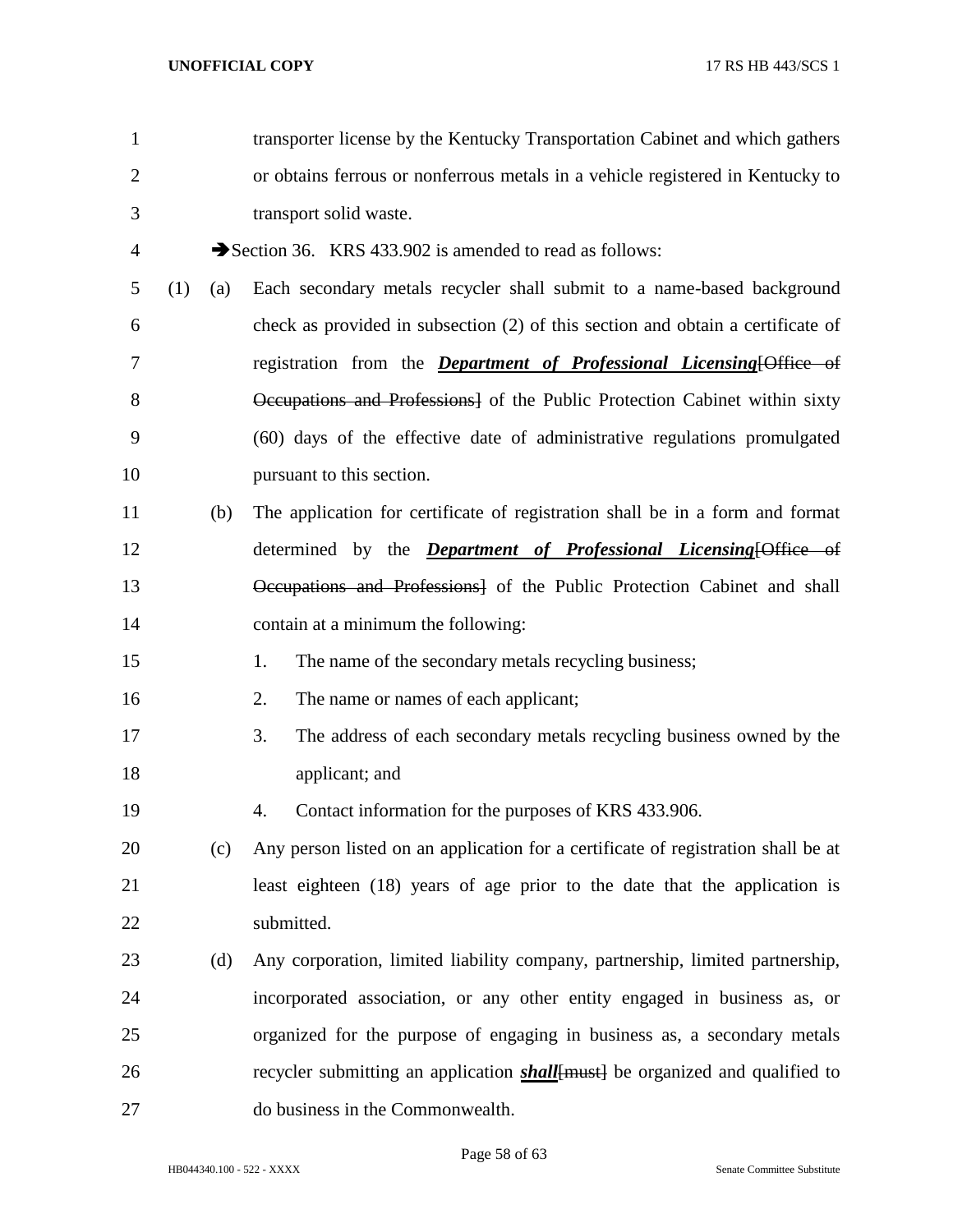- (e) The *Department of Professional Licensing*[Office of Occupations and Professions] of the Public Protection Cabinet shall charge each applicant a reasonable fee established by administrative regulation equal to the actual administrative costs of processing an application for a certificate of registration.
- (f) If an applicant is the owner of more than one (1) secondary metals recycling location, the *Department of Professional Licensing*[Office of Occupations 8 and Professions of the Public Protection Cabinet shall charge a fee for each location that is no greater than the actual administrative costs of processing the application for certificate of registration. Upon approval of the application, the *Department of Professional Licensing*[Office of Occupations and Professions] of the Public Protection Cabinet shall issue a certificate of registration for each location.
- (g) Each applicant that receives a certificate of registration from the *Department of Professional Licensing*[Office of Occupations and Professions] of the Public Protection Cabinet as provided in this section shall be required to pay an annual renewal fee equal to the actual administrative costs of processing the renewal of the certificate for registration.
- (h) The list of secondary metals recyclers registered with the *Department of Professional Licensing*[Office of Occupations and Professions] of the Public Protection Cabinet as provided in this section shall be public information and available upon written request to the *Department of Professional Licensing*[Office of Occupations and Professions] of the Public Protection Cabinet.
- (2) (a) Prior to approval of the application, the *Department of Professional Licensing*[Office of Occupations and Professions] of the Public Protection Cabinet shall require a name-based background check on each applicant.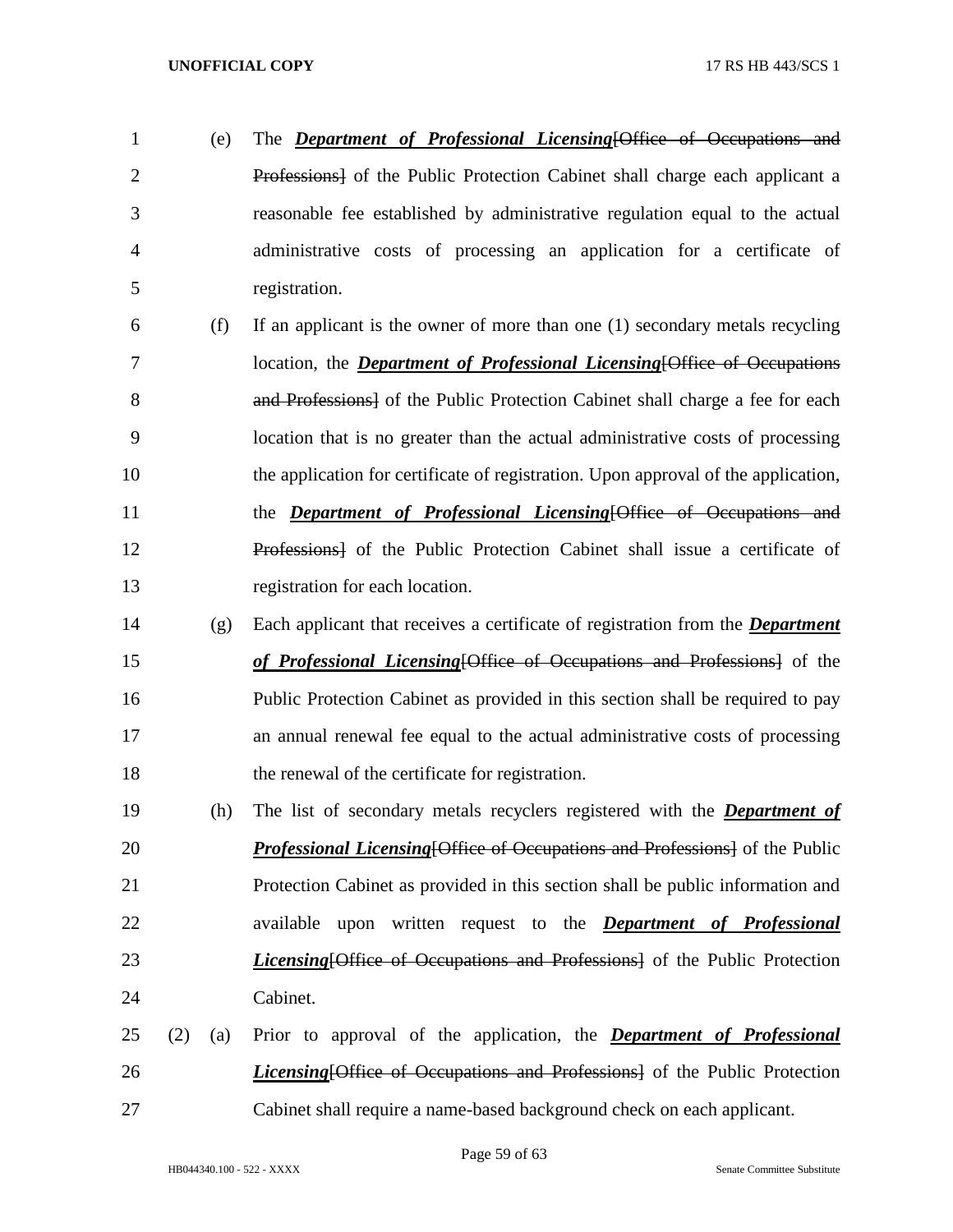- (b) Each applicant shall provide written authorization to the Department of 2 Kentucky State Police to perform a name-based background check and release the results to the *Department of Professional Licensing*[Office of Occupations and Professions] of the Public Protection Cabinet.
- (c) Any request for a name-based background check shall be on a form or through a process approved by the Department of Kentucky State Police, which may charge a fee to be paid by the applicant in an amount no greater than the actual cost of processing the request.
- (d) The *Department of Professional Licensing*[Office of Occupations and Professions] of the Public Protection Cabinet shall not issue a certificate of registration to an applicant if the name-based background check results reveal that the applicant has been convicted of, or entered a plea of guilty, an Alford plea, or a plea of nolo contendere to, a felony involving theft, larceny, dealing in stolen property, receiving stolen property, burglary, embezzlement, or obtaining property by false pretenses, any felony drug offense, or knowingly and intentionally violating the laws of the Commonwealth relating to registration as a secondary metals recycler.
- (3) A secondary metals recycler's certificate of registration shall be conspicuously displayed at the location of the secondary metals recycler listed on the application for certificate of registration or at each location if the secondary metals recycler owns more than one (1) business location.
- (4) The *Department of Professional Licensing*[Office of Occupations and Professions]
- of the Public Protection Cabinet shall promulgate administrative regulations in accordance with KRS Chapter 13A to implement the provisions of this section.
- (5) The *Department of Professional Licensing*[Office of Occupations and Professions] of the Public Protection Cabinet shall not be responsible for any disciplinary action against any secondary metals recycler seeking an application for certificate of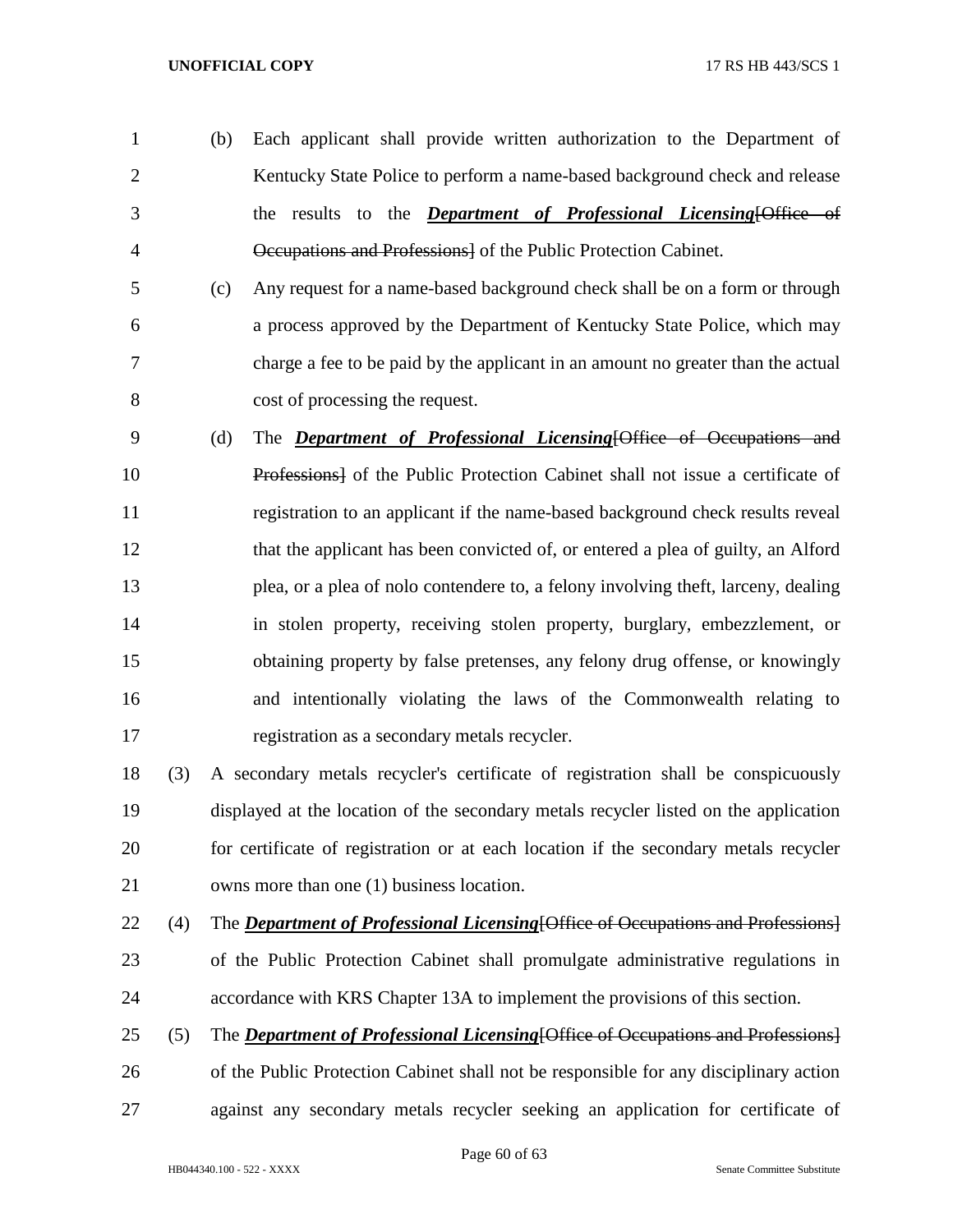registration.

| $\mathbf{2}$   |                                                                                    | Section 37. KRS 433.906 is amended to read as follows:                                 |  |  |
|----------------|------------------------------------------------------------------------------------|----------------------------------------------------------------------------------------|--|--|
| 3              | (1)                                                                                | A secondary metals recycler shall maintain at its place of business, or otherwise      |  |  |
| $\overline{4}$ |                                                                                    | have immediate access to, an e-mail address, facsimile, or other equipment of          |  |  |
| 5              |                                                                                    | similar function on which notifications of stolen restricted metals, ferrous metals,   |  |  |
| 6              |                                                                                    | and nonferrous metals may be expeditiously received from law enforcement               |  |  |
| 7              |                                                                                    | officials or electronic metal theft notification systems.                              |  |  |
| $8\,$          | (2)                                                                                | The equipment shall be operable at all times during the secondary metal recycler's     |  |  |
| 9              |                                                                                    | customary business hours. The secondary metals recycler shall notify the               |  |  |
| 10             |                                                                                    | <b>Department of Professional Licensing [Office of Occupations and Professions]</b> of |  |  |
| 11             |                                                                                    | the Public Protection Cabinet within two (2) days of any change to the contact         |  |  |
| 12             |                                                                                    | information used for the purposes of this section.                                     |  |  |
| 13             |                                                                                    | Section 38. KRS 324.2811 is amended to read as follows:                                |  |  |
| 14             | A member shall be automatically removed from the commission and a vacancy shall be |                                                                                        |  |  |
| 15             |                                                                                    | created if:                                                                            |  |  |
| 16             | (1)                                                                                | A licensee of the commission ceases to be a broker or sales associate;                 |  |  |
| 17             | (2)                                                                                | A consumer member of the commission acquires a license or financial interest in        |  |  |
| 18             |                                                                                    | the practice of real estate;                                                           |  |  |
| 19             | (3)                                                                                | A member enters a plea of guilty to, or has been found guilty of, a felony in which    |  |  |
| 20             |                                                                                    | fraud is an essential element or to any crime involving moral turpitude and the time   |  |  |
| 21             |                                                                                    | for appeal has lapsed or the judgment or conviction has been affirmed on appeal;       |  |  |
| 22             |                                                                                    | $\theta$ <sup>+</sup>                                                                  |  |  |
| 23             | (4)                                                                                | A member ceases to be a bona fide resident of this Commonwealth:                       |  |  |
| 24             | (5)                                                                                | A member displays incompetence, neglect of duty, or unprofessional conduct;            |  |  |
| 25             | (6)                                                                                | A member fails to adhere to a duly adopted code of ethics of the board. Failure to     |  |  |
| 26             |                                                                                    | adhere to this code shall be determined by official action of the board; or            |  |  |
| 27             | (7)                                                                                | A member misses three (3) consecutive meetings or misses more than twenty-five         |  |  |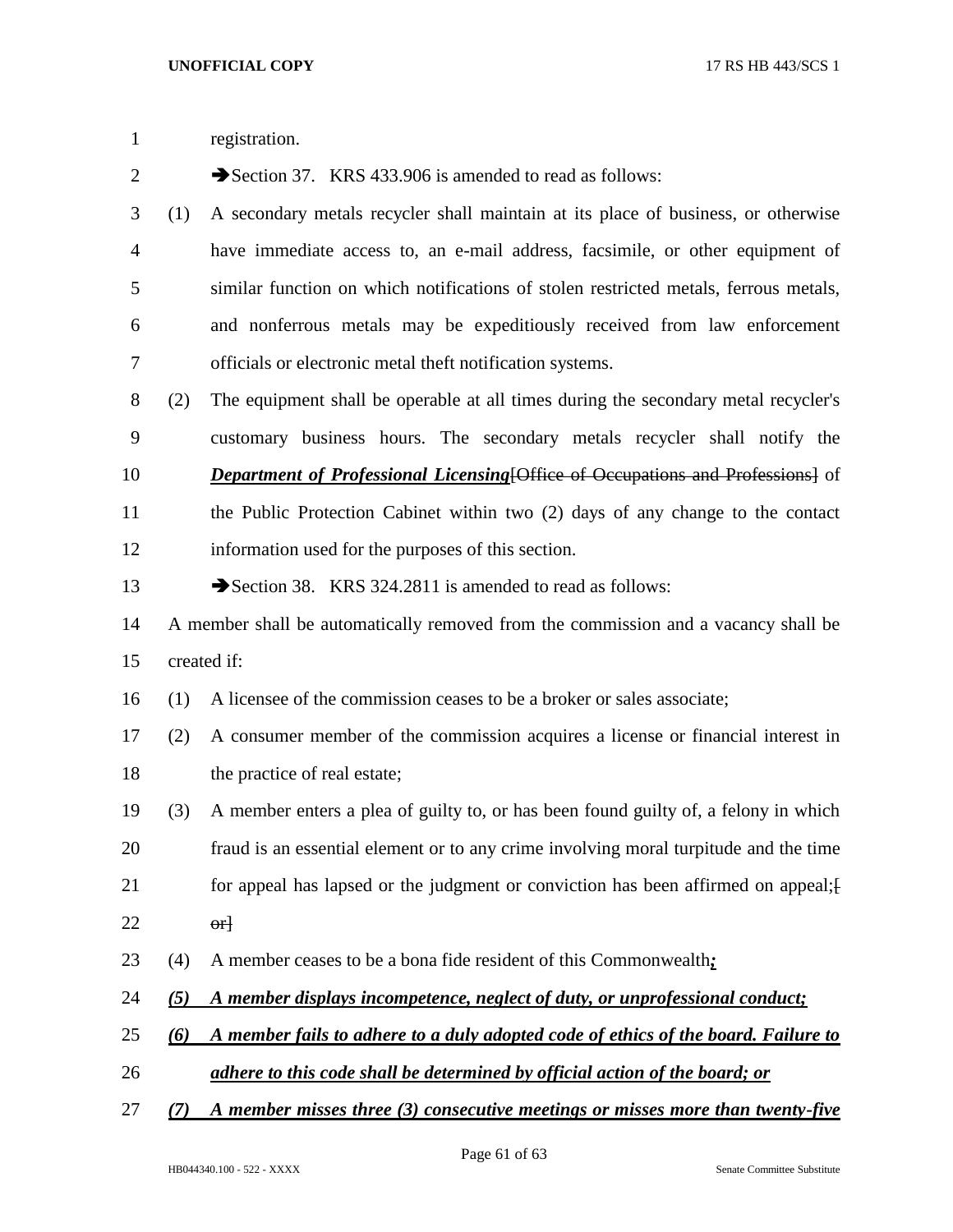*percent (25%) of the meetings held over the previous twelve (12) month period*.

2 Section 39. KRS 324A.020 is amended to read as follows:

 The board shall have authority to promulgate administrative regulations *with the approval of the executive director of the Kentucky Real Estate Authority*, have subpoena power, hold disciplinary hearings, conduct examinations, conduct educational seminars, investigate allegations of wrongdoing under this chapter, seek and obtain injunctive relief to enforce the provisions of KRS 324A.010 to 324A.090, provide a list of certified appraisers to the Appraisal Subcommittee of the Federal Financial Institutions Examination Council, and perform such other functions and duties as may be necessary in carrying out the provisions of KRS 324A.010 to 324A.090.

11 Section 40. The following KRS section is repealed:

324.283 Compensation of commission members.

13 Section 41. Of the initial three appointments made to each of the Real Estate Commission, Real Estate Appraisers Board, Board of Auctioneers, and Board of Home Inspectors under Executive Order 2016-859, for each board one board member's term shall expire on October 31, 2017, one board member's term shall expire on October 31, 2018, and one board member's term shall expire on October 31, 2019. The person appointed as chair of each of the real property boards in Executive Order 2016-859 shall remain chair for one full year after the date of appointment. The two additional appointments to each board required by Sections 17, 26, 27, and 32 of this Act shall be made by April 15, 2017, and shall complete the five-board-member requirement for each board, rather than replace the initial appointments made under Executive Order 2016-859.

23 Section 42. Any member of the Real Estate Commission, Real Estate Appraisers Board, Board of Auctioneers, or Board of Home Inspectors, as those boards existed and were named on November 30, 2016, may continue to serve the board as a nonvoting ex officio member until that member's term expires. Upon expiration of a nonvoting ex officio member's term, the position shall lapse and the number of nonvoting